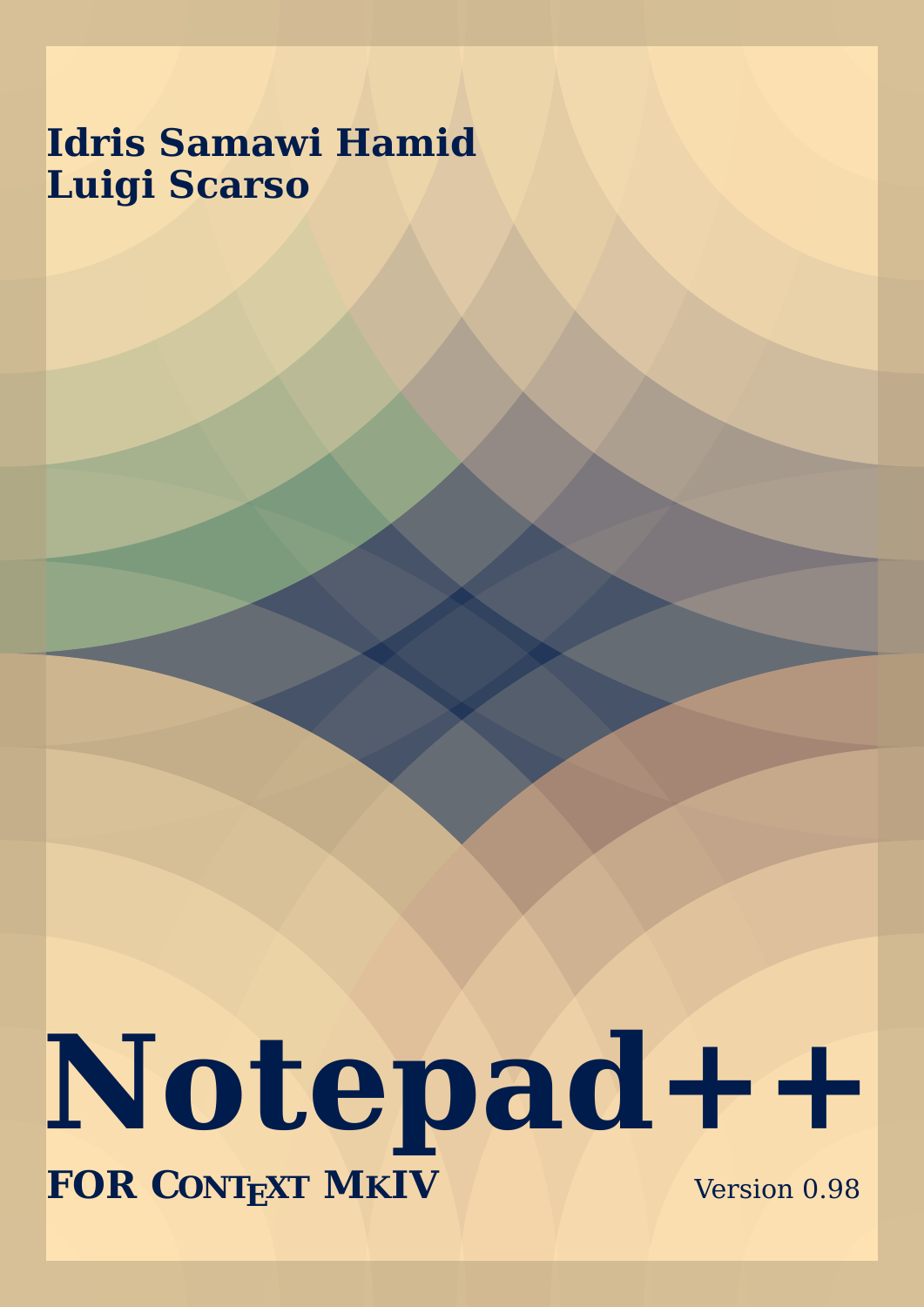## **Table of Contents**

| $\mathbf{1}$   |                                                                                                                                                                                                                                |           |
|----------------|--------------------------------------------------------------------------------------------------------------------------------------------------------------------------------------------------------------------------------|-----------|
| 1.1            |                                                                                                                                                                                                                                |           |
| 1.2            |                                                                                                                                                                                                                                |           |
| $\overline{2}$ |                                                                                                                                                                                                                                |           |
| 2.1            |                                                                                                                                                                                                                                |           |
| 2.2            |                                                                                                                                                                                                                                |           |
| 2.3            |                                                                                                                                                                                                                                |           |
| 2.3.1          |                                                                                                                                                                                                                                |           |
| 2.3.2          |                                                                                                                                                                                                                                |           |
| 2.4            |                                                                                                                                                                                                                                |           |
| 2.4.1          |                                                                                                                                                                                                                                |           |
| 2.4.2          |                                                                                                                                                                                                                                |           |
| 3 <sup>1</sup> |                                                                                                                                                                                                                                |           |
| 3.1            |                                                                                                                                                                                                                                |           |
| 3.2            |                                                                                                                                                                                                                                |           |
| $\overline{4}$ |                                                                                                                                                                                                                                |           |
| 4.1            |                                                                                                                                                                                                                                |           |
| 4.2            |                                                                                                                                                                                                                                |           |
| 4.3            |                                                                                                                                                                                                                                |           |
| 4.4            |                                                                                                                                                                                                                                |           |
| 4.5            |                                                                                                                                                                                                                                |           |
| $5\phantom{.}$ |                                                                                                                                                                                                                                |           |
| 5.1            |                                                                                                                                                                                                                                | <b>20</b> |
| 5.2            |                                                                                                                                                                                                                                | <b>21</b> |
| 5.3            |                                                                                                                                                                                                                                | <b>25</b> |
| 5.4            | Configuring Shortcut Mapper (and the continuum continuum continuum continuum continuum continuum continuum continuum continuum continuum continuum continuum continuum continuum continuum continuum continuum continuum conti |           |
| 6              |                                                                                                                                                                                                                                |           |
| 6.1            |                                                                                                                                                                                                                                | 27        |
| 6.2            | Configuring Keyword Classes: Style Configurator and ConTeXt.xml                                                                                                                                                                | 27        |
| 6.2.1          |                                                                                                                                                                                                                                | 28        |
| 6.3            |                                                                                                                                                                                                                                |           |
| 6.3.1          | <b>Function Completion for Residual and User-Defined Commands  30</b>                                                                                                                                                          |           |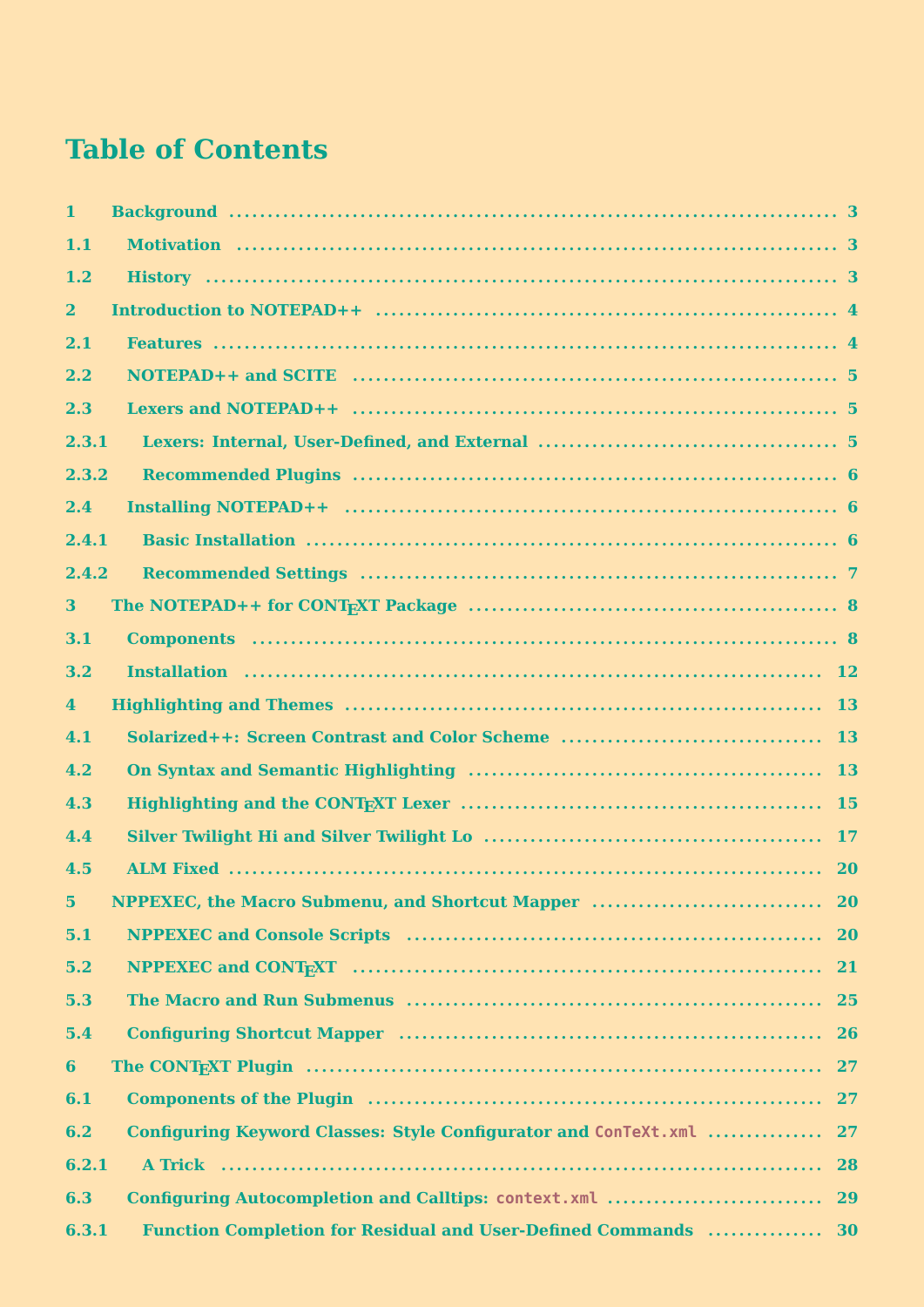|       | 6.4 Configuring Markup Tags, Template Tags, and Keys: ConTeXt.ini  31 |  |
|-------|-----------------------------------------------------------------------|--|
|       |                                                                       |  |
| 6.4.2 |                                                                       |  |
| 6.4.3 |                                                                       |  |
|       |                                                                       |  |
|       |                                                                       |  |
|       |                                                                       |  |
|       |                                                                       |  |
|       |                                                                       |  |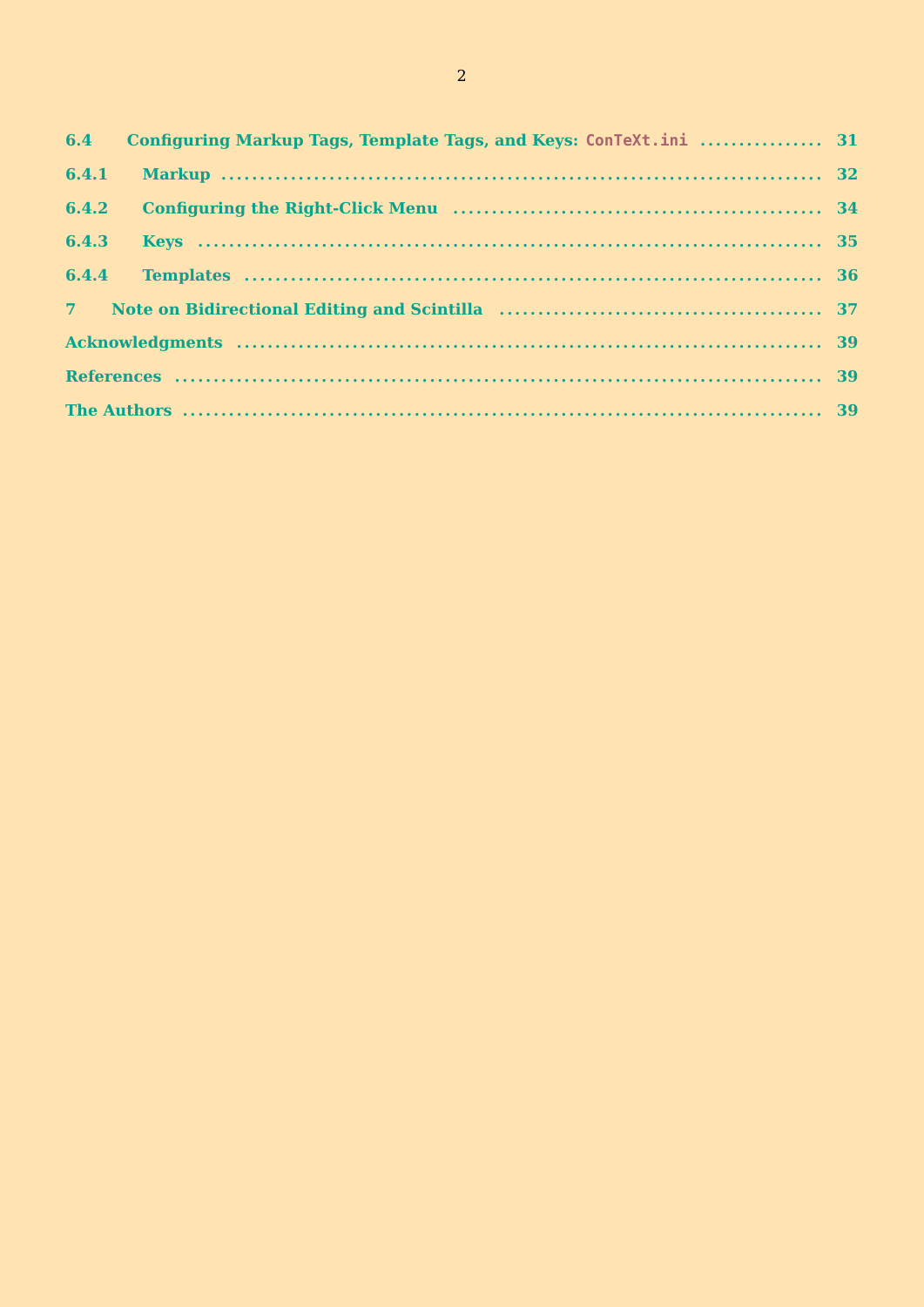## <span id="page-3-0"></span>**1 Background**

#### **1.1 Motivation**

A continuing desideratum for CONTEXT is a user-friendly writing and editing environment, where the range of application of the category "user-friendly" includes especially non-experts in programming or software development. The lack of such an environment is one factor that inhibits the wider use of CONTEXT. Despite its immense power, precision, and flexibility: At present it is not generally feasible for instructors and researchers in, e.g., the humanities to assign the use of CONTEXT to students, or to use it to collaborate on projects.

The first author of this manual, Idris Samawi Hamid, is a professor who has felt the acuteness of this lacuna. In the course of an ongoing effort to address it, $^1$  in 2017 a project to develop a set of utilities for the Windows editor Notepad++, including a dedicated CONT<sub>EXT</sub> lexer plugin, was launched.<sup>2</sup> The software development plan was developed and supervised by Hamid, who also wrote the color-scheme and themes. The initial C++ code and Python scripts were written by Jason Wu (a research assistant at Colorado State University); currently the code and scripts are being written by and maintained with coauthor Luigi Scarso. This manual documents a major release of that project: For the moment we call the project, simply, **Notepad++ for CONTEXT MKIV**: Lexer and Macro Utilities for Editing T<sub>E</sub>X Documents.

#### **1.2 History**

Prior to his move to CONTEXT, Hamid was using the shareware editor WinEdt. At that time WinEdt was (and surely still is) a very polished environment for writing and processing documents written in T<sub>EX</sub>. However, configuring WinEdt for CONT<sub>EXT</sub> was critically impeded, due in major part to the fact that much of its graphical user interface was hardcoded for a certain famous document preparation system. Around the same time, lexers and tools were being developed for SciTE, which eventually became the semi-official text-editor for CONTEXT. Despite its CONTEXT-friendly tools, Hamid continued to miss many of the configuration and interface options of WinEdt that made editing and processing T<sub>E</sub>X documents so efficient and user-friendly for non-programmers. After trying virtually every available option - explicitly T<sub>E</sub>X-friendly or other - he finally settled upon Notepad++. $^3$  Its look, feel, and extensive configuration options allowed Hamid to quickly achieve a setup analogous to WinEdt. A few characteristics of WinEdt were still missed; on the other hand, Notepad++ brought to the table other features missing in WinEdt; these helped to make the transition worth it. For example, Notepad++ supported global bidirectional text editing essential for the Arabic script – WinEdt at the time had no such support.<sup>4</sup>

http://www.pragma-ade.nl/general/manuals/scite-context-readme.pdf.

http://lists.gnu.org/archive/html/info-gnu-emacs/2012-06/msg00000.html.

 $1$  For the first author, the critical requisite set for a CONTEXT editor also includes bidirectional capabilities to serve both academic writing as well as the needs of the Oriental TeX project, including the *Zahrāʾ* typeface system for Arabic script (under current development). See **[Section 2.2](#page-5-0)** and **[Section 7](#page-37-0)**.

<sup>2</sup> For explanation of what a lexer is, see **[Section 2.3.1](#page-5-0)**.

First author Hamid was introduced to Notepad++ by Hans Hagen, the founder and primary developer of CONTEXT. Hagen also developed the T<sub>E</sub>X and MetaPost interface used by **SciTE in CONTEXT MkIV**:

 $^4\,$  Apparently WinEdt finally implemented support for bidirectional text editing in 2016. The first author also considered Emacs, which finally released a version with bidirectional support in 2012 (Version 24.1):

On the other hand, editors such as Emacs (or Vim) are far too esoteric for the target audience of this project. It should also be mentioned that, in the Spring of 2017, the first author once again made an inventory of the available options and paradigms for writing and editing content, including new editors such as Atom and Sublime Text; none could replace Notepad++ for the target purposes and audience.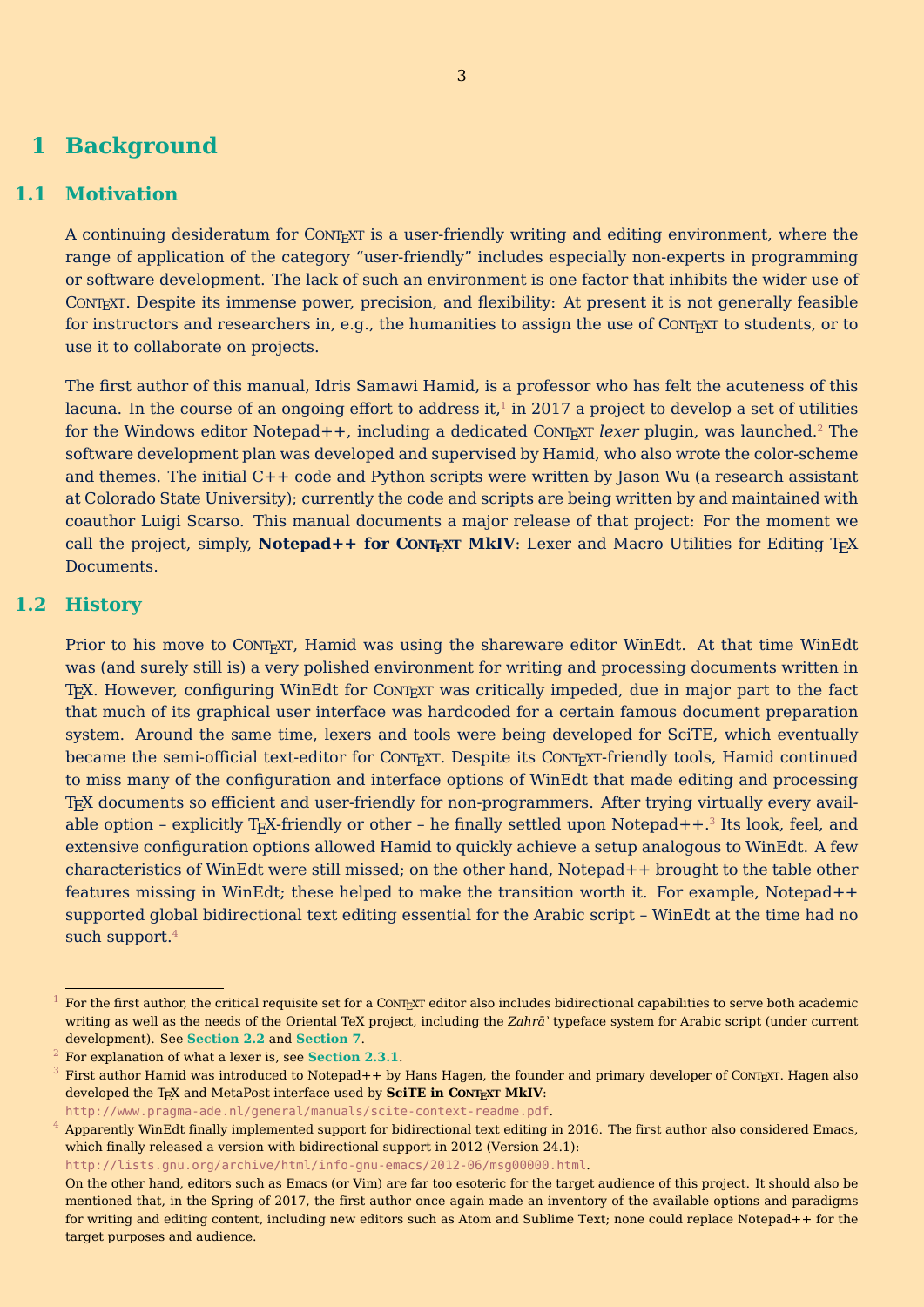<span id="page-4-0"></span>Eventually, over a decade ago, a basic package for Notepad++ was released to the CONTEXT community by Hamid. It consisted of a number of configuration files, including, among other things,

- a UDL (User-Defined Language) file for code highlighting of different classes of T<sub>E</sub>X-commands and other keywords;
- an autocompletion "API" file; and
- some console scripts, many of which appear under the submenu item Macros. These provided, among other things, a functionality largely identical to that provided by the corresponding SciTE scripts for  $\text{CONTEXT}$  – found under the submenmenu item <code>Tools.5</code>

Although remarkably versatile, the UDL system was still too restrictive. Other Notepad++ mechanisms, such as autocompletion of control sequences, were not designed with TEX-type languages in mind; this resulted in certain limitations or annoyances. Among other issues: As CONTEXT MkIV has continued to develop in the direction of a pure markup language, its syntax has

- become considerably more verbose; and
- demanded a mechanism for easy tagging of text with, e.g., braces or a set of \start|\stop<command> sequences.

Mere autocompletion of commands was no longer sufficient for efficient content writing and editing. Fortunately WebEdit, a Notepad++ plugin designed for XML-type tagging and related function completion, came to the rescue. Unfortunately it also had certain limitations which inhibited a satisfactory solution (such as a limit to the number of markup tags and no way to organize them by submenus).

In the wake of these and other limitations: What we needed was a dedicated CONTEXT lexer and plugin to assist content writing and editing. In combination with other mechanisms and plugins, the result would be a complete Notepad++ system for writing, editing, and processing CONTEXT documents. Hence **Notepad++ for CONTEXT MkIV**.

## **2 Introduction to NOTEPAD++**

#### **2.1 Features**

Developed by Don Ho, Notepad++ is a very popular text editor for the Windows platform. Although geared towards programmers and web designers, it has a number of features that make it exceptionally appropriate for non-programmers. Notepad++ features, among other things

- A user-friendly configuration system, via graphical dialogs and settings saved to editable XML files;
- both multiple and single-document splitting;
- translation of its display interface into multiple languages;
- the toolset TextFX, which provides a plethora of useful functions that would normally involve scriptwriting on the part of the user;

<sup>5</sup> That package, now obsolete, remains available here: http://wiki.contextgarden.net/File:Npp\_ConTeXt-Uni.zip.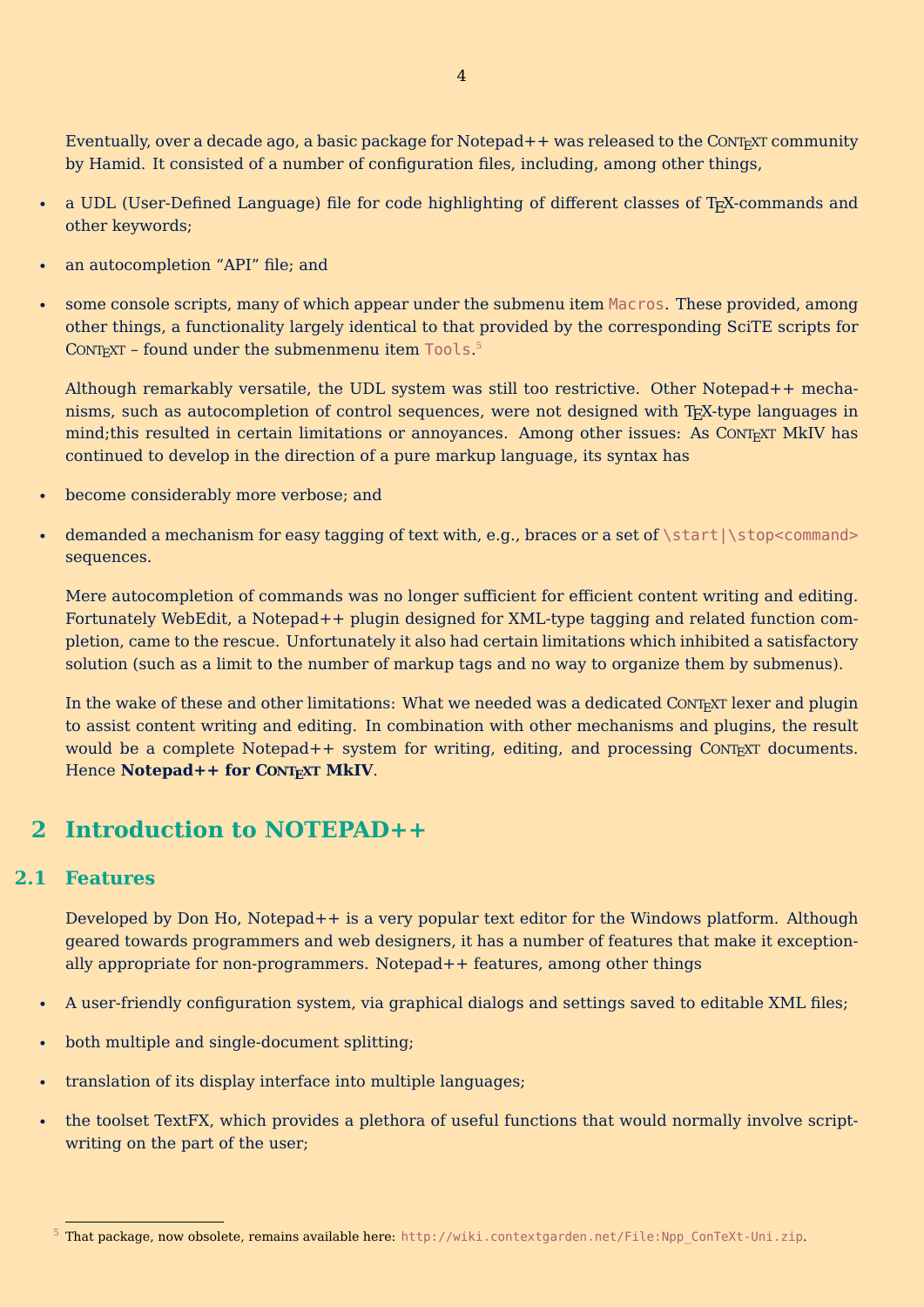- <span id="page-5-0"></span>• a plugin system and a vast catalogue of over 100 available plugins which immensely extend the capabilities of Notepad++ in a user-friendly manner; and
- the User-Defined Language (UDL) system, which allows the user to easily define folding rules and syntax highlighting for a coding language that does not already come with Notepad++. It is especially useful for simple scripting languages or text-file formats.<sup>6</sup>

#### **2.2 NOTEPAD++ and SCITE**

As mentioned earlier, CONTEXT already comes with SciTE. Both SciTE and Notepad++ are based on the same text-editing component, Scintilla. Thus a user switching between the two editors can expect a similar typing and editing experience. A fundamental difference between the two is that Notepad++'s preferences, thematic styles, and shortcuts are all extensively configurable via a system of menus and dialogs, whose style is mostly common to mainstream programs that use a GUI. For non-programmers and the like, this is more comfortable than, e.g., editing the .properties files used by SciTE.

One of the most important features of Notepad++ is its support for global bidirectional editing. Some background: Unfortunately Scintilla never implemented bidirectional editing, and the developer of Scintilla apparently has little interest in pursuing it. Visually, basic mixed right-to-left (RTL) and left-to-right (LTR) text *may* look normal, but selection of text whose direction is opposite to that of the global direction of the editor will *generally* not copy and paste correctly. For SciTE the global direction is, naturally, LTR; hence RTL will *generally* not copy and paste correctly.<sup>7</sup> Notepad++ provides a mechanism that mirrors, i.e., flips Scintilla behavior so that it can be used for RTL editing, except that LTR will now generally not copy and paste correctly. So for proper RTL or LTR editing one must switch the global direction to match the immediately desired editing direction.

SciTE in CONT<sub>EXT</sub> features a set of commonly used scripts that may be found under the Tools menu. In Notepad +  $+$  for CONT<sub>EXT</sub> a similar set of tools – with identical shortcuts wherever convenient – may be found under the Macro menu.

The core of Notepad++ is explicitly designed for speed. On Windows, Notepad++ generally starts up fast, even faster than SciTE. A few plugins will slow Notepad++ down, however.

#### **2.3 Lexers and NOTEPAD++**

#### **2.3.1 Lexers: Internal, User-Defined, and External**

A lexer is a program (or subroutine of a program) that performs *lexical analysis* of a stream of text (such as a TEX or Lua file). This means that it analyzes the entire text stream into discrete strings, each of which belongs to some class with a specific meaning. For example: In our CONTEXT lexer  $\cap$  Caps is a 5-character string that belongs to the class STYLE. Given a lexer class, each of its members is assigned a particular highlighting convention, such as a specific color, typographical appearance, or font. Notepad++ ships with highlighting and theme support for over 50 code languages (via native *internal lexers*); the UDL system allows a user (even with little-to-no coding experience) to comfortably configure and add more.<sup>8</sup> For maximum flexibility and control, Notepad++ also supports *external*

 $6$  For example, one may edit tables in an OpenType font editor, then save those tables to a text file with an associated syntax. One may then choose to work with the text file instead of the Graphical User Interface (GUI). Notepad++ for CONTEXT MkIV also includes a basic UDL for bibT<sub>F</sub>X.

<sup>7</sup> The use of 'may' and 'generally' are meant to indicate that there may be some important exceptions and subtleties: See **[Sec](#page-37-0)[tion 7](#page-37-0)**.

 $^8$  To configure a private UDL: From the Notepad++ menu, go to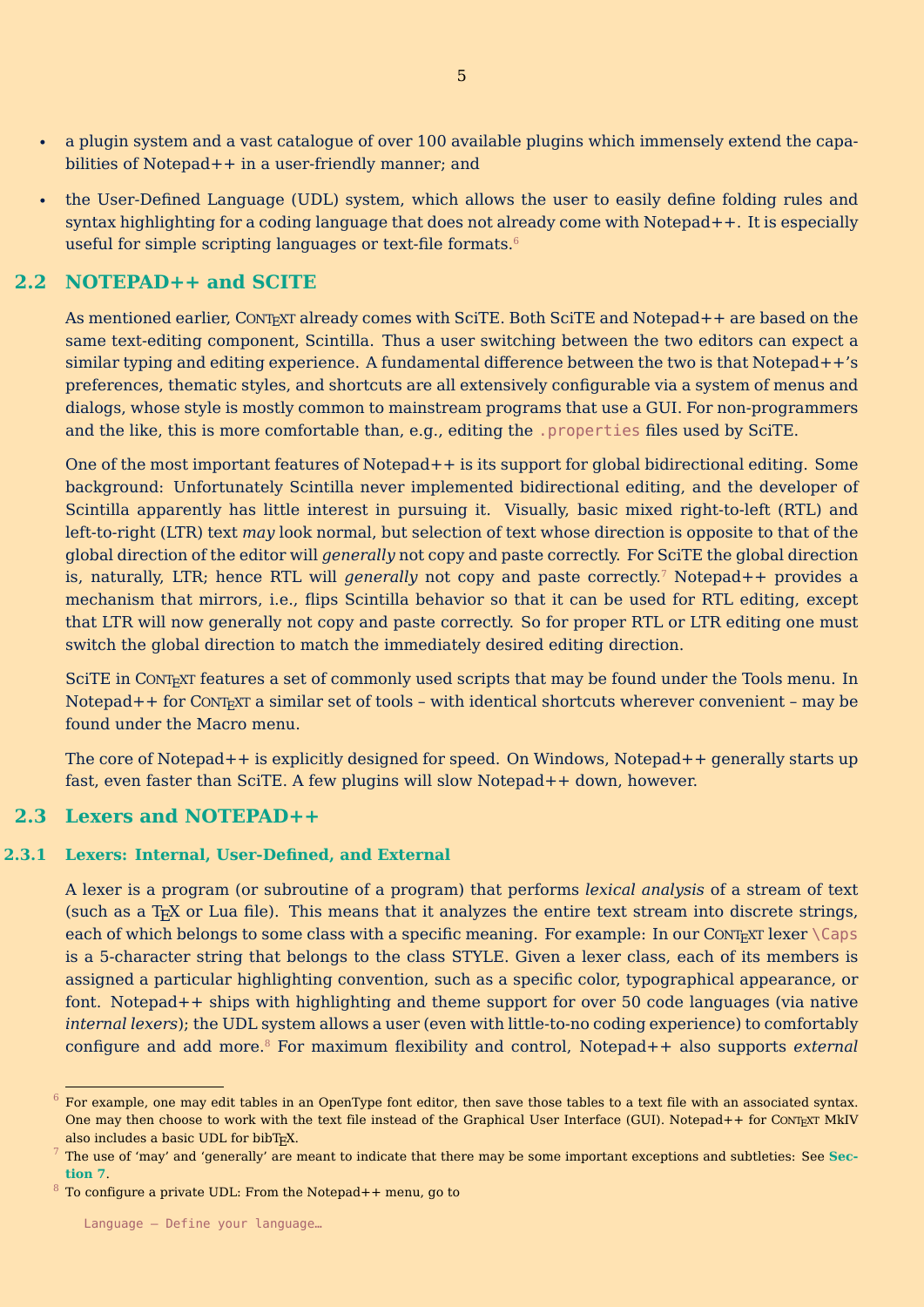<span id="page-6-0"></span>*lexers*, development of which requires some C++ programming skill: Each external lexer will appear under the Language menu and in the associated dialogs. An external lexer can add support for a previously unsupported language, or it can be used to provide an alternative to a currently supported language. For example, one can use the Lua lexer and highlighting that comes with Notepad++, or one can download the external lexer Gmod Lua, then configure that to be the default lexer for the Lua language. An external lexer can also be augmented by other features, which will then appear under the Plugins submenu.

#### **2.3.2 Recommended Plugins**

For use as a complete environment for writing and editing documents, a number of plugins complement the Notepad++ for CONTEXT system. The following are highly recommended:

#### • **NppExec**

This is the console, and is an integral component of Notepad++ for CONT<sub>EXT</sub>; see **[Section 5](#page-20-0)**. Although one can have Notepad++ launch the command prompt or other console of one's choosing, NppExec is also needed to show a set of select scripts under the Macro menu. A standard installation usually gives the option of installing the console. Or one can use Plugin Manager (see below).

#### • **Explorer**

Notepad++ can launch the normal Windows Explorer. But there is also the Explorer plugin which can be docked inside of the editor or detached; it has some useful features such as a filter which allows one to view only files of a selected type.

#### • **DSpellCheck**

This spell checker works well, although it could be improved. Currently it doesn't make exceptions for words that begin with a backslash; this means that most T<sub>F</sub>X control sequences are treated as misspelled. We hope to see this fixed in the short term.

#### • **Compare**

This is a plugin for comparing files; it launches a double-pane view and a dockable applet.

#### • **XBrackets Lite**

This plugin provides automatic completion of different types of brackets and is configurable. Notepad++ comes with some native facility for bracket control, but XBrackets Lite is more useful.

#### • **Plugin Manager**

This plugin maintains a list of i) all registered plugins, ii) installed plugins, and iii) installed plugins for which updates are available. One can choose to install, update, or delete any given plugin as desired.

In addition to the recommended set above, there are many other plugins available, e.g., NppDocShare for collaborative editing, MarkdownViewer++ for previewing markdown output, and XMLTools. With a little research and some tweaking, it is not hard to turn Notepad++ into a writing, editing, and development environment that will suit most of one's needs.

#### **2.4 Installing NOTEPAD++**

#### **2.4.1 Basic Installation**

A basic Notepad++ installation may be setup via the standard installer or as a standalone package. Both are available from here: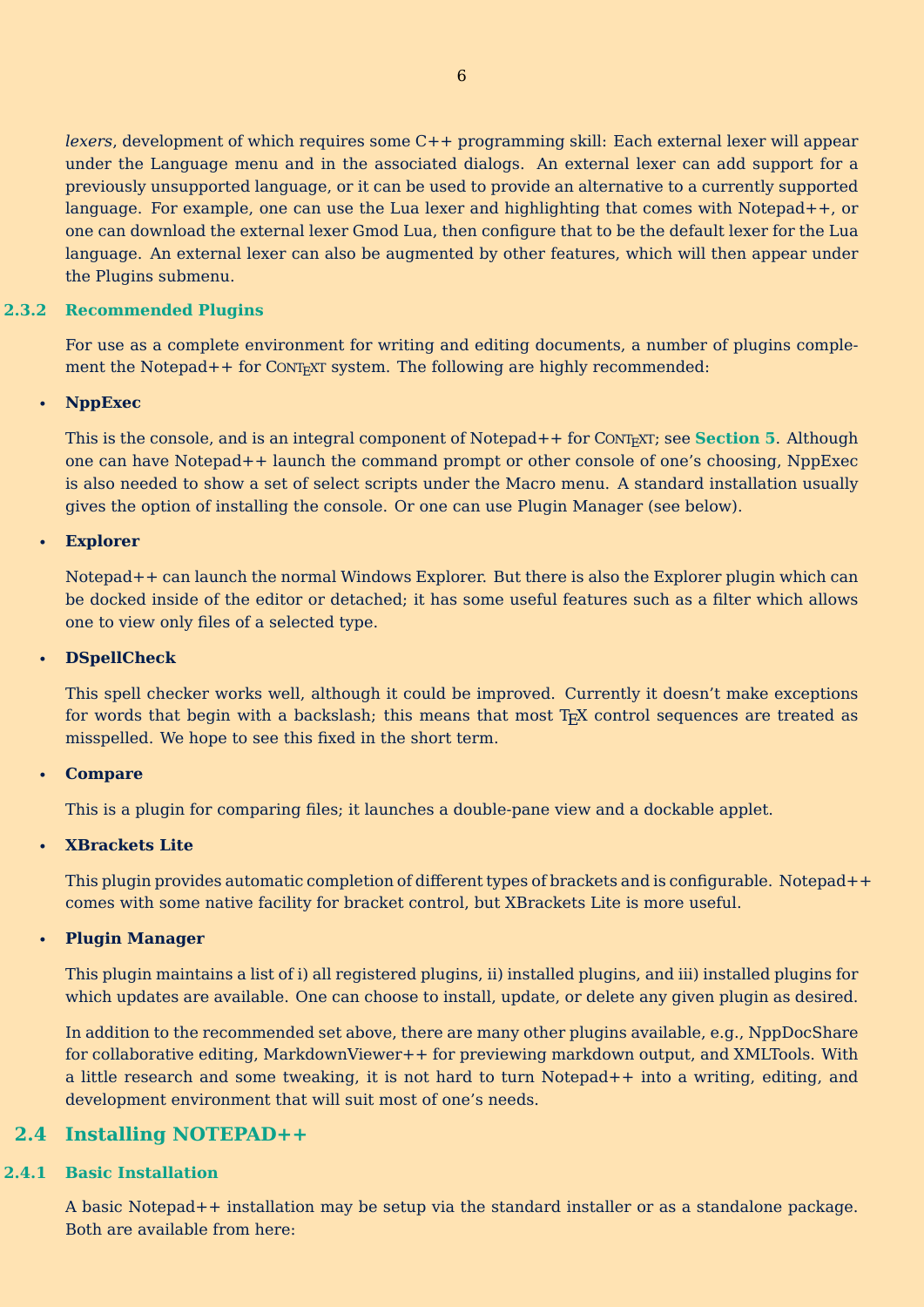#### <span id="page-7-0"></span>https://notepad-plus-plus.org/download/

For the average user, it is best to use the standard Notepad++ installer. Currently Notepad++ for CONTEXT supports (i.e., has been tested to work under) Notepad++ Version 7.5.4 (32-bit) and NppExec Version 0.5.3.<sup>9</sup> 64-bit support is planned for the near future; see also **[Section 3.2](#page-12-0)**. There are two directories the user should make note of:

C:\Program Files (x86)\Notepad++ C:\Users\<username>\AppData\Roaming\Notepad++

The core files of Notepad  $++$  for CONTEXT will be installed in these two directories.

Some expert users may prefer to install a standalone Notepad++ as well as all associated local files into this single directory:

/ConTeXt/data/notepad++

This is analogous to the standalone directory for SciTE:

/ConTeXt/data/wscite

#### **2.4.2 Recommended Settings**

• Notepad++ does not support automatic *hard wrap* of lines that surpass a certain length (as does WinEdt). That is, Notepad++ doesn't insert new-line breaks when a line reaches the maximum width of the editing window (or some user-specified width). Notepad++ does support *soft wrap* of lines: This means that a line longer than the editing-window length will appear as though it is split into multiple lines, but is treated by Notepad++ as a single line. Soft wrap can be toggled on and off:

View – Word wrap (Ctrl+Alt+W)

Except for special cases such as the editing of wide tables, it is recommended to keep Word Wrap on.

One may manually break long-editor or soft-wrap lines into distinct paragraphs of multiple editor lines, each with a select maximum width of characters, by selecting the text and choosing

TextFX – Edit – ReWrap Text to (Clipboard or 72) width (Ctrl+Alt+Shift+INS)

Eventually the first author came to the conclusion that automatic text breaking is not as helpful as first thought. For example, a search for a string of text longer than one word will miss instances if a line break occurs within that string.

• Based on extensive writing and editing work with Notepad++, the first author has found it helpful, for purposes of organization and productivity, to maintain the following setting:

Settings – Preferences – Editing – Line Wrap – Indent

Indented wrapping happens with respect to the beginning of the line. So if a given line is tabbed or padded with spaces prior to its first character, any soft-wrapped text will always be indented with respect to the column where the line begins. This allows for, e.g., hierarchical organization or nesting of paragraph levels if desired.

 $^9$  It has been noticed that, when NppExec is updated to a newer version, the shortcuts in the Macro submenu sometimes fall out of sync and have to be reset. See also **[Section 5.3](#page-25-0)**.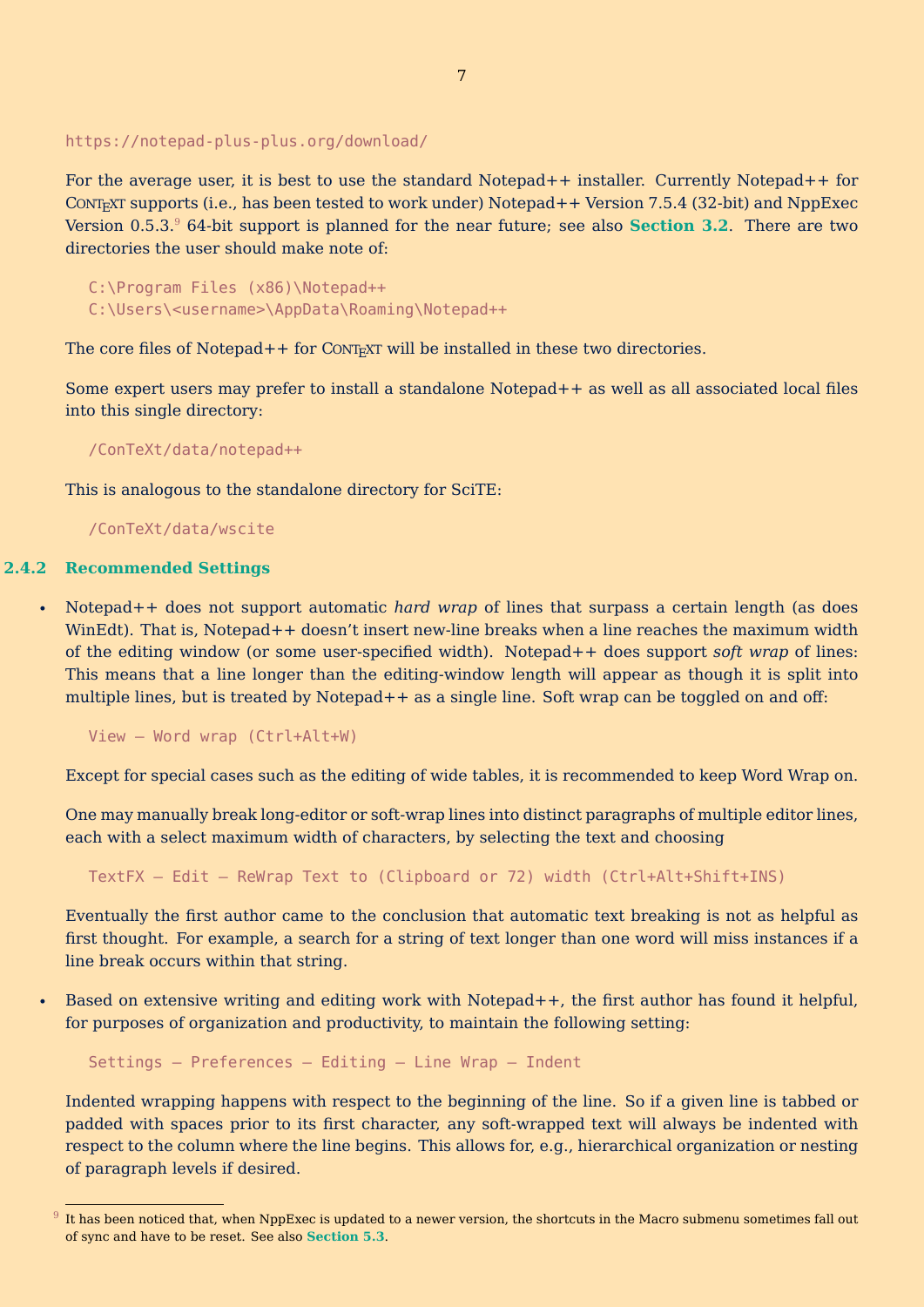<span id="page-8-0"></span>• Notepad++ has a toolbar, but its style is quite dated. The first author has found it more productive to leave it turned off:

Settings – Preferences – General – Toolbar – Hide

• Finally, one may toggle this setting for treatment of the backslash:

```
Settings – Preferences – Word character list –
Add your character as part of word - \setminus
```
## **3 The NOTEPAD++ for CONTEXT Package**

#### **3.1 Components**

Notepad + + for ConT<sub>E</sub>Xt is organized as follows:

```
/Npp-for-ConTeXt/doc
/Npp-for-ConTeXt/Program Files (x86)
/Npp-for-ConTeXt/Roaming
/Npp-for-ConTeXt/scripts
/Npp-for-ConTeXt/Program Files (x86)/Notepad++
/Npp-for-ConTeXt/Program Files (x86)/Notepad++/plugins
/Npp-for-ConTeXt/Program Files (x86)/Notepad++/plugins/ConTeXt.dll
/Npp-for-ConTeXt/Program Files (x86)/Notepad++/plugins/APIs
/Npp-for-ConTeXt/Program Files (x86)/Notepad++/plugins/APIs/context.xml
/Npp-for-ConTeXt/Program Files (x86)/Notepad++/plugins/APIs/context-user.xml
/Npp-for-ConTeXt/Program Files (x86)/Notepad++/plugins/Config
/Npp-for-ConTeXt/Program Files (x86)/Notepad++/plugins/Config/ConTeXt.xml
/Npp-for-ConTeXt/Roaming/Notepad++
/Npp-for-ConTeXt/Roaming/Notepad++/config.xml
/Npp-for-ConTeXt/Roaming/Notepad++/contextMenu.xml
/Npp-for-ConTeXt/Roaming/Notepad++/shortcuts.xml
/Npp-for-ConTeXt/Roaming/Notepad++/userDefineLang.xml
/Npp-for-ConTeXt/Roaming/Notepad++/stylers.xml
/Npp-for-ConTeXt/Roaming/Notepad++/plugins
/Npp-for-ConTeXt/Roaming/Notepad++/plugins/config
/Npp-for-ConTeXt/Roaming/Notepad++/plugins/config/ConTeXt.ini
/Npp-for-ConTeXt/Roaming/Notepad++/plugins/config/NppExec.ini
/Npp-for-ConTeXt/Roaming/Notepad++/plugins/config/npes_saved.txt
/Npp-for-ConTeXt/doc
/Npp-for-ConTeXt/doc/npp-context-manual.pdf
/Npp-for-ConTeXt/doc/npp-context-manual.tex
```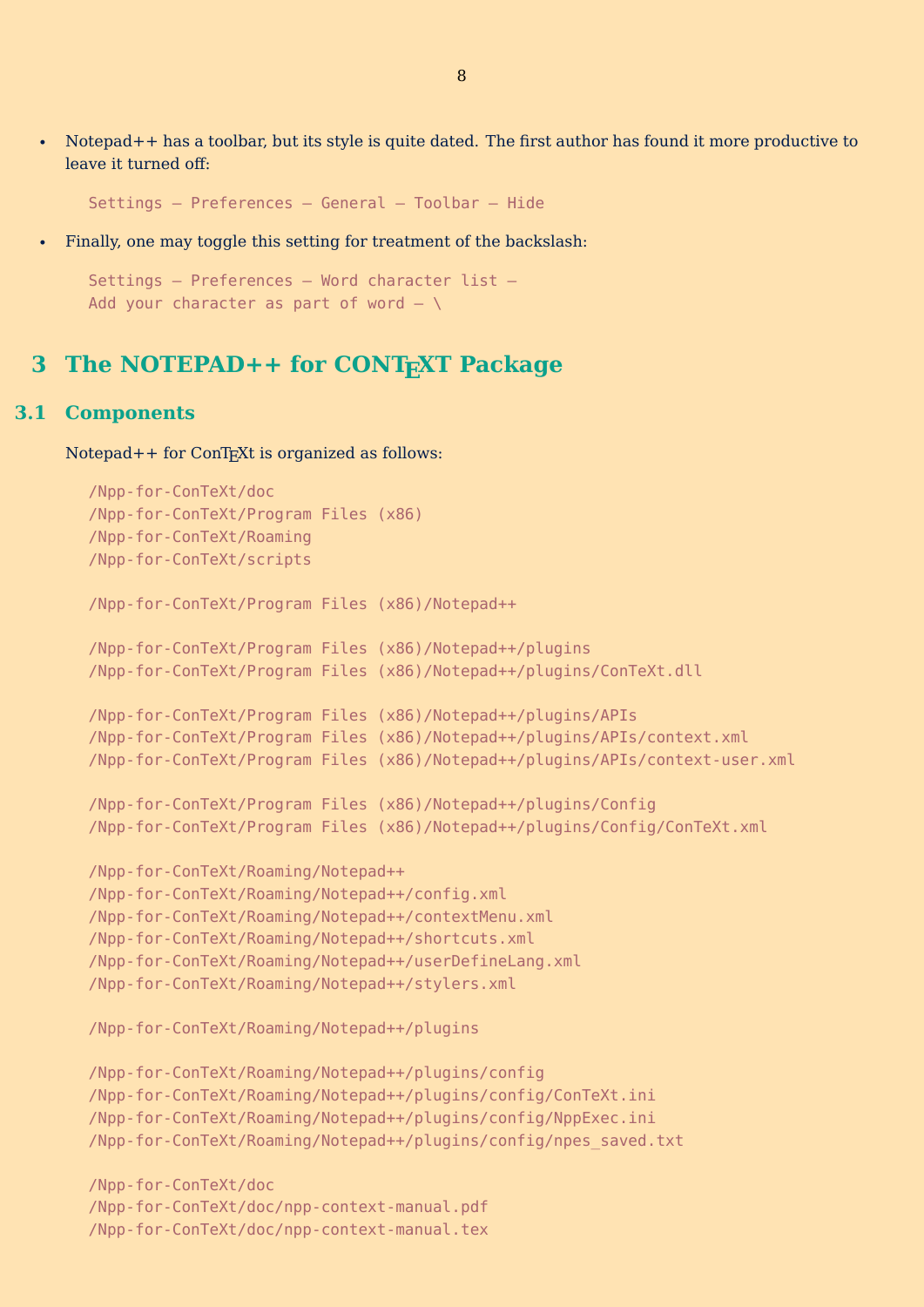/Npp-for-ConTeXt/doc/README.md

```
/Npp-for-ConTeXt/Roaming/Notepad++/plugins/themes
/Npp-for-ConTeXt/Roaming/Notepad++/plugins/themes/Silver Twilight Hi.xml
/Npp-for-ConTeXt/Roaming/Notepad++/plugins/themes/Silver Twilight Lo.xml
```
/Npp-for-ConTeXt/scripts/command\_primitives\_api\_new.py /Npp-for-ConTeXt/scripts/update-ConTeXt.py

What follows is a brief description of each component of this system:

#### 1. **CONTEXT Lexer and Plugin**

ConTeXt.dll is the heart of the system. It manages the classes specified for content highlighting, autocompletion and calltips, as well as the content-markup and templates system.

/Npp-for-ConTeXt/Program Files/Notepad++/plugins/ConTeXt.dll

#### 2. **Initialize Plugin**

ConTeXt.ini allows the user to add, remove, configure, and organize commands for content markup into menus and submenus, as well as to specify a shortcut that can be replaced by a template in running text.

/Npp-for-ConTeXt/Roaming/Notepad++/plugins/config/ConTeXt.ini

#### 3. **Right-Click Menu**

Notepad++ features a right-click menu mechanism, whose settings are managed via the configuration file contextMenu.xml. The full set of markup menus in the plugin can be added to this file, then edited manually as desired. Note that, despite appearances, the name contextMenu.xml has nothing to do with CONT<sub>EXT</sub>; it is native to Notepad +  $+$ .

/Npp-for-ConTeXt/Roaming/Notepad++/contextMenu.xml

#### 4. **Autocompletion API**

The so-called "API" context.xml features (what aims to be) a complete list of official CONTEXT commands, organized alphabetically for autocompletion purposes.<sup>10</sup> For a subset of this list, each is also tagged with information about usage; when typed and followed by a left bracket '[', this information will appear as a *calltip* (also called a *tooltip*).

If autocompletion is desired for user-defined macros, then they should be placed in context-user.xml. Its structure follows that of context.xml, and and one may configure calltips for user macros as well. See **[Section 6.3.1](#page-30-0)**.

```
/Npp-for-ConTeXt/Program Files (x86)/Notepad++/plugins/APIs/context.xml
/Npp-for-ConTeXt/Program Files (x86)/Notepad++/plugins/APIs/context-user.xml
```
 $10$  The list of CONT<sub>EXT</sub> commands is currently generated from the CONT<sub>EXT</sub> sources by a Python script; see **[Heading 11](#page-11-0)** below. There is still a minor residue of commands that are missed in the sources for the list, and thus by the script as well. We hope to see that gap closed in the near future.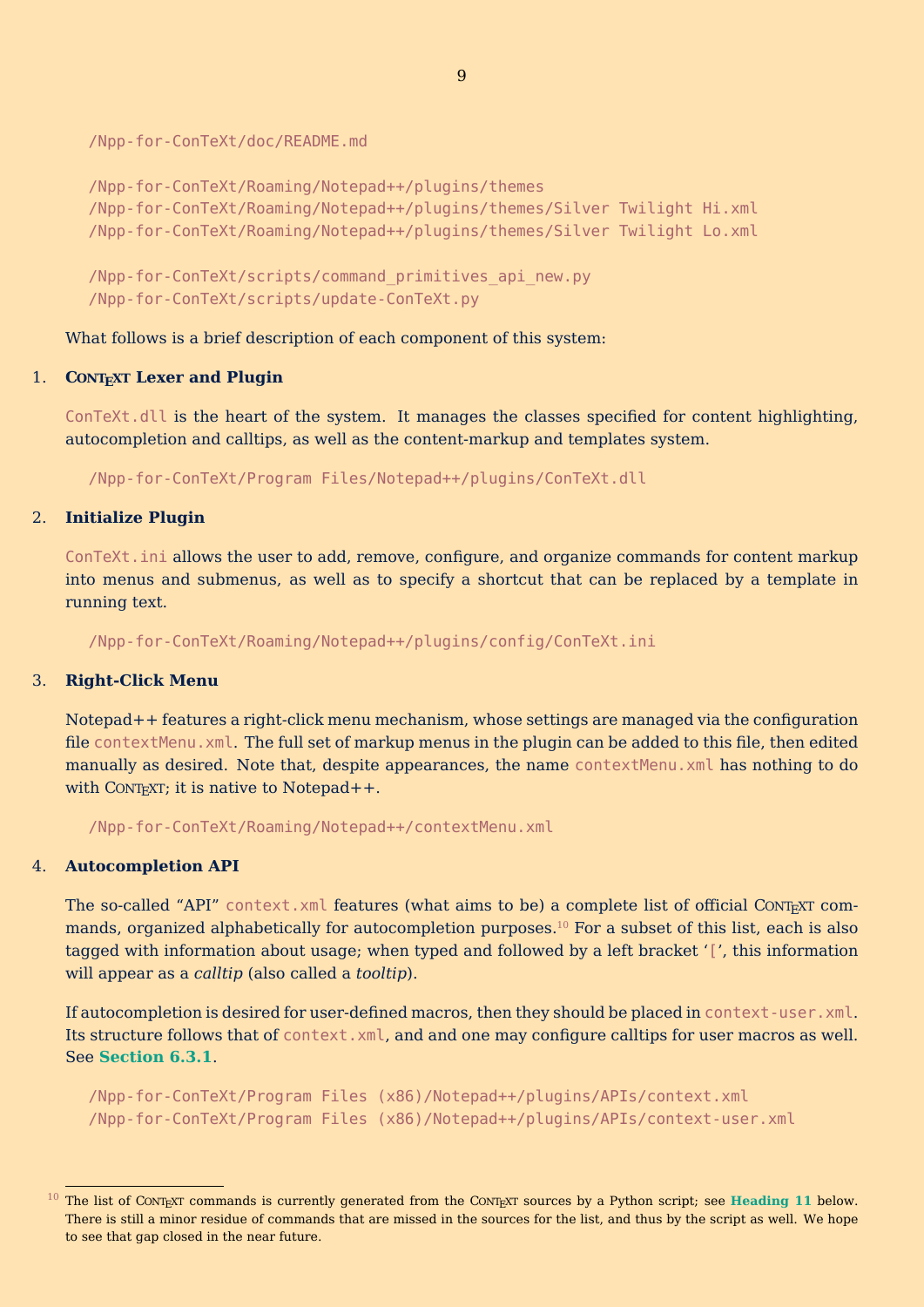#### 5. **Content-Highlighting Classes**

ConTeXt,  $x$ ml includes the same list of official CONTEXT commands, this time organized into semantic *classes*. These and other classes are configured for content highlighting through Notepad++'s Style Configurator.

/Npp-for-ConTeXt/Program Files/Notepad++/plugins/Config/ConTeXt.xml

#### 6. **Highlighting: Silver Twilight Hi and Silver Twilight Lo**

Two general themes for content highlighting have been developed especially for this project: the first and default theme (Hi) is light, the second (Lo) is dark. Each may be accessed and tweaked via Style Configurator, or copied to a new name and modified to make a new theme. See **[Section 4.4](#page-17-0)**.

Silver Twilight themes apply to one degree or other throughout the default languages that come with Notepad++ (there remains some work to do in that respect).

/Npp-for-ConTeXt/Roaming/Notepad++/plugins/themes/Silver Twilight Hi.xml /Npp-for-ConTeXt/Roaming/Notepad++/plugins/themes/Silver Twilight Lo.xml

The file stylers.xml is optional: It is identical to Silver Twilight Hi, and is a starting point for the user to make one's own changes to the theme. This file will appear in Style Configurator labeled as Default (stylers.xml).

/Npp-for-ConTeXt/Roaming/Notepad++/stylers.xml

#### 7. **NppExec Scripts**

A number of scripts commonly used for CONTEXT productivity are saved in npes\_saved.txt. Normally one configures these through the dialog that appears when the console is executed (by typing F6).

/Npp-for-ConTeXt/Roaming/Notepad++/plugins/config/npes\_saved.txt

#### 8. **Initialize NppExec and Configure Macro Menu**

Default settings for the appearance of NppExec, consistent with the Silver Twilight themes, are saved in NppExec.ini. This file also maintains a list of console scripts that are to appear under the Macro menu; this is normally edited via the NppExec Advanced Options dialog.

/Npp-for-ConTeXt/Roaming/Notepad++/plugins/config/NppExec.ini

#### 9. **Users Manual**

The user's manual (this document) and its source are named, respectively, npp-context-manual.pdf and npp-context-manual.tex.

/Npp-for-ConTeXt/doc/npp-context-manual.pdf /Npp-for-ConTeXt/doc/npp-context-manual.tex

#### 10. **Shortcuts**

Virtually all menu commands can be assigned a keyboard shortcut, and each shortcut is configurable. A basic system of shortcuts, consistent across a number of recommended or useful plugins, is provided by shortcuts.xml.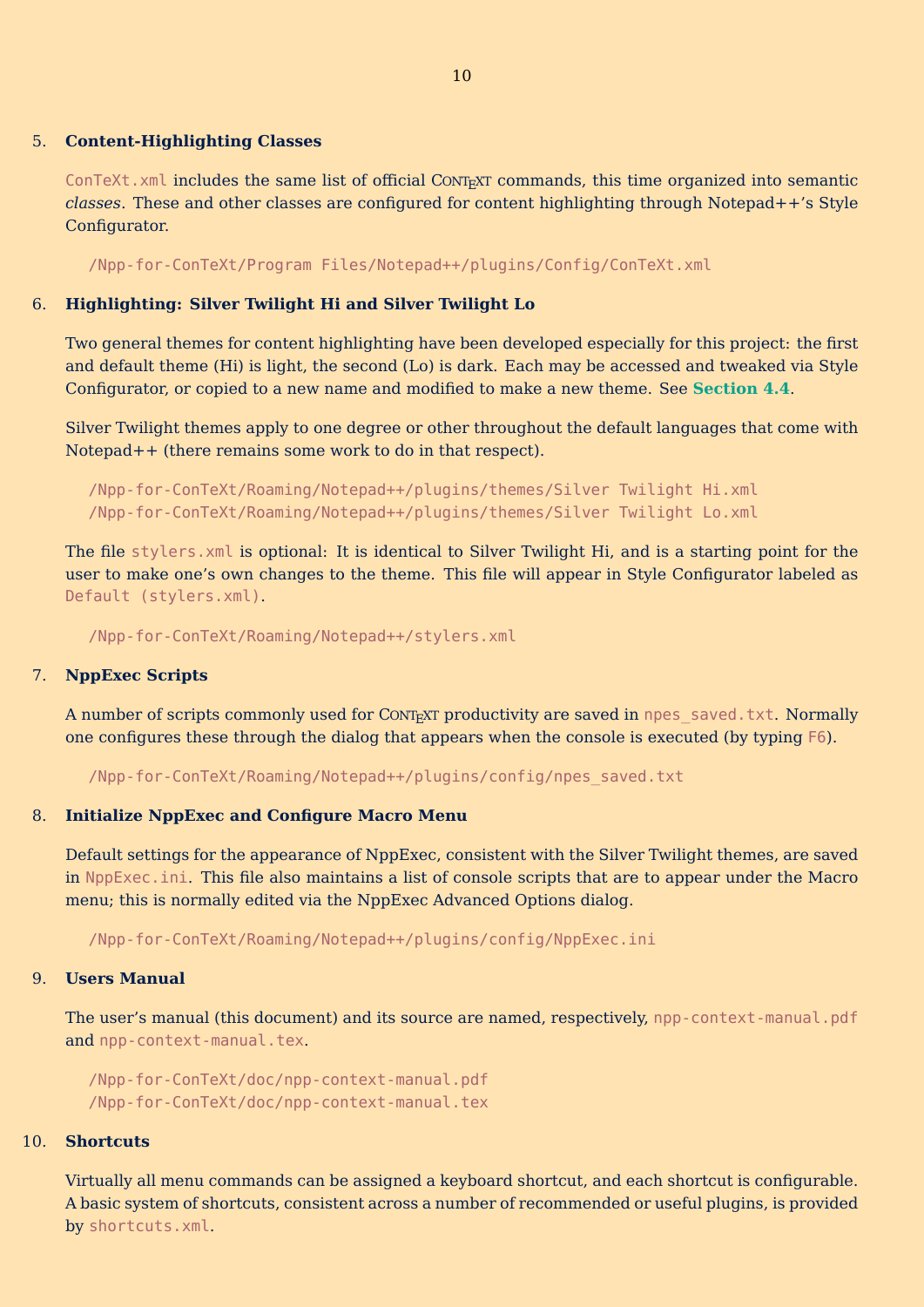<span id="page-11-0"></span>Notepad++ has a Run… command that allows the user to execute a script that will call an external programs; that script can be saved. Saved scripts appear under the Run menu; these are also saved in shortcuts.xml. The user will almost certainly want to edit the Run menu at some point.

/Npp-for-ConTeXt/Roaming/Notepad++/shortcuts.xml

#### 11. **Python Scripts**

New versions of CONTEXT are released often; the addition of new control sequences ( $=$  commands) or an update of the parameters of some already existing command is not uncommon. For those who update often: The lists of official commands in ConTeXt. xml and context. xml are generated from the sources via the Python script command primitives api new.py; update-ConTeXt.py makes sure that local changes to the ConTeXt.xml configuration are saved and not overridden.

/Npp-for-ConTeXt/scripts/command\_primitives\_api\_new.py /Npp-for-ConTeXt/scripts/update-ConTeXt.py

For more detail about these scripts and their usage, see

/Npp-for-ConTeXt/doc/README.md

#### 12. **BibTEX**

Finally, there is a UDL (user-defined language) file configured for content highlighting of .bib files; it is consistent with the Silver Twilight themes. This file may be considered optional. Any additional UDL's defined or imported by the user will also be saved to the file userDefineLang.xml.

/Npp-for-ConTeXt/Roaming/Notepad++/userDefineLang.xml

#### 13. **SumatraPDF**

Notepad++ uses as the default pdf viewer. It's fundamental advantage over Adobe Reader or Acrobat is that it does not lock the pdf file. This means that one can continue to view the output .pdf while LuaT<sub>EX</sub> processes its source . tex file. See **[Section 5.2](#page-21-0)** for examples of its use in console scripts.<sup>11</sup>

If SyncT<sub>E</sub>X is turned on: Given a PDF file, SumatraPDF has the ability to i) read the SyncT<sub>E</sub>X file associated with that file, if any; ii) open the source TEX file in Notepad++; and iii) go to the line specified via double-clicking a position in the PDF file that carries some synchronization info.<sup>12</sup>

In the relevant console scripts – see **[Section 5.2](#page-21-0)** – SumatraPDF is invoked via a batch file, sumatra.bat.

/Npp-for-ConTeXt/scripts/sumatra.bat

#### 14. **GUI and Editor Settings**

Configuration options for Notepad++ are set through

Settings – Preferences

User preferences are saved in config.xml. The (optional) version that ships with Notepad++ for CONT<sub>EXT</sub> contains a recommended set of configuration options.

 $11$  There are alternatives to SumatraPDF; an example is Okular (which requires KDE for Windows).

 $12$  Unfortunately there are too many structural elements of CONTEXT whose text do not carry the needed synchronization info; SyncT<sub>E</sub>X works best with normal paragraphed text.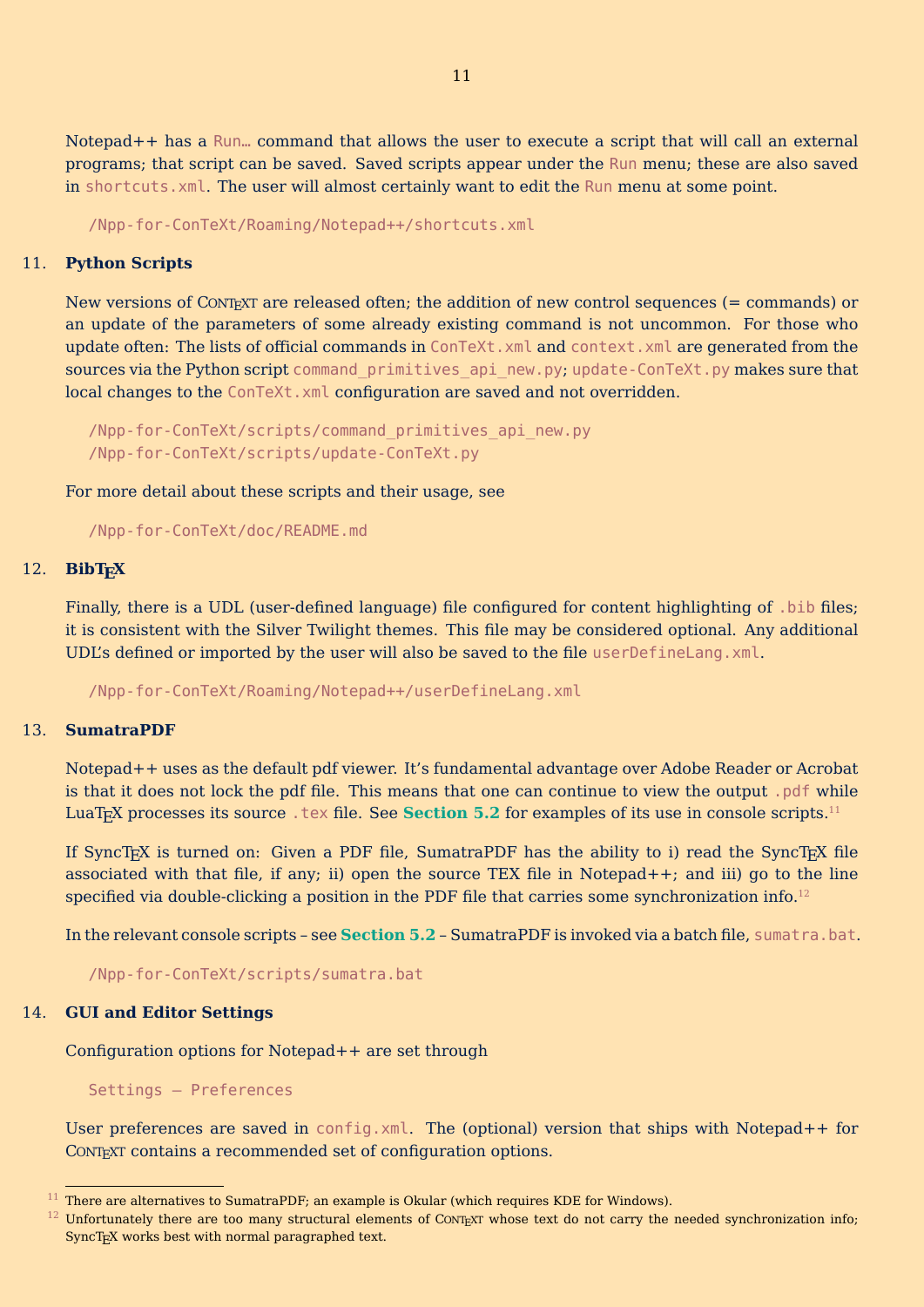<span id="page-12-0"></span>/Npp-for-ConTeXt/Roaming/Notepad++/plugins/config/config.xml

#### **3.2 Installation**

In a future version, this plugin package should become available through the official Notepad++ Plugin Manager. Currently it must be installed manually. The Notepad++ for CONTEXT package, Npp-for-ConTeXt.zip, may be obtained here:

https://github.com/luigiScarso/context-npp https://github.com/luigiScarso/context-npp/blob/master/install/Npp-for-ConTeXt.zip

Once again, the directory structure is as follows:

```
/Npp-for-ConTeXt/doc
/Npp-for-ConTeXt/Program Files (x86)/Notepad++
/Npp-for-ConTeXt/Roaming/Notepad++
/Npp-for-ConTeXt/scripts
```
Be sure that no instances of Notepad++ are running. Copy /doc and /scripts to

C:<ConTeXt root directory>\data\notepad++

Copy /Program Files (x86)/Notepad++ onto

C:\Program Files (x86)\Notepad++

 $Copy / Roaming/Notepad++ onto<sup>13</sup>$ 

C:\Users\<username>\AppData\Roaming\Notepad++

From /Npp-for-ConTeXt/scripts, move sumatra.bat into your CONTEXT root directory:

C:\<ConTeXt root directory>

For a standalone installation in C:<ConTeXt root directory>\data\notepad++, first install a standalone Notepad++; see **[Section 2.4](#page-6-0)**. Basically you will merge

```
/Roaming/Notepad++
/Program Files (x86)/Notepad++
```
into this directory:

C:<ConTeXt root directory>\data\notepad++

Now open Notepad++: If all has gone well, you will see the following submenus:

```
Language – ConTeXt
Language – BibTeX <under "Define your own language">
Plugins – ConTeXt
```
You should also see CONTEXT-related commands under the Macro menu, e.g.,

 $^{13}$  For older versions of Windows such as Vista, the local configuration folder (%APPDATA%) may have a different name. If necessary, type '%APPDATA%' into the address field of Windows Explorer to determine the official location of the local Notepad++ directory.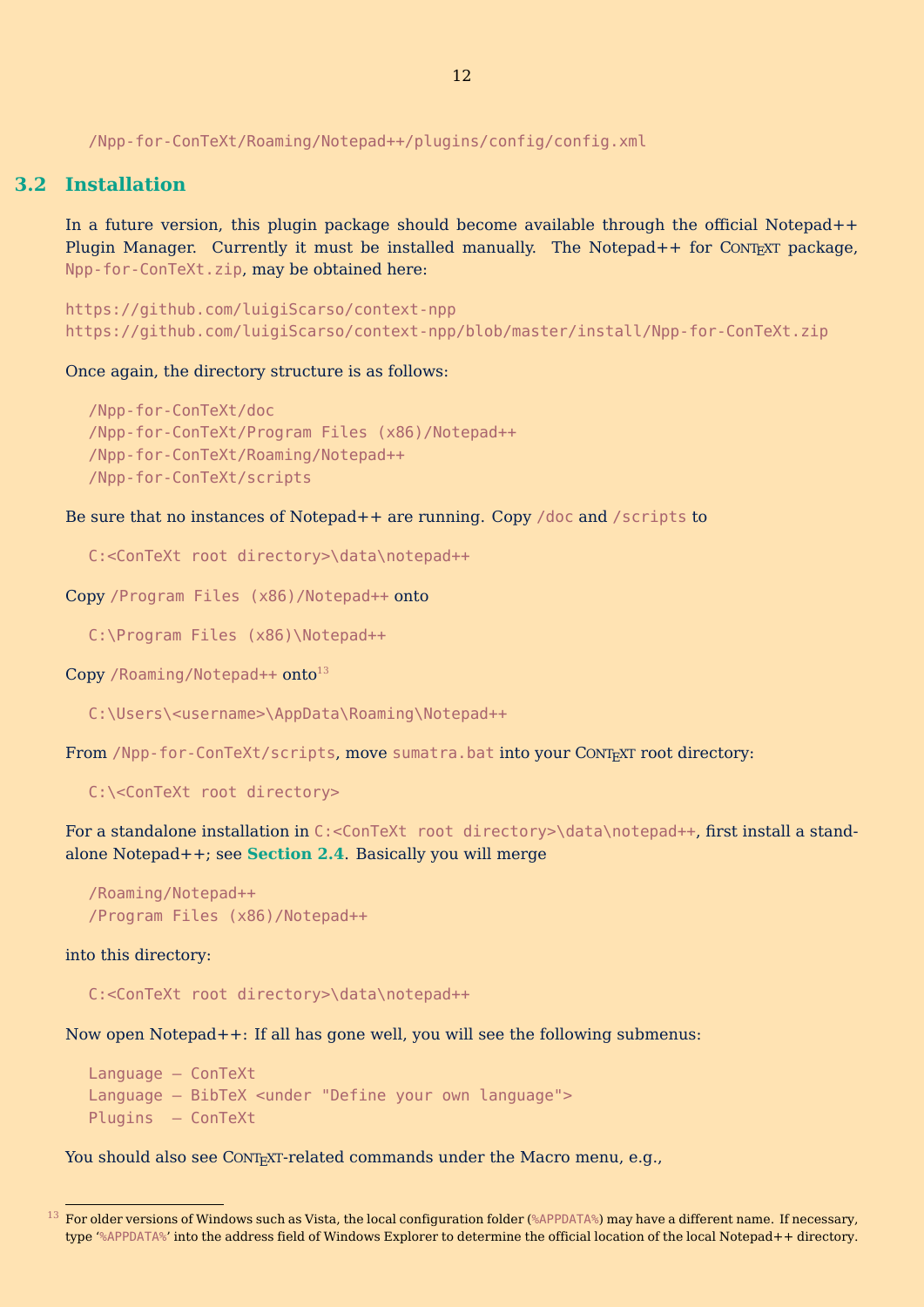```
End TeX Control Sequence
<contd.>
Scratch ConTeXt File
Check ConTeXt File
Process ConTeXt File
<contd.>
```
## **4 Highlighting and Themes**

## **4.1 Solarized++: Screen Contrast and Color Scheme**

Writing and editing content via a digital display for many hours on end can cause severe strain on the eyes. One way to ameliorate this is to use a comfortable color scheme for one's editor. The individual colors provide the building blocks for themes and for distinguishing the various types of written content involved in one's editing.

Color-scheme preferences will naturally differ from person to person to one degree or other. However, a couple of general rules appear to stand out for long periods of editing:

- Maintain a *medium-to-high* balance of contrast between the main text and background tones; i.e., strong contrast, but not too high.
- Choose *soft* colors to distinguish classes of content; not too bright, not too dim.

One of the most thought out and successful color schemes is Solarized, by Ethan Schoonover.<sup>14</sup> It features two series: a series of eight *background tones* and another series of eight *accent colors*. As excellent as it is, the first author found the Solarized background tones to exude something of a murky or "swampy" aesthetic. The light theme is too bright for continuous full-screen use (see **[Section 4.4](#page-17-0)**). The content colors are more successful: They are both soft and distinct, although Solarized green is perhaps better called *yellowgreen*.

In Notepad++ for CONT<sub>EXT</sub> the first author has developed a modification of Solarized; the resultant color scheme is called, perhaps appropriately, **Solarized++**. There are nine background tones and ten accent colors. The background tones are entirely different from the original Solarized; the accent colors are largely the same. However, Solarized green has been replaced with Solarized++ green, Solarized green has become Solarized++ yellowgreen, and an additional color, Solarized++ maroon, has been added. See **[Figure 1](#page-14-0)**.

In addition, Solarized++ currently features a series of five supplementary *anti-base* tones for purposes of contrast when needed. As the name suggests, these five are meant to complement the base tones; see **[Figure 2](#page-14-0)**.

## **4.2 On Syntax and Semantic Highlighting**

Syntax highlighting has been shown to have a positive impact on the comprehension of computer programs.<sup>15</sup> In the experience of the authors, the same is true for highlighting of structural and stylistic markup in CONTEXT. There is a (perhaps pedantic) difference: Although the high-level, *basic* user interface of CONT<sub>EXT</sub> is expressed in terms of control sequences that take the form of T<sub>EX</sub> commands,

<sup>14</sup> See http://ethanschoonover.com/solarized.

<sup>15</sup> See, e.g., [Sarkar \(2015\)](#page-39-0).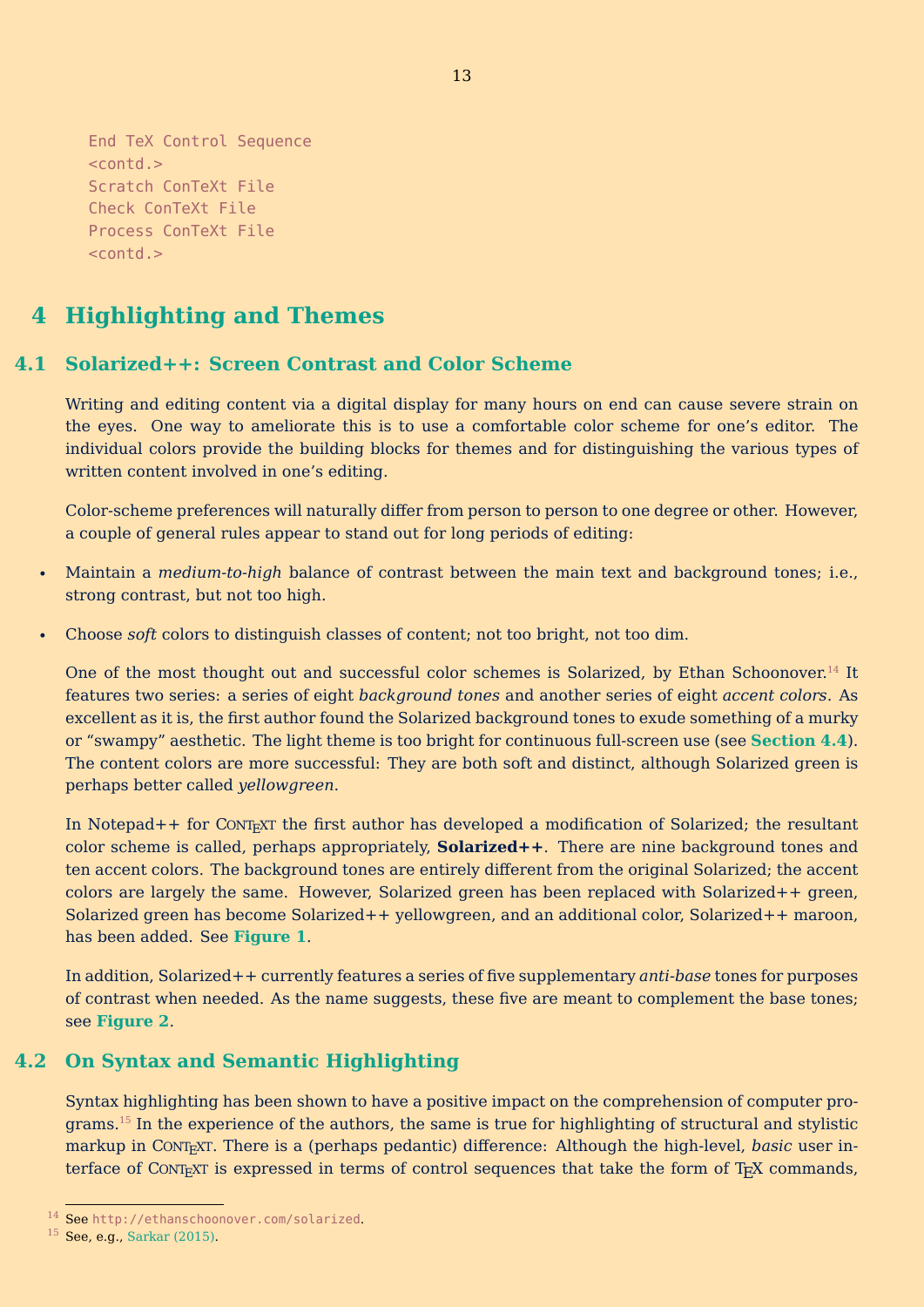<span id="page-14-0"></span>

| Name                 | Hex     | Sample            | Name Hex |                   | Sample |
|----------------------|---------|-------------------|----------|-------------------|--------|
| <b>Accent Colors</b> |         | <b>Base Tones</b> |          |                   |        |
| Yellow               | #B58900 |                   |          | Base04 $\#1E2D2E$ |        |
| Orange               | #CB4B16 |                   |          | Base03 #324140    |        |
| Red                  | #DC322F |                   |          | Base02 #475652    |        |
| Magenta              | #D33682 |                   | Base01   | #5C6B64           |        |
| Violet               | #6C71C4 |                   | Base0    | #718076           |        |
| Blue                 | #268BD2 |                   | Base1    | #899589           |        |
| Cyan                 | #2AA198 |                   | Base2    | #A2AA9D           |        |
| Green                | #399900 |                   | Base3    | #BABFB1           |        |
| Maroon               | #A12A33 |                   | Base4    | #D3D5C5           |        |
| Yellowgreen          | #859900 |                   |          |                   |        |







TEX per se closely exemplifies the paradigm of a *programming* language in a strict sense; whereas the user interface of CONTEXT has developed towards exemplifying the paradigm of a *markup* language. Technically speaking, even if one writes a basic CONT<sub>EXT</sub> document with pure markup and no deeper commands, one still has to run that document through a compiler which will interpret the input and convert it to some output, normally a PDF document. We might describe the basic CONTEXT interface as a hybrid: markup language in appearance and programming language in reality.

Markup is focused more on meaning, i.e., *semantics*, and less on grammar, i.e., *syntax*. Programming involves syntax to a high degree, and also semantics. Because syntax is often subtle and slippery for the programmer, code highlighting for programming languages generally takes the form of *syntax highlighting*, so much so that 'code highlighting' and 'syntax highlighting' are often treated as synonymous. In recent years, some coders have begun to emphasize a distinction between syntax highlight-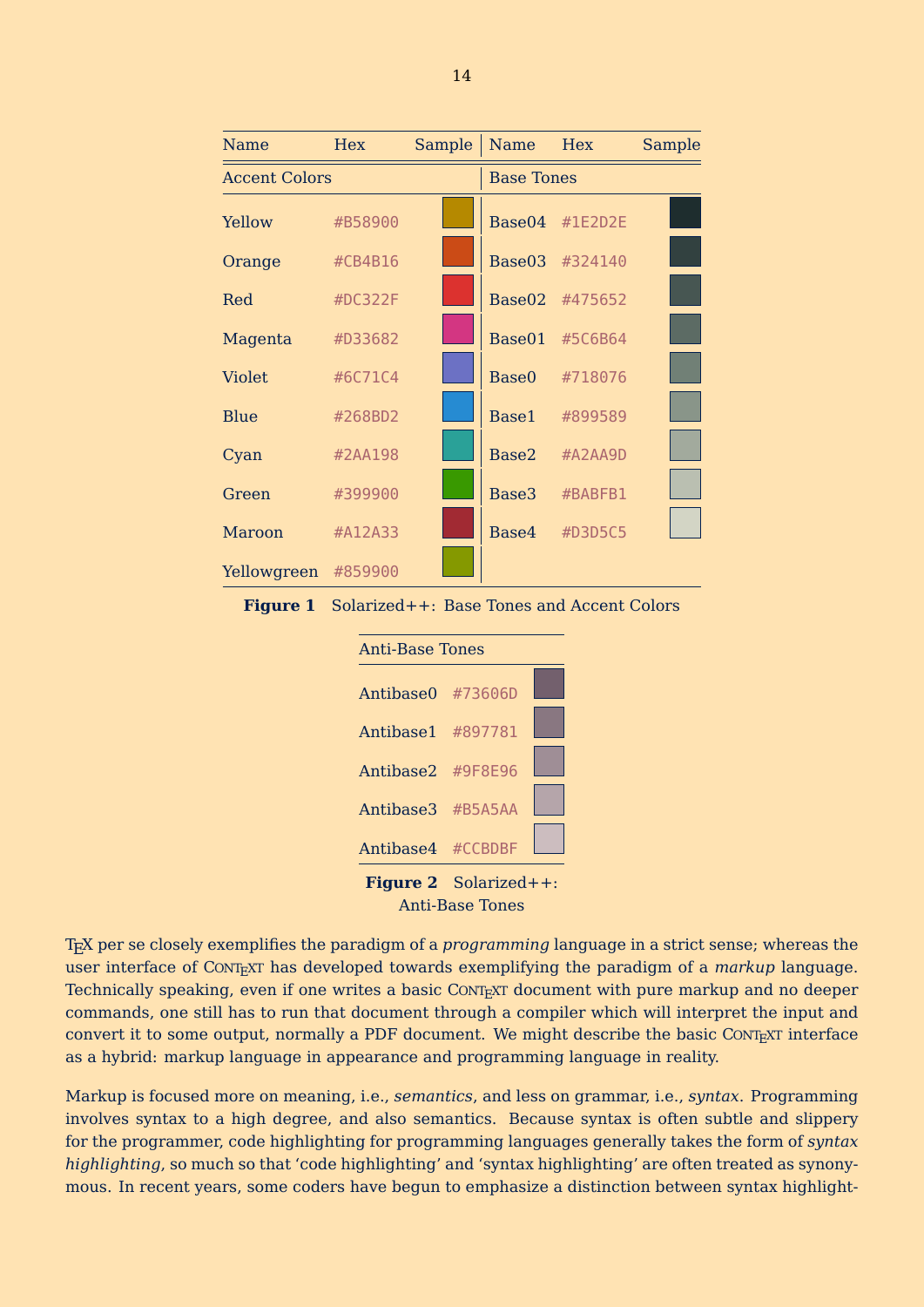<span id="page-15-0"></span>ing and *semantic highlighting*. <sup>16</sup> Because the interpreting of structural and stylistic markup pertains much more to matters of meaning than to grammar, highlighting of CONTEXT code is best contextualized in terms of semantic highlighting. Of course, there is syntax to CONTEXT as well: The different mechanisms between the earlier Table and the now standard TABLE environments (for typesetting of tabular data) exhibit stark differences in syntax. Considering possible models and implementations of code highlighting specific to the clarification of CONTEXT syntax is a matter for future research.<sup>17</sup>

## **4.3 Highlighting and the CONTEXT Lexer**

Settings for semantic highlighting of CONTEXT keywords in Notepad++ are saved in the configuration file ConTeXt.xml, mentioned earlier. In particular, there are 14 classes of keywords; members of each class are given a specific color; these may be viewed (and edited) in Style Configurator, under Language:ConTeXt. 18

Following is a brief description of each keyword class supported in the CONT<sub>EXT</sub> lexer. See also **Figure 3**.



**Figure 3** CONTEXT Lexer and Notepad + + Style Configurator

#### 1. **DEFAULT**

This is the default keyword class, applied to strings which involve no other semantics. Normal text will generally belong to the default class. As default, there are no other keywords specified for this class.

 $16$  For detailed discussion of the distinction between syntax and semantic highlighting, see **[Semantic Code Highlighting](https://goo.gl/dB5d9u)** (https://goo.gl/dB5d9u – accessed March 15, 2018); and

\begingroup \let\oldvbox\vbox \let\vbox\relax .\vbox{..} \endgroup

Here  $\forall$ box means nothing inside the group so semantics are context sensitive.

**[C++ IDE Evolution: From Syntax Highlighting to Semantic Highlighting](https://goo.gl/jTPwD1)** (https://goo.gl/jTPwD1 – accessed March 15, 2018).

 $17$  Technical note: ConTeXt resembles SGML – derivatives include XML and HTML – in that it can used to define new semantics. For example, one can create a verbatim environment, which simulates typing or editing. Ideally, then, the lexer should be coded to manage a user-defined semantics, defined itself at runtime. But this is not enough because, furthermore, the semantics of a macro can temporarily change. For example:

 $18$  Because the CONTEXT language comes in the form of a lexer plugin, it will generally appear near the bottom of the language list on the left side of the dialog, after the natively supported languages, and along with other lexer plugins, if installed. Some classes allow the user to add one's own keywords to the class as well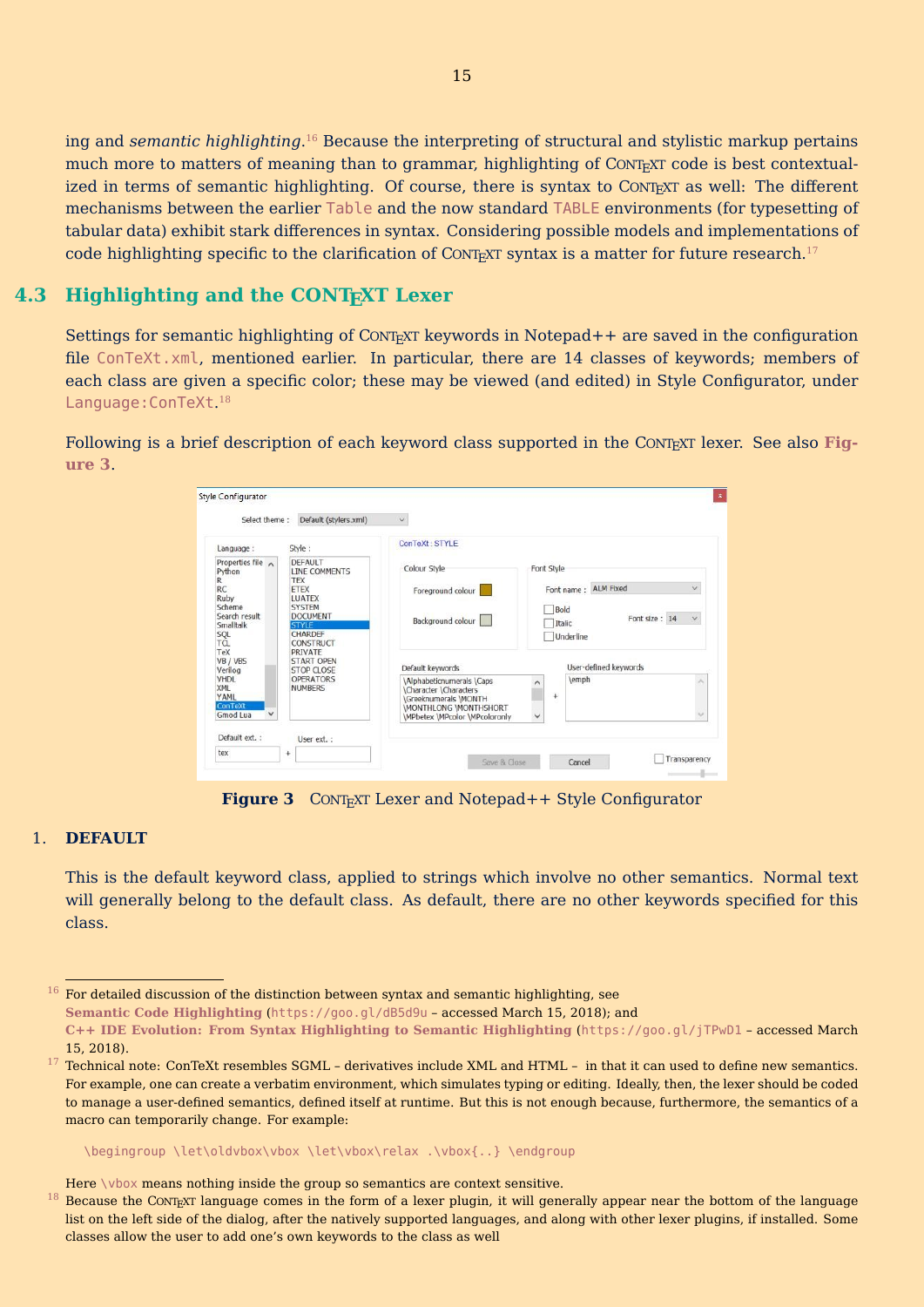#### 2. **LINE COMMENTS**

This class includes the percent sign and all text on the same line that comes after it. Of general scope, there are no keywords specified for this class.

#### 3. **TEX ETEX**

Primitive commands of T<sub>E</sub>X and  $\varepsilon$ -T<sub>E</sub>X are treated as one class.

*Allows user-defined keywords:* **No**

#### 4. **LUATEX**

LuaT<sub>EX</sub> has its own class. Although not often, new primitives can appear, and LuaT<sub>E</sub>Xperts can define their own.

*Allows user-defined keywords:* **Yes**

#### 5. **SYSTEM**

This is an official CONT<sub>EXT</sub> keyword class. It includes system-level commands, i.e., those which are not meant for general typesetting and which the average user will rarely or never see.

*Allows user-defined keywords:* **Yes**

#### 6. **DOCUMENT**

This is an official CONTEXT keyword class. It includes commands that are generally meant to *produce* a stream of text within a document.

*Allows user-defined keywords:* **Yes**

#### 7. **STYLE**

This is an official CONTEXT keyword class. It includes commands that are generally meant to *style* a stream of text within a document.

*Allows user-defined keywords:* **Yes**

#### 8. **CHARDEF (formerly OTHER)**

This is an official CONTEXT keyword class. It consists of commands that translate to certain Unicode characters that are needed but normally inconvenient to typeset directly.

*Allows user-defined keywords:* **Yes**

#### 9. **CONSTRUCT**

This class includes keywords used to constitute prefixes to other keywords, such as  $\alpha \setminus \text{set}$ . The prefix and any immediately following string connected to that prefix is treated as a keyword. Words in other classes that already contain one of these prefixes are not effected.

*Allows user-defined keywords:* **Yes**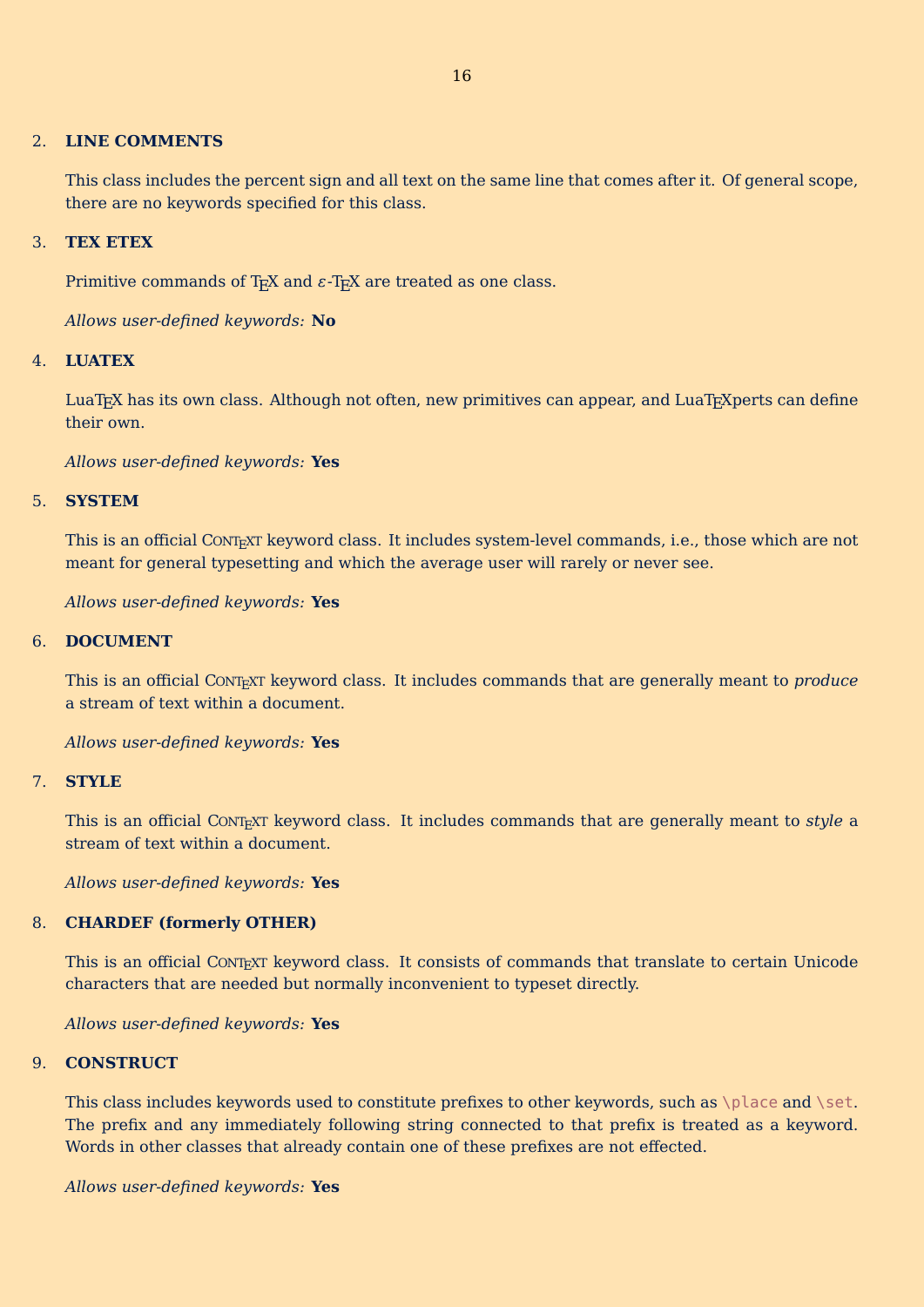#### <span id="page-17-0"></span>10. **PRIVATE**

These are for keywords defined by the user. A few *highlight* definitions are given for illustration, and the user can add more.

#### *Allows user-defined keywords:* **Yes**

#### 11. **START OPEN**

These are opening commands that begin a folding environment; each must have an associated closing keyword in the STOP CLOSE class. A small symbol will appear in the margin next to the opening keyword, with a bright line leading to the closing symbol.

*Allows user-defined keywords:* **Yes**

#### 12. **STOP CLOSE**

These are closing commands that end a folding environment; each must have an associated opening keyword in the START OPEN class.

*Allows user-defined keywords:* **Yes**

#### 13. **OPERATORS**

This class includes punctuation and related symbols.

*Allows user-defined keywords:* **No**

#### 14. **NUMBERS**

This includes numerals and related symbols.

*Allows user-defined keywords:* **No**

#### **4.4 Silver Twilight Hi and Silver Twilight Lo**

The Solarized++ color scheme and lexer keyword classes for semantic highlighting together constitute the components which go into Silver Twilight. Silver Twilight consists of two closely related themes which are designed for writing and editing for long hours, usually on a monitor in portrait mode. Portrait mode is generally more efficient than landscape mode for writing and editing productivity: It allows for the editor to comfortably fill most or all of the width of the screen, depending on the monitor resolution. The maximum width of the editor window should correspond to a maximum of between 77 to 105 characters per line within the typing area of the editor (average 91), depending on the zoom level and the choice of fixed-width font.<sup>19</sup> This leaves a generous full length of the rest of the screen available for writing or editing with a minimum need for scrolling.

 $19$  Typographers recommend a length of 45 to 75 characters per line (average 60); see [Bringhurst \(2008\).](#page-39-0) However, writing and editing in a fixed-width font is not the same as reading the final output in a book or on a web page. Restricting the typing area of an editor to 45 to 75 characters per line feels forced. That said, Notepad++ can display a vertical edge and the user can choose a value for "number of columns", i.e., number of characters per line (we set it to 91). It would be nice if Notepad++ could automatically soft wrap (i.e., wrap without line breaks – see **[Section 2.4.2](#page-7-0)**) long lines at the vertical edge instead of at the border of the edge of the typing area.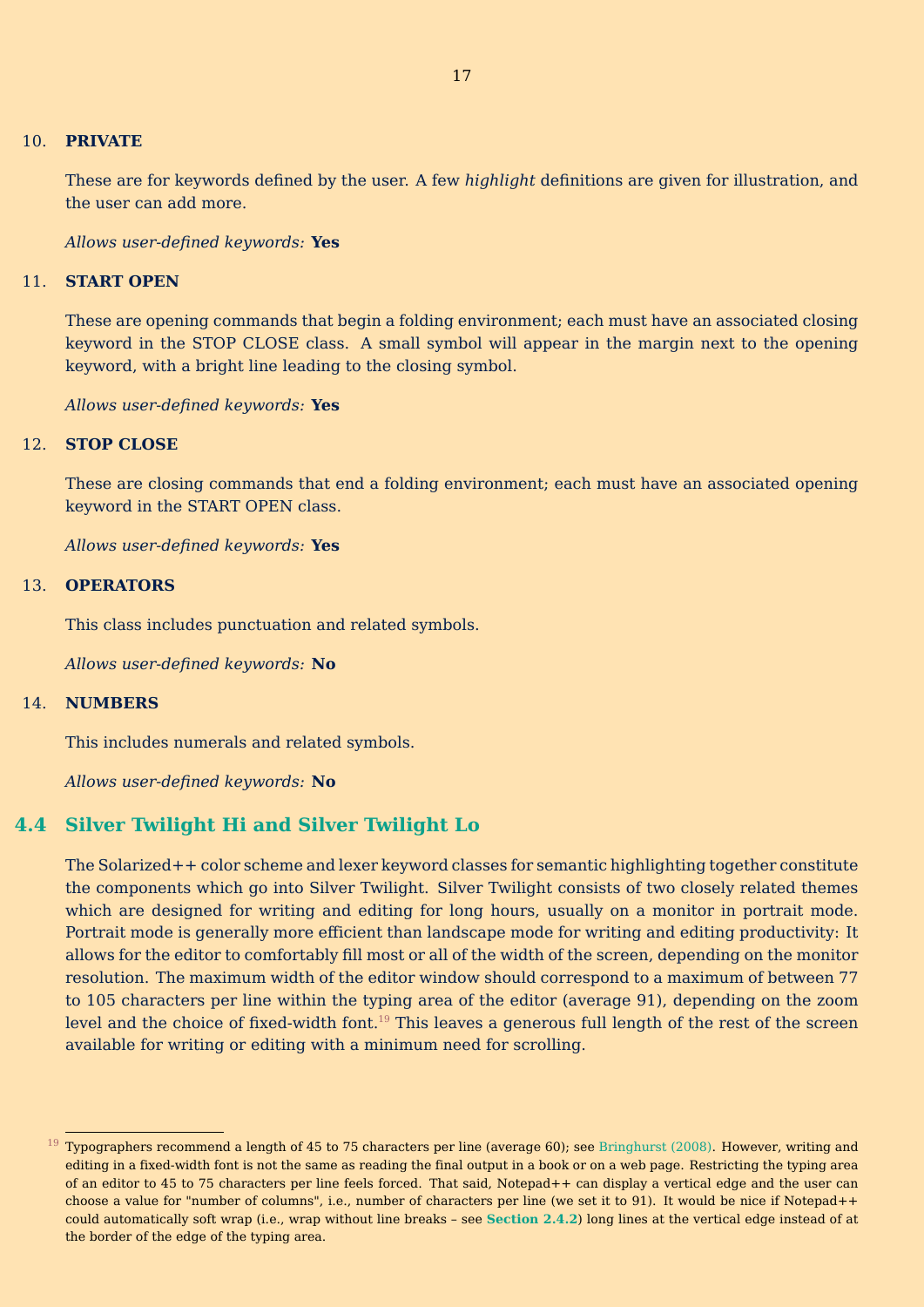<span id="page-18-0"></span>

| Hi                                       |                   |               |                                          |                   |               |  |
|------------------------------------------|-------------------|---------------|------------------------------------------|-------------------|---------------|--|
| <b>Style</b>                             | <b>Color</b>      | <b>Sample</b> | <b>Style</b>                             | <b>Color</b>      | <b>Sample</b> |  |
| <b>Global Override</b><br>Background (B) | Base4             |               | <b>Global Override</b><br>Foreground (F) | Base04            |               |  |
| Line Number<br>Margin B                  | Base <sub>3</sub> |               | Line Number<br>Margin F                  | Antibase0         |               |  |
| <b>Current Line</b><br>Background        | Base3             |               | Comment                                  | Base <sub>0</sub> |               |  |
| <b>Inactive Tabs</b>                     | Base2             |               | <b>Smart</b><br>Highlighting             | Cyan              |               |  |
| Selected<br><b>Text Color</b>            | Base1             |               | <b>Fold Active</b>                       | Cyan (NPP)        |               |  |
| Fold Margin B                            | Antibase4         |               | Fold Margin F                            | Base <sub>0</sub> |               |  |

**Figure 4** Global Style: Silver Twilight Hi

| Hi                                       |              |               |                                          |                   |               |  |
|------------------------------------------|--------------|---------------|------------------------------------------|-------------------|---------------|--|
| <b>Style</b>                             | <b>Color</b> | <b>Sample</b> | <b>Style</b>                             | <b>Color</b>      | <b>Sample</b> |  |
| <b>Global Override</b><br>Background (B) | Base04       |               | <b>Global Override</b><br>Foreground (F) | Base4             |               |  |
| Line Number<br>Margin B                  | Base03       |               | Line Number<br>Margin F                  | Antibase0         |               |  |
| <b>Current Line</b><br>Background        | Base03       |               | Comment                                  | Base <sub>0</sub> |               |  |
| <b>Inactive Tabs</b>                     | Base02       |               | <b>Smart</b><br>Highlighting             | Cyan              |               |  |
| Selected<br><b>Text Color</b>            | Base01       |               | <b>Fold Active</b>                       | Cyan (NPP)        |               |  |
| Fold Margin B                            | Antibase4    |               | Fold Margin F                            | Base <sub>0</sub> |               |  |

**Figure 5** Global Style: Silver Twilight Lo

On the other hand, staring at such a large area of writing space for long periods needs to be ameliorated, as discussed earlier. The Silver Twilight themes are designed to address and meet that need. Silver Twilight Hi is a light theme, perhaps best for daylight hours, but works for nighttime as well. Silver Twilight Lo is a dark theme, perhaps best for nighttime, but works for daylight as well. At the time of writing this manual, the first author is somewhat more satisfied with Silver Twilight Hi than with Silver Twilight Lo; your mileage may vary. Both could benefit from improvement in future versions; suggestions from the CONTEXT community are welcome!

In Notepad++ Style Configurator, a *global style* may be configured to set the general appearance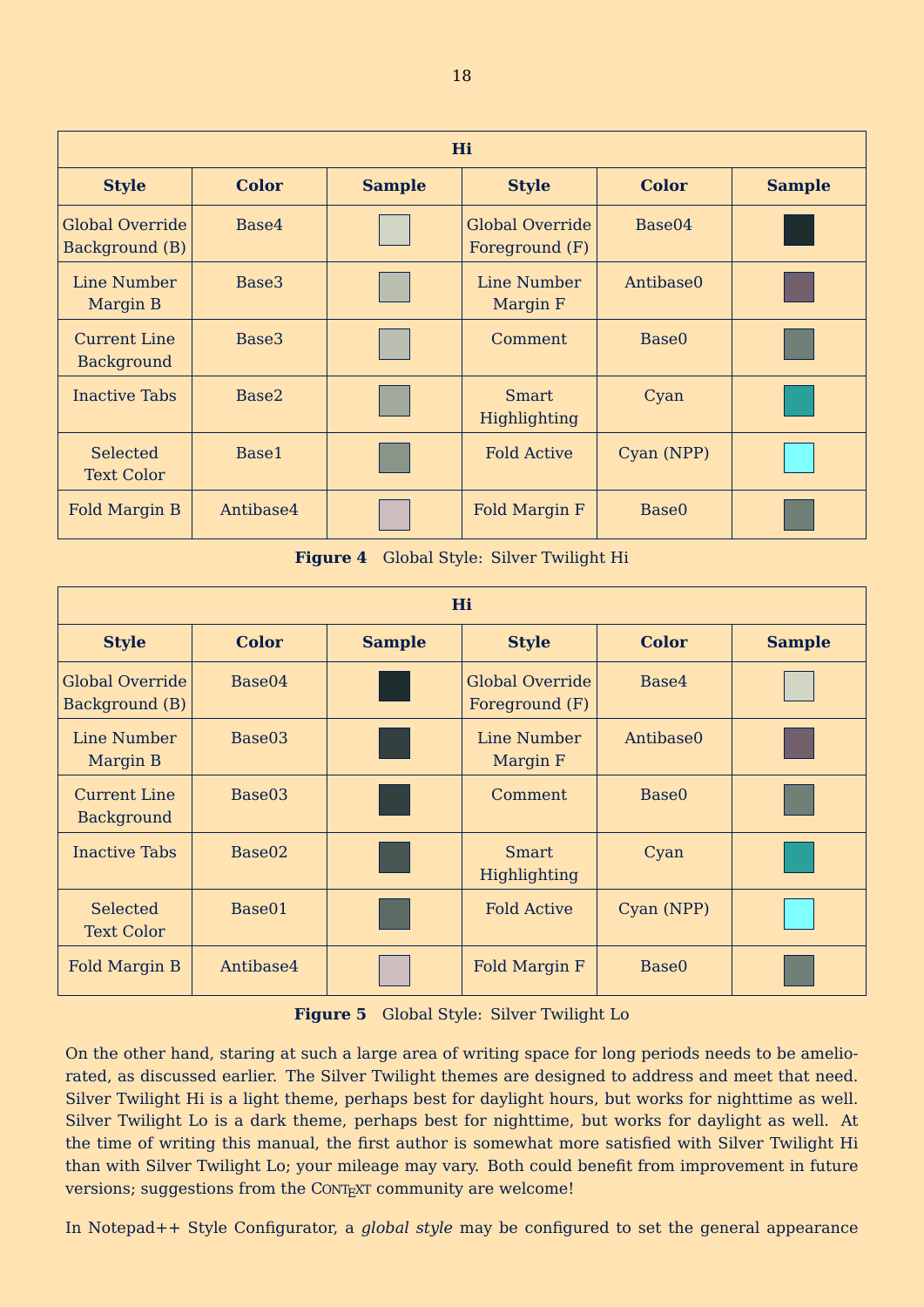|                                | Hi                |               |                   | Lo            |
|--------------------------------|-------------------|---------------|-------------------|---------------|
| <b>Keyword</b><br><b>Class</b> | <b>Color</b>      | <b>Sample</b> | <b>Color</b>      | <b>Sample</b> |
| DEFAULT (F)                    | Base03            |               | Base03            |               |
| <b>LINE</b><br><b>COMMENTS</b> | Base <sub>0</sub> |               | Base <sub>0</sub> |               |
| <b>TEX/ETEX</b>                | Maroon            |               | Maroon            |               |
| <b>LUATEX</b>                  | Orange            |               | Orange            |               |
| <b>SYSTEM</b>                  | Yellowgreen       |               | Yellowgreen       |               |
| <b>DOCUMENT</b>                | Green             |               | Green             |               |
| <b>STYLE</b>                   | Yellow            |               | Yellow            |               |
| <b>CHARDEF</b>                 | Magenta           |               | Magenta           |               |
| <b>CONSTRUCT</b>               | Violet            |               | Violet            |               |
| <b>PRIVATE</b>                 | Blue              |               | Blue              |               |
| <b>STOP OPEN</b>               | Cyan              |               | Cyan              |               |
| <b>STOP CLOSE</b>              | Cyan              |               | Cyan              |               |
| <b>OPERATORS</b>               | Maroon            |               | Maroon            |               |
| <b>NUMBERS</b>                 | Cyan              |               | Cyan              |               |

**Figure 6** CONTEXT Lexer Style: Silver Twilight

of the editor. See Language: Global Styles: Individual elements for configuration are listed to the right under Language: Style: <element>. A *lexer style* involves setting the code highlighting rules for each keyword class of a given lexer. See Language: < language>: Individual keyword classes for each lexer are also listed under Language: Style: <keyword class>. See also **[Figure 3](#page-15-0)**.

Each Silver Twilight theme consists of a global and a lexer style. See **[Figures 4](#page-18-0)** and **[5](#page-18-0)** for the global style of Silver Twilight High and of Silver Twilight Lo respectively.

Note that the lexer styles for Silver Twilight Hi and Lo for CONTEXT are almost identical: The only difference is that the foreground and background colors for the DEFAULT keyword class are reversed; see **Figure 6**. This is intentional: the two themes are intended to form a single system. In order for a common lexer style to work well between light and dark themes, the color scheme has to be well thought out.<sup>20</sup> Again, there is always room for improvement.

 $20$  The developer of Solarized had this ideal in mind: A single color scheme should work across nearly all keyword classes for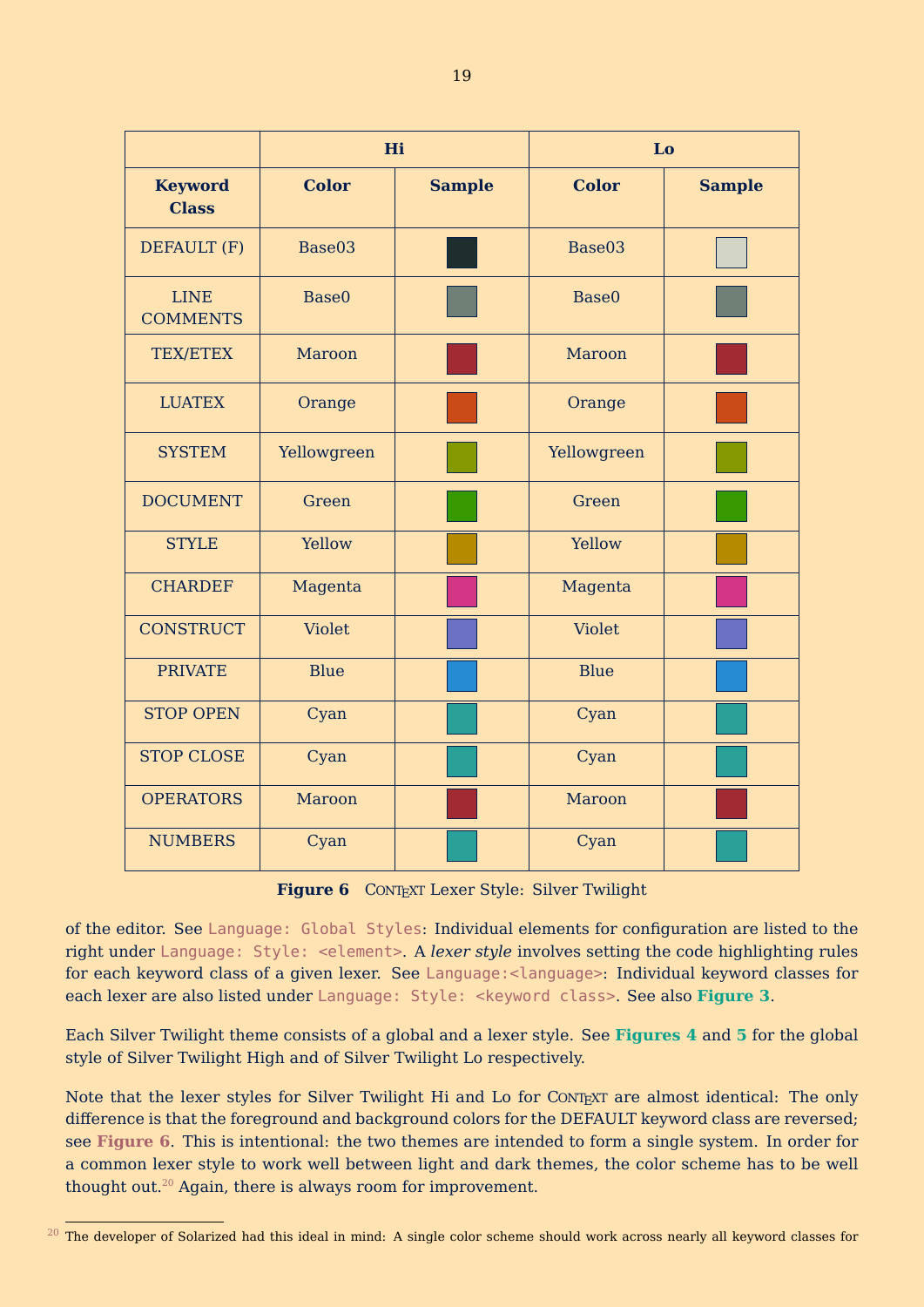#### <span id="page-20-0"></span>**4.5 ALM Fixed**

The default font for Silver Twilight is Arabic-Latin Modern Fixed, a derivation from Latin-Modern Mono developed by the first author, Idris Samawi Hamid. Designed for extensive use of Arabic script and its diacritics, it has a larger than usual interline spacing. For those who desire tighter interline spacing or just another default typeface: Instead of tediously replacing the font in every dialog of Style Configurator, one can open ConTeXt. xml and stylers. xml and make a global substitution of the name 'ALM Fixed' with that of another font (preferably fixed-width) of one's choosing, e.g., 'Dejavu Sans Mono'.

## **5 NPPEXEC, the Macro Submenu, and Shortcut Mapper**



### **5.1 NPPEXEC and Console Scripts**

**Figure 7** NppExec and CONTEXT-related Scripts

The NppExec console emulator is an integral part of the Notepad++ for CONTEXT system.<sup>21</sup> When invoked (F6 is the default shortcut), NppExec opens a dialog which features a typing area for one to write a script, an option to save it, as well as a drop-down list of saved scripts; see **Figure 7**. There are 22 scripts that come with Notepad++ for CONT<sub>EXT</sub>; one can add and remove these or one's own private scripts.

One can install multiple copies of NppExec; just copy NppExec.dll to, e.g., NppExec2.dll, etc. Then one will be able to, e.g., run two instances of  $LaTeX$  simultaneously.

NppExec has considerable documentation, including its own manual; see

each of a pair of light and dark themes. Note that a pair of Solarized themes is available for Notepad++ (the user will have to change any background tones used by the CONTEXT lexer style, as they are not compatible).

<sup>&</sup>lt;sup>21</sup> Of course, a user can choose to configure an external console for use with Notepad++ via the Run... menu.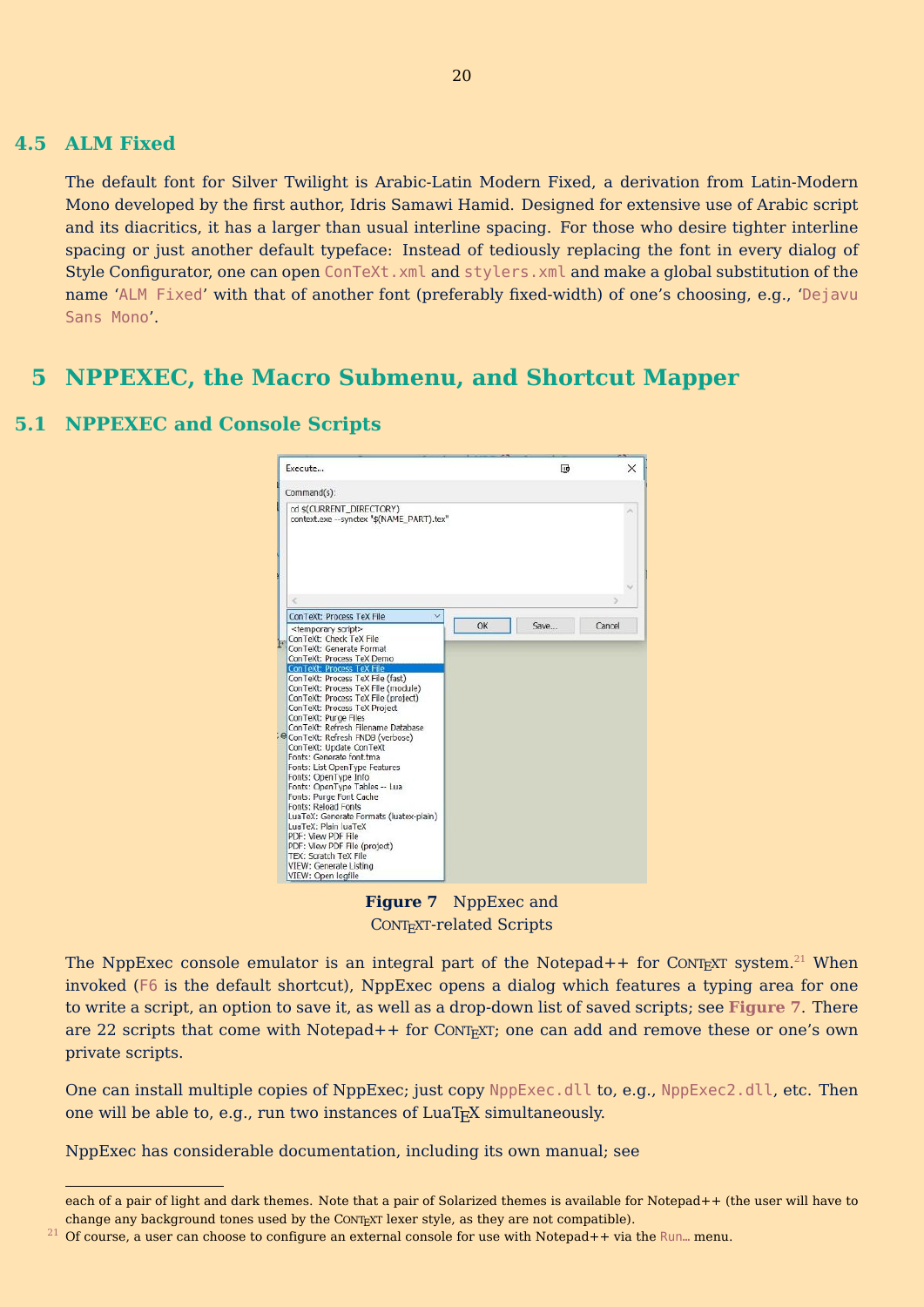```
Plugins – NppExec – Help/Docs
Plugins – NppExec – Help/Manual.
```
For help using common DOS commands such as copy, move, and mkdir – these are actually part of the system interpreter cmd.exe – see Section 4.4. For an example, see **[Heading 6](#page-23-0)** in **Section 5.2**.

#### Let's take a look at

Plugins – NppExec – Advanced Options...

| <b>NppExec Advanced Options</b>                                                                                                                                   |                                                                              |                                            | 祠                                         | ×            |  |
|-------------------------------------------------------------------------------------------------------------------------------------------------------------------|------------------------------------------------------------------------------|--------------------------------------------|-------------------------------------------|--------------|--|
| Menu items *                                                                                                                                                      |                                                                              | Advanced options                           |                                           |              |  |
| $\vee$ Place to the Macros submenu                                                                                                                                |                                                                              | Execute this script when Notepad++ starts: |                                           |              |  |
|                                                                                                                                                                   | Scratch TeX File :: TEX: Scratch TeX File                                    | <b>TFX: Scratch TeX File</b>               |                                           |              |  |
| Check TeX File: ConTeXt: Check TeX F<br>Process ConTeXt File :: ConTeXt: Proce                                                                                    |                                                                              |                                            | Execute this script when Notepad++ exits: |              |  |
| Process ConTeXt File (project) :: ConTe>                                                                                                                          |                                                                              | ConTeXt Purge Files                        |                                           |              |  |
| Process ConTeXt File (fast) :: ConTeXt:<br>View PDF File :: PDF: View PDF File<br>View PDF File (project) :: PDF: View PDF<br>Purge Files :: ConTeXt: Purge Files |                                                                              | [Options]                                  |                                           |              |  |
| Generate MkIV Format: ConTeXt: Gen                                                                                                                                |                                                                              | HotKey                                     | F <sub>6</sub>                            | $\checkmark$ |  |
| Open logfile :: VIEW: Open logfile<br>Generate Listing :: VIEW: Generate List                                                                                     |                                                                              | ToolbarBtn                                 | Console                                   |              |  |
| Lindate ConTeXt :: ConTeXt: Lindate Co                                                                                                                            |                                                                              | [Console]                                  |                                           |              |  |
| Move up                                                                                                                                                           | Move down                                                                    | Visible (on start)                         | Auto                                      | $\checkmark$ |  |
|                                                                                                                                                                   | * Assign shortcut keys using Settings:<br>Shortcut Mapper -> Plugin commands | ShowHelp (on start)                        | <b>No</b>                                 |              |  |
|                                                                                                                                                                   |                                                                              | SaveCmdHistory                             | Yes                                       |              |  |
| Menu item                                                                                                                                                         |                                                                              | CommentDelimiter                           | $\mu$                                     |              |  |
| Item name:<br>Process ConTeXt File                                                                                                                                |                                                                              | TextColorNormal (RR GG BB)                 | D3 D5 C5                                  |              |  |
| Associated script:<br>ConTeXt: Process TeX File                                                                                                                   |                                                                              | TextColorError (RR GG BB)                  | A0 10 10<br>80 FF FF                      |              |  |
|                                                                                                                                                                   |                                                                              | TextColorMessage (RR GG BB)                |                                           |              |  |
|                                                                                                                                                                   |                                                                              |                                            |                                           |              |  |

**Figure 8** NppExec Advanced Options

See **Figure 8**. At the top right you will notice that a script can be executed when Notepad++ starts or exits. By default, the Scratch TeX File script is executed when Notepad++ starts: The user will have to edit that script and point it to the directory where one's scratch file is located; see **[Head](#page-24-0)[ing 13](#page-24-0)** in Section 5.2. The Purge Files Keep SyncT<sub>F</sub>X script is executed when Notepad++ exits; it then applies only to the temporary files associated with the leftmost tab (see also **[Heading 6](#page-23-0)** in **Section 5.2**). Of course one can disable the execution of any start or exit script.

The NppExec console emulator is configured to use a Solarized++ color scheme that closely resembles Silver Twilight Lo; see **Section 9**. This is also set in Advanced Options. The authors find the combination of Silver Twilight Lo for the console and Silver Twilight Hi for the main editing area to be quite pleasing.

| name: console  |
|----------------|
| file: console  |
| state: unknown |

**Figure 9** NppExec Console

#### **5.2 NPPEXEC and CONTEXT**

A brief description of each console script that ships with Notepad++ for CONT<sub>EXT</sub> follows. For each command, mention is made of whether it appears in the Macro submenu (see **[Section 5.3](#page-25-0)**). If it has a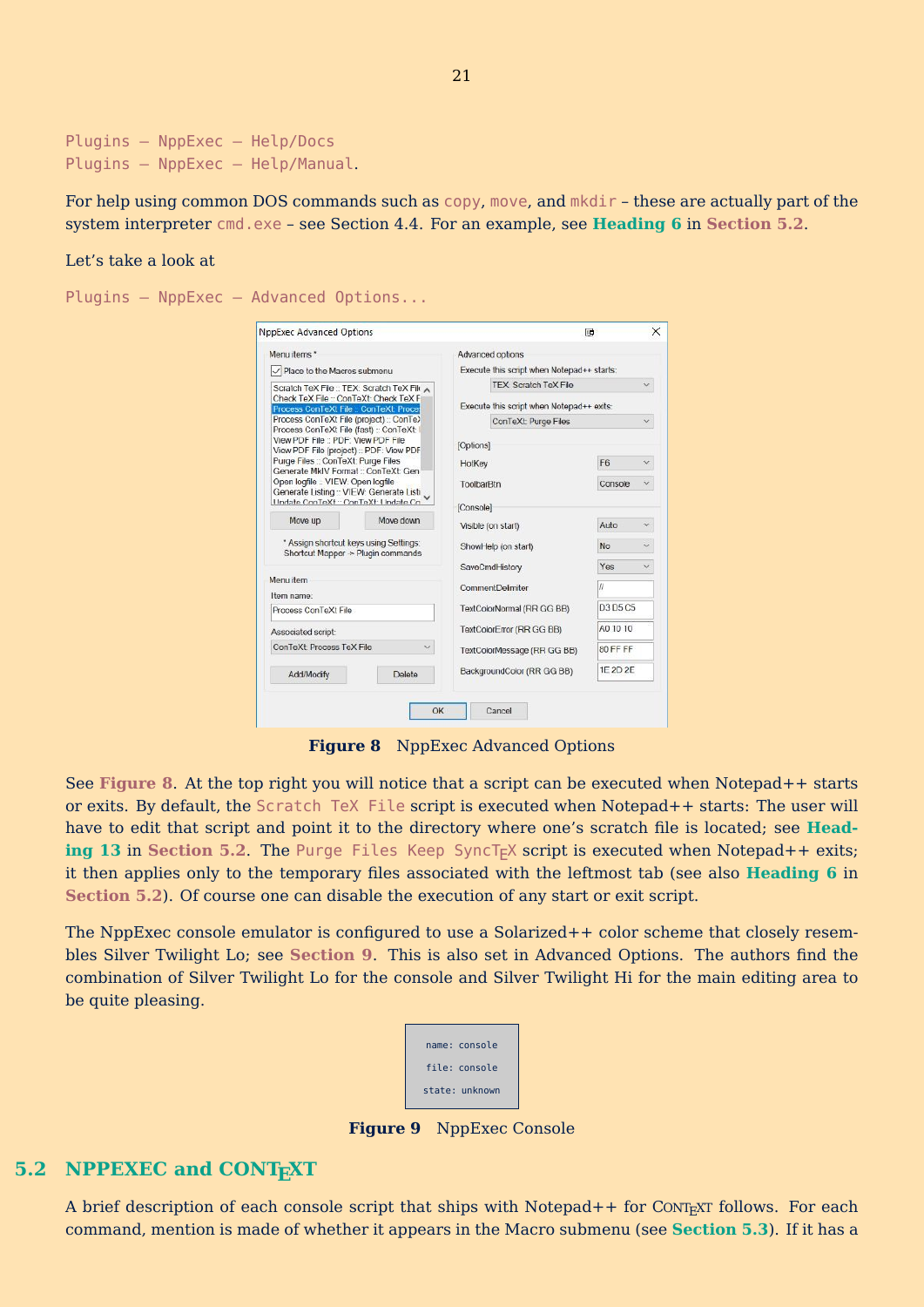<span id="page-22-0"></span>default shortcut, that is also mentioned. Note that the last script executed by NppExec can be invoked by a shortcut, F7 by default.

Most of the script names below should be self-explanatory; many are annotated. For an explanation of the environment variables, see the NppExec documentation. Remember that everything below – the number of scripts, the content of each script, the macro submenu, and shortcuts – can be easily configured to suit the user's needs.

#### 1. **Check ConTEXt File (Ctrl+Alt+0)**

This script quickly checks the T<sub>E</sub>X file for errors without running MkIV.

*Appears in Macro submenu:* **Yes**

mtxrun --autogenerate --script check

#### 2. **ConTEXt: Process ConTEXt File (Ctrl+1)**

This script runs MkIV on the file visible under the active tab.

*Appears in Macro submenu:* **Yes**

context.exe "\$(NAME\_PART).tex"

#### 3. **ConTEXt: Process ConTEXt Project (Ctrl+Shift+1)**

A main, project file often involves a multiple of subsidiary input files. One often wants to run the main file while working on a different file. This script runs MkIV on the main file, regardless of which tab is active. To view a project independent of the active tab, see **[Heading 15](#page-24-0)**.

*Appears in Macro submenu:* **Yes**

*The user will have to fill in the directory path and project name; see below:*

cd "C:\<path to your directory>" context.exe "<your project>.tex"

#### 4. **ConTEXt: Process ConTEXt File (luajittex) (Ctrl+Alt+Shift+1)**

LuajitTEX is an experimental version of LuaTEX. It is not currently advertised for production purposes and may be ignored by the average user.

*Appears in Macro submenu:* **Yes**

mtxrunjit --autogenerate --script context test.tex "\$(NAME\_PART).tex"

#### 5. **ConTEXt: Purge Files (Ctrl+3)**

This script purges temporary files (ending in, e.g., .tuc, .log) that can clutter the user directory, take up cloud-storage space, etc.

#### *Appears in Macro submenu:* **Yes**

context --purge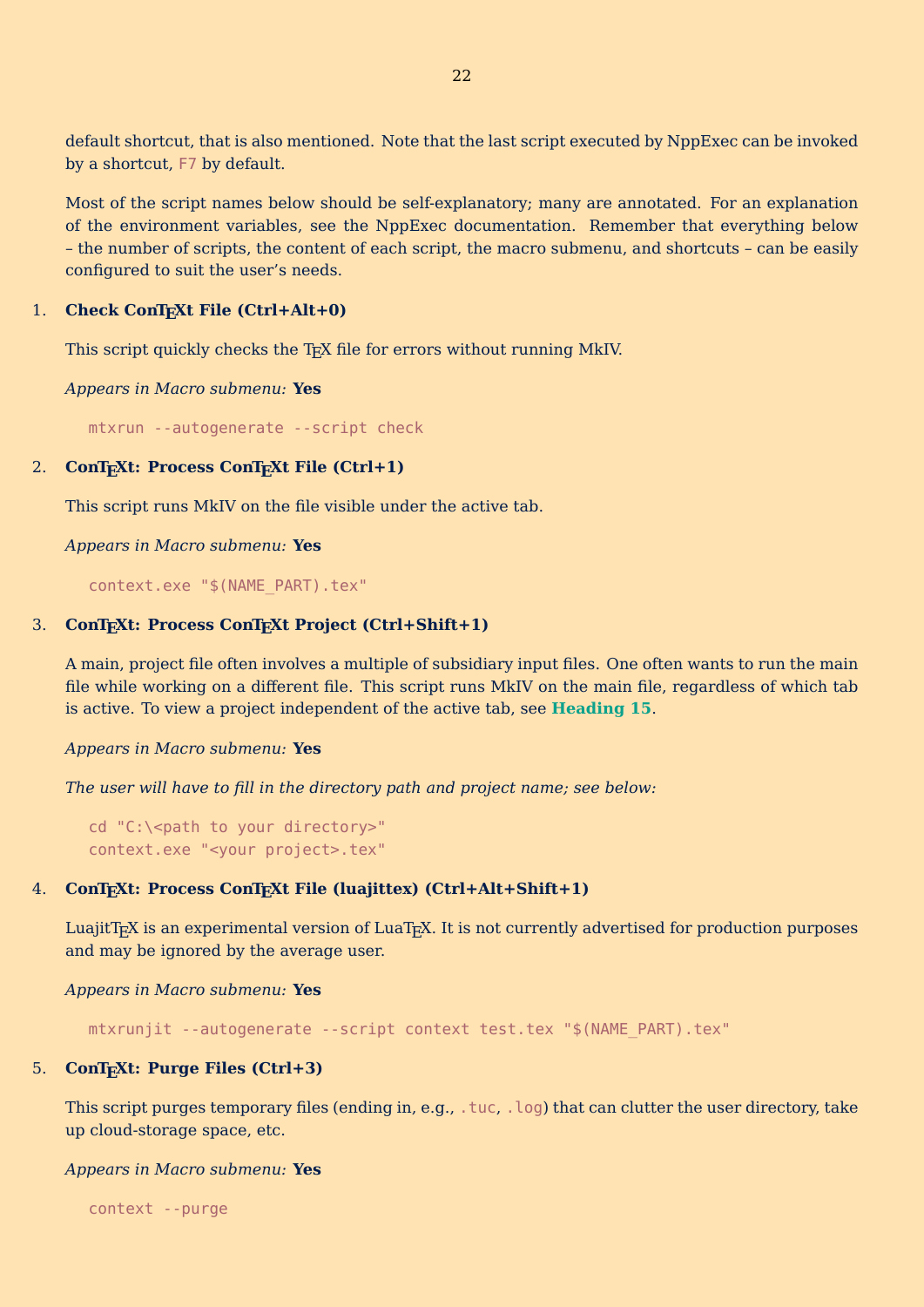#### <span id="page-23-0"></span>6. **ConTEXt: Purge Files Keep SyncTEX**

This script purges all temporary files except the SyncT<sub>E</sub>X file. This script is executed by default when Notepad++ exits (in which case, it applies only to the temporary files associated with the leftmost tab). One may then open Notepad++ at a particular line via SumatraPDF and SyncT<sub>E</sub>X; see **[Heading 13](#page-11-0)** in **[Section 3.1](#page-8-0)**.

Note the the use of cmd /c ren instead of the usual ren.exe. As mentioned earlier, see Section 4.4 of the NppExec manual.

#### *Appears in Macro submenu:* **No**

```
cmd /c ren *.synctex *.synctext
context --purge
cmd /c ren *.synctext *.synctex
```
#### 7. **ConTEXt: Generate MkIV Format (Ctrl+4)**

#### *Appears in Macro submenu:* **Yes**

luatools.exe --generate context.exe --make

#### 8. **ConTEXt: Update ConTeXt**

*Appears in Macro submenu:* **Yes**

first-setup.bat --engine=luatex

#### 9. **ConTEXt: Refresh Filename Database**

*Appears in Macro submenu:* **Yes**

mktexlsr luatools.exe --generate

#### 10. **ConTEXt: Refresh FNDB (verbose)**

*Appears in Macro submenu:* **No**

luatools.exe --verbose --generate

#### 11. **LuaTEX: Generate Formats (luatex-plain)**

This is for generating the LuaT<sub>E</sub>X version of the Plain T<sub>E</sub>Xformat. Hardly needed by the average CON-T<sub>E</sub>XT user.

*Appears in Macro submenu:* **No**

luatex --ini luatex-plain.tex

#### 12. **LuaTEX: Plain LuaTEX**

The main use of Plain LuaTEX is to test possible bugs in LuaTEX. Hardly needed by the average CONTEXT user.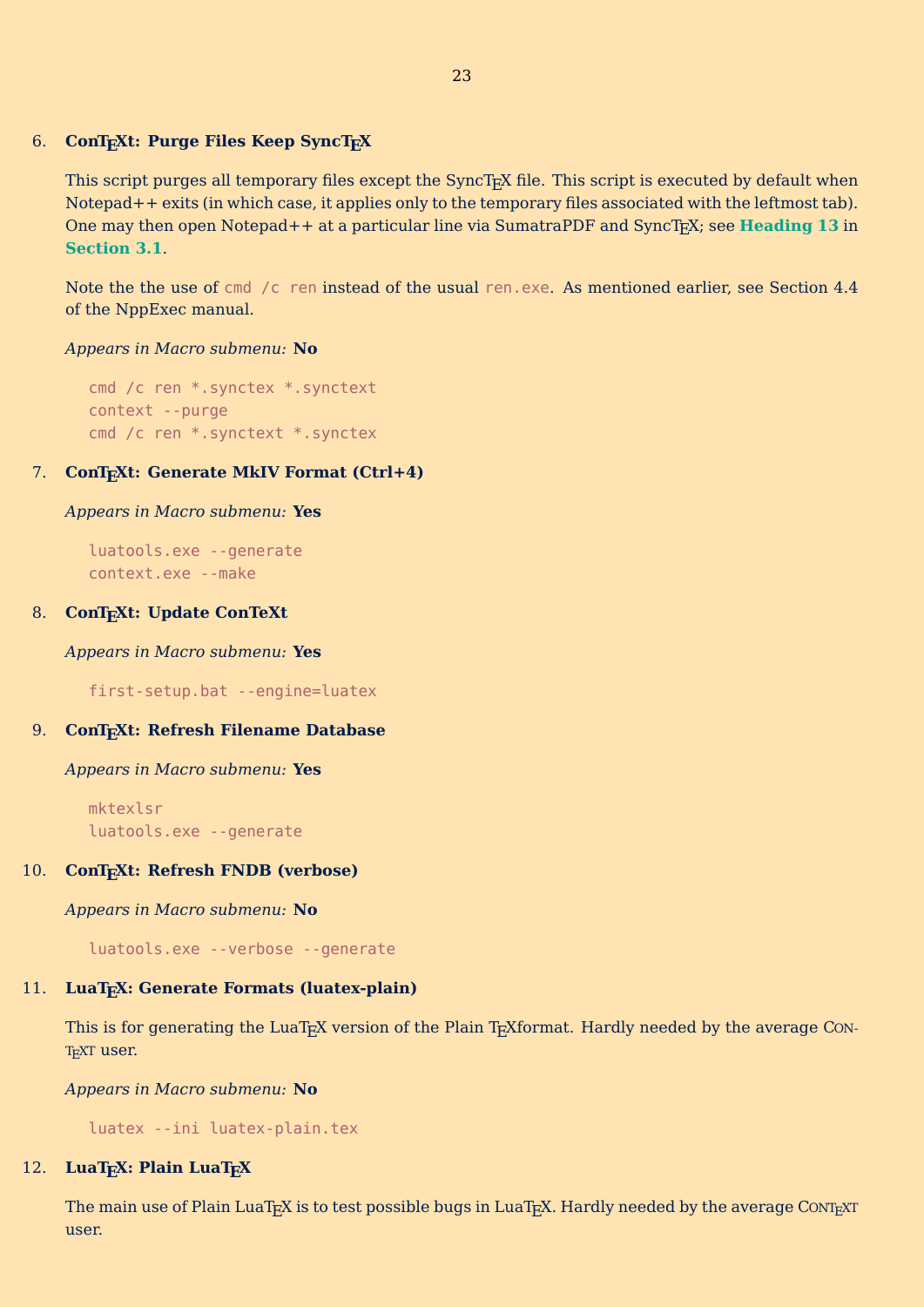#### <span id="page-24-0"></span>*Appears in Macro submenu:* **No**

luatex --ini luatex-plain.tex

#### 13. **TEX: Scratch ConTEXt File (Ctrl+9)**

It's always good to have a scratch file on hand to, e.g., test individual elements and components of a larger project, explore or practice usage of some command, or make a minimal working example when encountering difficulty with some set of commands. This script is executed by default when Notepad++ starts; thus every session opens with a scratch file tab. See also **[Section 5.1](#page-20-0)**.

*Appears in Macro submenu:* **Yes**

*The user will have to fill in the directory path; see below:*

notepad++.exe "C:\<path to your directory>\scratch.tex"

#### 14. **PDF: View PDF File (Ctrl+2)**

We use SumatraPDF by default; see **[Heading 13](#page-11-0)** in **[Section 3.1](#page-8-0)**.

*Appears in Macro submenu:* **Yes**

sumatra.bat "\$(CURRENT DIRECTORY)\\$(NAME PART).pdf"

#### 15. **PDF: View PDF File (project) (Ctrl+Shift+2)**

This script will show the PDF file of the main file or project, independent of active tab; see **[Heading 3](#page-22-0)**.

*Appears in Macro submenu:* **Yes**

*The user will have to fill in the directory path and project name; see below:*

```
cd "C:\<path to your directory>
sumatra.bat "<your project>.pdf"
```
#### 16. **VIEW: Open logfile (Ctrl+5)**

*Appears in Macro submenu:* **Yes**

notepad++.exe "\$(CURRENT DIRECTORY)\\$(NAME\_PART).log"

#### 17. **VIEW: Generate Listing (Ctrl+7)**

#### *Appears in Macro submenu:* **Yes**

This script prints a pdf copy of the source file. In order to not override the normal pdf output, the script copies the source to a temporary T<sub>EX</sub> file with the suffix -listing; this file is deleted after the pdf is created.

mtxrun --autogenerate --script context --autopdf --extra=listing --compact --pretty --result="\$(NAME\_PART)-listing" "\$(NAME\_PART).tex"

#### 18. **Fonts: Purge Font Cache (Ctrl+Shift+3)**

MkIV generates a cache of OpenType and related tables for each font the first time it is used. The cache contains, e.g., an abbreviated version of the OpenType tables. When, e.g., a new version of a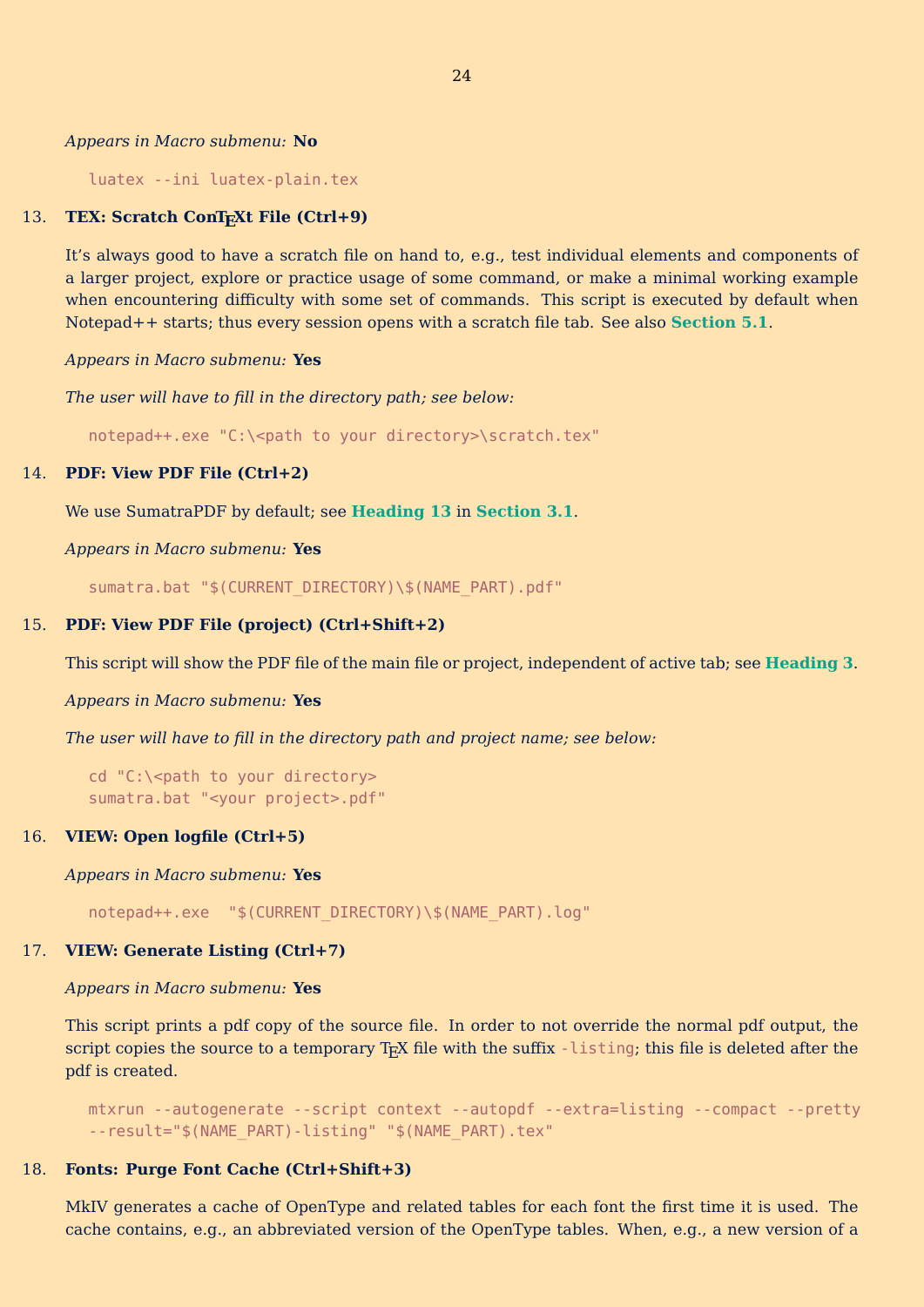<span id="page-25-0"></span>given font is installed, when that font is otherwise changed, or in certain other instances (e.g., bug fixes), the cache needs to be emptied and regenerated on a fresh run of MkIV.

*Appears in Macro submenu:* **Yes**

mtxrun.exe --script cache --erase mtxrun --generate

#### 19. **Fonts: List Font Info**

This produces a list of all the individual fonts belonging to a typeface family. The script below uses a sample font; replace lmroman with the font-family name of interest.

*Appears in Macro submenu:* **No**

mtxrun --script font --list --all lmroman

#### 20. **Fonts: List OpenType Features**

This lists all of the GSUB and GPOS feature tags in the OpenType tables of a given font. The script below uses a sample font; replace lmroman12-regular with your font of interest.

*Appears in Macro submenu:* **No**

mtxrun.exe --script font --list --info lmroman12-regular

#### 21. **Fonts: OpenType Tables – Verbose**

This generates the verbose version (ending in . Lua) of the OpenType tables. The script below uses a sample font; replace lmroman12-regular with your font of interest.

*Appears in Macro submenu:* **No**

mtxrun --script font --list --info lmroman12-regular

For typeface families you may prefer to specify a pattern, e.g.,

mtxrun --script font --list --info --pattern=lmroman12

#### 22. **Fonts: Reload Font Database**

This script comes in handy when the font database is incorrect for some reason, or when the script under **[Heading 18](#page-24-0)** above doesn't appear to work.

*Appears in Macro submenu:* **No**

mtxrun --script fonts --reload --force

#### **5.3 The Macro and Run Submenus**

From the NppExec Advanced Options dialog, any console script can be made to appear at the bottom of the submenu Macro. We have configured 14 NppExec scripts to appear there; see **[Figure 10](#page-26-0)**. Note the submenu identifier need not be the same as the source console script name!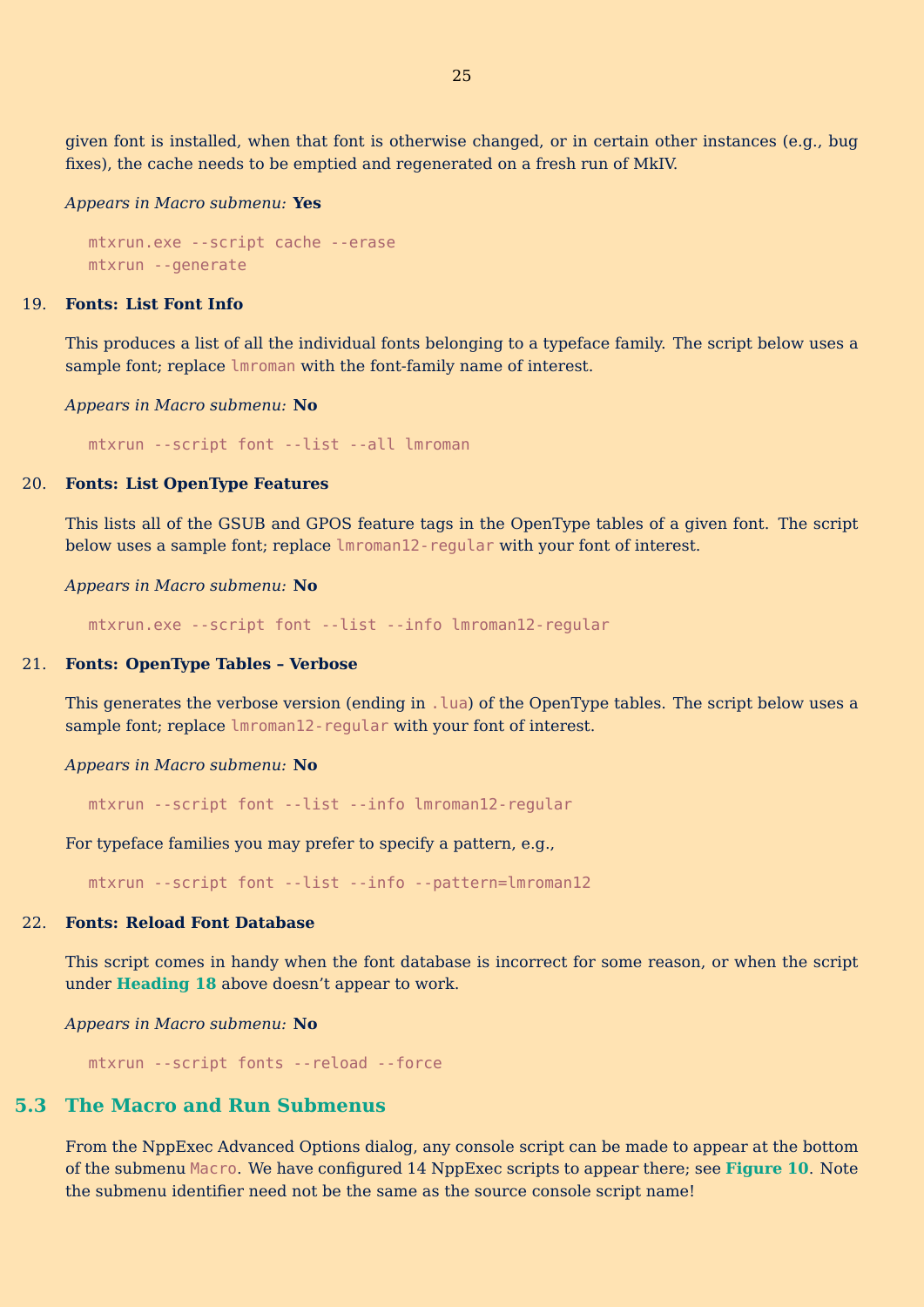<span id="page-26-0"></span>

| Macro Run TextFX Plugins Window ?               |                    |
|-------------------------------------------------|--------------------|
| <b>Start Recording</b><br><b>Stop Recording</b> |                    |
| Playback                                        | $Ctrl + Shift + P$ |
| Save Current Recorded Macro                     |                    |
| Run a Macro Multiple Times                      |                    |
| setWordChars                                    | Ctrl+Alt+Numpad 4  |
| Trim Trailing and save                          | $Alt + Shift + S$  |
| Space After TeX Control Sequence                | $Ctrl + Shift + C$ |
| Complete TeX Control Sequence                   | $Ctrl + Shift + D$ |
| Conjunction Swap                                | Ctrl+Alt+Shift+W   |
| Modify Shortcut/Delete Macro                    |                    |
| Scratch ConTeXt File                            | $C$ trl+9          |
| Check ConTeXt File                              | $Ctrl + Alt + 0$   |
| Process ConTeXt File                            | $Ctrl + 1$         |
| Process ConTeXt File (project)                  | $Ctrl + Shift + 1$ |
| View PDF File                                   | $Ctrl + 2$         |
| View PDF File (project)                         | $C$ trl+Shift+2    |
| <b>Purge Files</b>                              | $Ctrl + 3$         |
| Generate MkIV Format                            | $Ctrl + 4$         |
| Open logfile                                    | $Ctrl + 5$         |
| Generate Listing                                | $Ctrl + 7$         |
| <b>Update ConTeXt</b>                           |                    |
| Refresh Filename Database                       |                    |
| Purge Font Cache                                | $Ctrl + Shift + 3$ |
| Process ConTeXt File (luajittex)                | Ctrl+Alt+Shift+1   |

**Figure 10** NppExec Scripts and the Macro Submenu

There are three submenu commands under Macro that don't come from a console script, but were "recorded" via the normal Notepad++ macro-recording mechanism:

#### • Space after T<sub>F</sub>X Control Sequence (Ctrl+Shift+C)

When invoked at the end of a given T<sub>E</sub>X control sequence, this macro adds the string  $\{\}$ , including a single word space, to that sequence. At least for paragraph writing, to use a brace pair after a control sequence is generally better practice than to use a backslash.

#### • **Complete TEX Control Sequence (Ctrl+Shift+D)**

This macro is discussed towards the end of **[Section 6.3.1](#page-30-0)**. It provides a method of *word completion* for control sequences, to complement primary *function completion*.

#### • **Conjunction Swap (Ctrl+Alt+Shift+W)**

In the course of editing a three-string expression whose middle string is a conjunction, sometimes one needs to swap the first and third string; e.g., edit one and two and convert it to two and one. Double-clicking the middle string and and executing the macro will produce the desired effect

The user can easily record one's own Notepad++ macros as well!

Note also that the shortcut for invoking the Command Prompt (default shortcut Ctrl+6) occurs under the Run submenu.

#### **5.4 Configuring Shortcut Mapper**

Nearly all shortcuts for Notepad++ are configurable via

Settings – Shortcut Mapper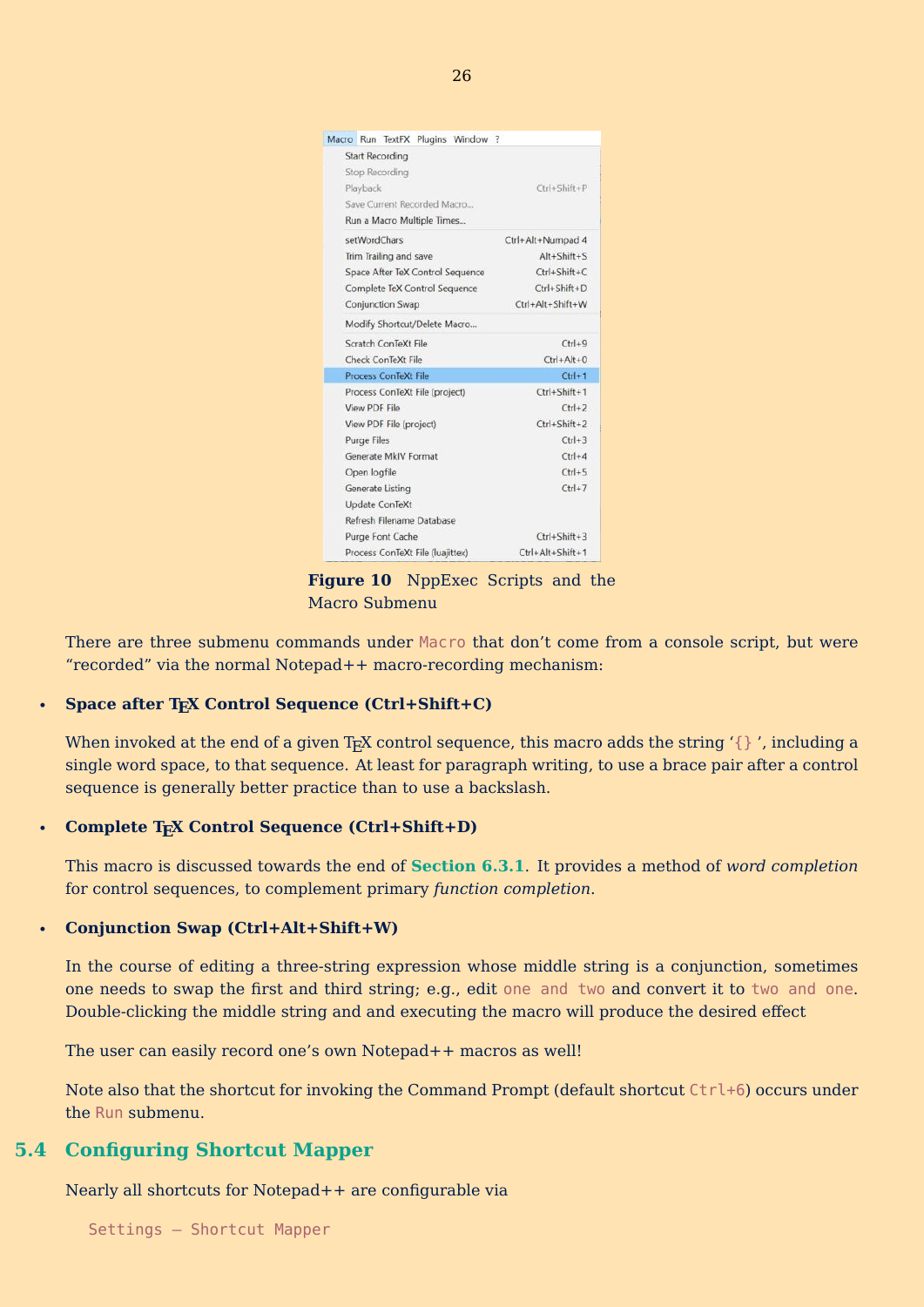<span id="page-27-0"></span>Shortcuts for those NppExec commands that appear in the Macro submenu will be found under the tab

Shortcut Mapper – Plugin Commands

which is organized by plugin. Shortcut Mapper can handle only two levels of submenus. For a third level, special treatment is needed; this brings us to the heart of the Notepad++ for CONTEXT system: the CONTEXT lexer and plugin.

## **6 The CONTEXT Plugin**

#### **6.1 Components of the Plugin**

The CONTEXT plugin features the following three mechanisms:

- 1. **The Lexer**
- 2. **Autocompletion and Calltips**
- 3. **Tags, Templates, and Keys**

We now go over these in some detail.

#### **6.2 Configuring Keyword Classes: Style Configurator and ConTeXt.xml**

In the course of **[Section 4.3](#page-15-0)**, we already discussed the keyword classes of the CONT<sub>EXT</sub> lexer, as well as their role in semantic highlighting. There are 14 classes, each of whose entries are currently generated via a Python script. The highlighting settings for each class may be managed through Style Configurator; some classes also feature a field where one may add user-defined keywords to the desired class as needed.

ConTeXt.xml is organized as follows:

#### 1. **Language**

This follows the structure of the standard langs.  $x$ ml that comes with Notepad++. A snippet:

```
<Languages>
    <Language commentEnd="" commentLine="%" commentStart="" ext="tex" name="ConTeXt">
        <!-- luatex -->
        <Keywords name="0">
        \Uchar [etc.]
        </Keywords>
    </Language>
</Languages>
```
#### 2. **Style**

This follows the structure of the standard stylers.  $x$ ml that comes with Notepad++. A snippet:

```
<LexerStyles>
    <LexerType desc="ConTeXt" excluded="no" ext="" name="ConTeXt">
```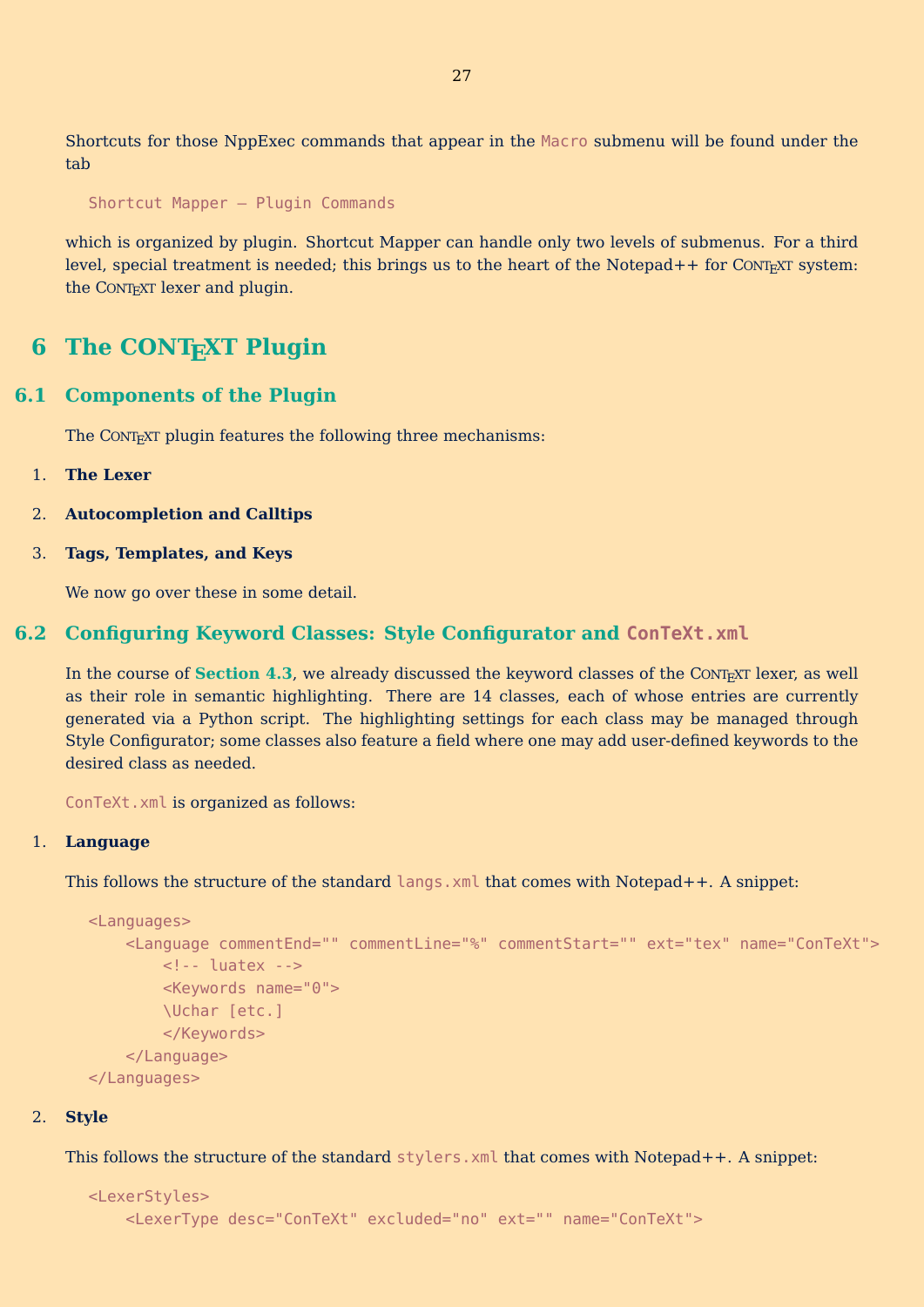```
<WordsStyle bgColor="D3D5C5" fgColor="324140" fontName="ALM Fixed" fontSize="14"
fontStyle="0" name="DEFAULT" nesting="0" styleID="0" />
   [etc.]
    </LexerType>
</LexerStyles>
```
User-defined keywords set in Style Configurator (see **[Figure 3](#page-15-0)**) are saved within <WordsStyle>. Here is an example (much abbreviated):

<WordsStyle name="STYLE">\emph</WordsStyle>

This adds the control sequence  $\emptyset$  (at the time of this writing, missing from the CONTEXT autocompletion sources – see **[Section 3.1](#page-8-0)**, **[Heading 11](#page-11-0)**) to the keyword class STYLE.

We have tried to make the order of classes as useful as possible. Note that the syntax coloring of each class takes precedence over the one that is next down the list. Suppose one defines the following \start|\stop<command> environment:

#### \STARTTEST \STOPTEST

If used often or in multiple documents, one should place these into the PRIVATE keyword class: either by directly editing ConTeXt.xml – in which case they will appear as Default Keywords – or by using the User-defined keywords field in Style Configurator. Then one can place \STARTTEST in the START OPEN class, and \STOPTEST in the STOP CLOSE class. The result is that, because PRIVATE is prior to the two folding classes, you will get keyword folding with the semantic highlighting of PRIVATE.

In the default ConTeXt. xml that ships with Notepad++ for CONTEXT, the commands listed for the class PRIVATE are *highlights* that the first author has found useful for defining style elements: Given some text tagged with such an element, its style will be converted to an xml tag.<sup>22</sup> The macro definitions of these highlights are included in ConTeXt. xml for illustration purposes and have been commented.<sup>23</sup>

All lexer keywords and styles are specified in

/Program Files (x86)/Notepad++/plugins/Config/ConTeXt.xml

#### **6.2.1 A Trick**

If one takes a look under

Settings – Style Configurator – Language:

you will see that ConTeXt and other external lexers appear at the bottom of the Language: list.

If you wish to spend significant time to develop your own theme, or add lots of user-defined keywords to the relevant classes (see **[Section 4.3](#page-15-0)**), it *may* be convenient (but is by no means necessary) to have it appear alphabetically in that list (to avoid having to scroll to the bottom of the Language: list too

<sup>&</sup>lt;sup>22</sup> Note that normal styling options in CONTEXT are ignored when CONTEXT output is set to xml. For example:  $\emptyset$  \emph{text} will not be tagged and will show no emphasis in xhtml output. Using \emphasis{text}, on the other hand, will generate a tag for emphasis, which may then be configured for, e.g., css.

 $^{23}$  A good practice is to make a file such as highlights.tex and place it in the private branch of your CONTEXT tree, e.g.,

<sup>/</sup>ConTeXt/tex/texmf-project/tex/aliases

or wherever else you choose. (Always remember to refresh the filename database!)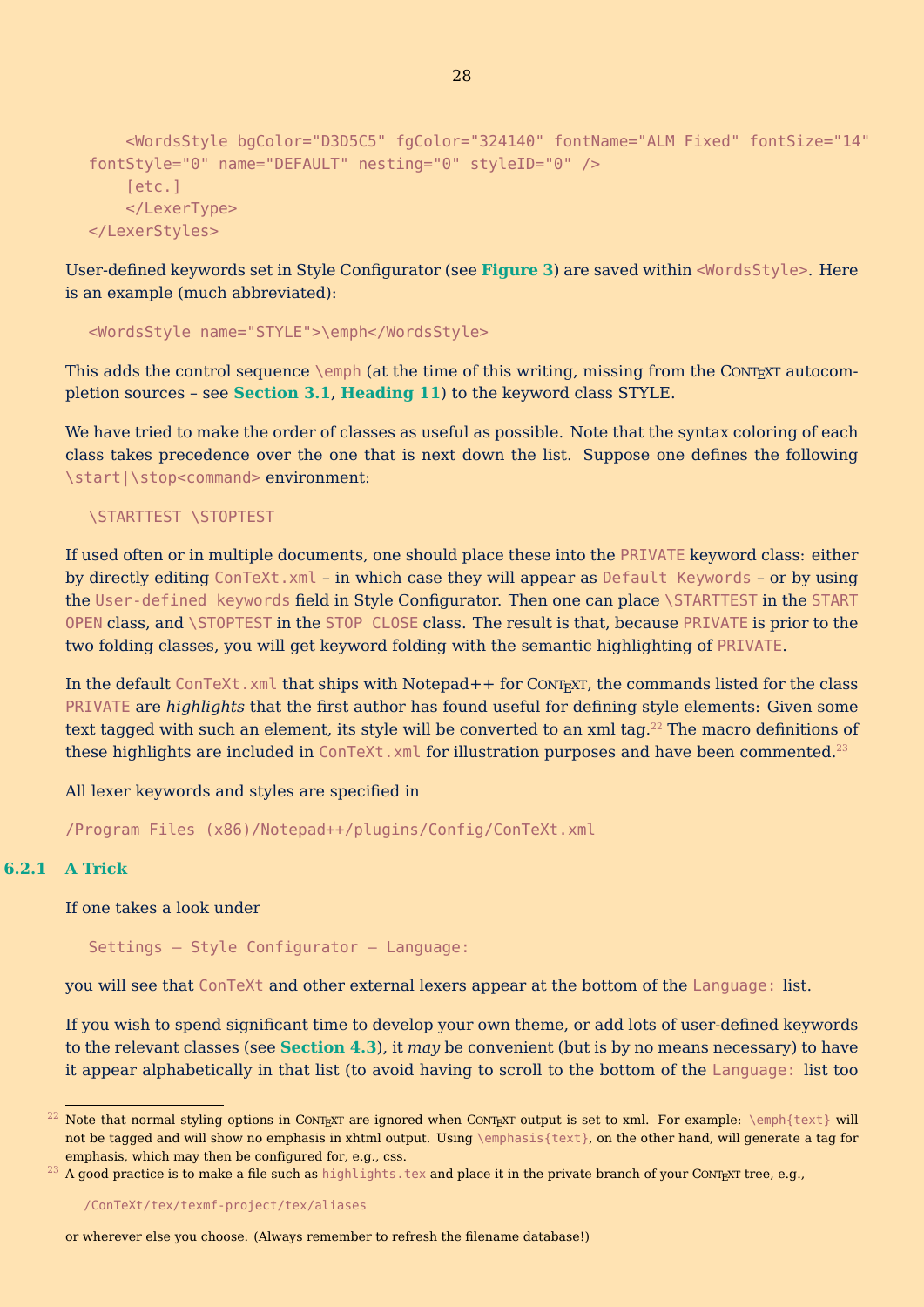<span id="page-29-0"></span>often). In that case you can copy the <LexerType> tag from ConTeXt.xml to its natural alphabetical location in

/Roaming/Notepad++/stylers.xml

Now a second presentation of the ConTeXt lexer will appear alphabetically in the Language: list. Notepad + + will use this as default, so CONTEXT styles will now be governed by

Style Configurator – Default theme: (stylers.xml)

When one is done with development, it *may* be convenient (but is by no means necessary) to copy the <LexerType> for CONTEXT from stylers.xml back to ConTeXt.xml, then delete it from stylers.xml.

#### **6.3 Configuring Autocompletion and Calltips: context.xml**

Notepad +  $+$  has native autocompletion capabilities. However, it was not designed with T<sub>EX</sub>-style languages in mind; working with the backslash \ has limitations. Therefore a decision was made to reimplement autocompletion for the CONTEXT plugin. Both *function completion* and *word completion* are supported. Native Notepad++ offers a choice of function completion only, word completion only, or both; currently the plugin supports only both. Since functions in  $CONF_{EXT}$  all begin with a backslash, and normal words generally do not, there is little-to-no ambiguity between words and functions.<sup>24</sup>

After typing the first three characters of a CONTEXT command  $(=$  function) or a previously used word, a popup will appear that will give a list of possible completions, from a subset of the list of official control sequences (in the case of function completion), or from a list of previously used words that begin with those three characters (in the case of word completion). See **Figure 11**.

| those thr characters (in the | <b>\Co</b> command or a previously |  |  |
|------------------------------|------------------------------------|--|--|
| three                        | <b>\ConTeXt</b>                    |  |  |
| three-character              | Context                            |  |  |
| andthresholdNrOfRows         | <b>ConvertConstantAfter</b>        |  |  |
| through                      | \ConvertToConstant                 |  |  |

**Figure 11** Word and Function Autocompletion

Many CONTEXT control sequences support optional arguments specified within a pair of brackets, e.g., big in \blank[big], or offset=none in \framed[offset=none]. It is virtually impossible to remember the bewildering array of options that come with thousands of control sequences, and having to consult some online documentation or the commands manual setup-en.pdf takes time. Oftentimes a postfunction-completion indicator, a so-called "calltip", is enough to give a hint or a reminder about the options available for a given command.

Once such an official command is typed with the aid of function completion and immediately followed by a left bracket [ (the "trigger"), a calltip appears. The native Notepad++ calltip mechanism is one-dimensional: Once the calltip pertaining to some language appears following autocompletion and the relevant trigger, it shows a single line of information about the function. Any additional line of information must be selected by scrolling with a mouse. For viewing what is often a wide array of CONTEXT options this can be very inefficient. The CONTEXT-plugin implementation is two-dimensional: After the calltip triggered, it appears as a pane in columns; see **[Figure 12](#page-30-0)**.

 $^{24}$  That said, a final decision as to whether or not to provide the ability to turn off function or word autocompletion has yet to be made.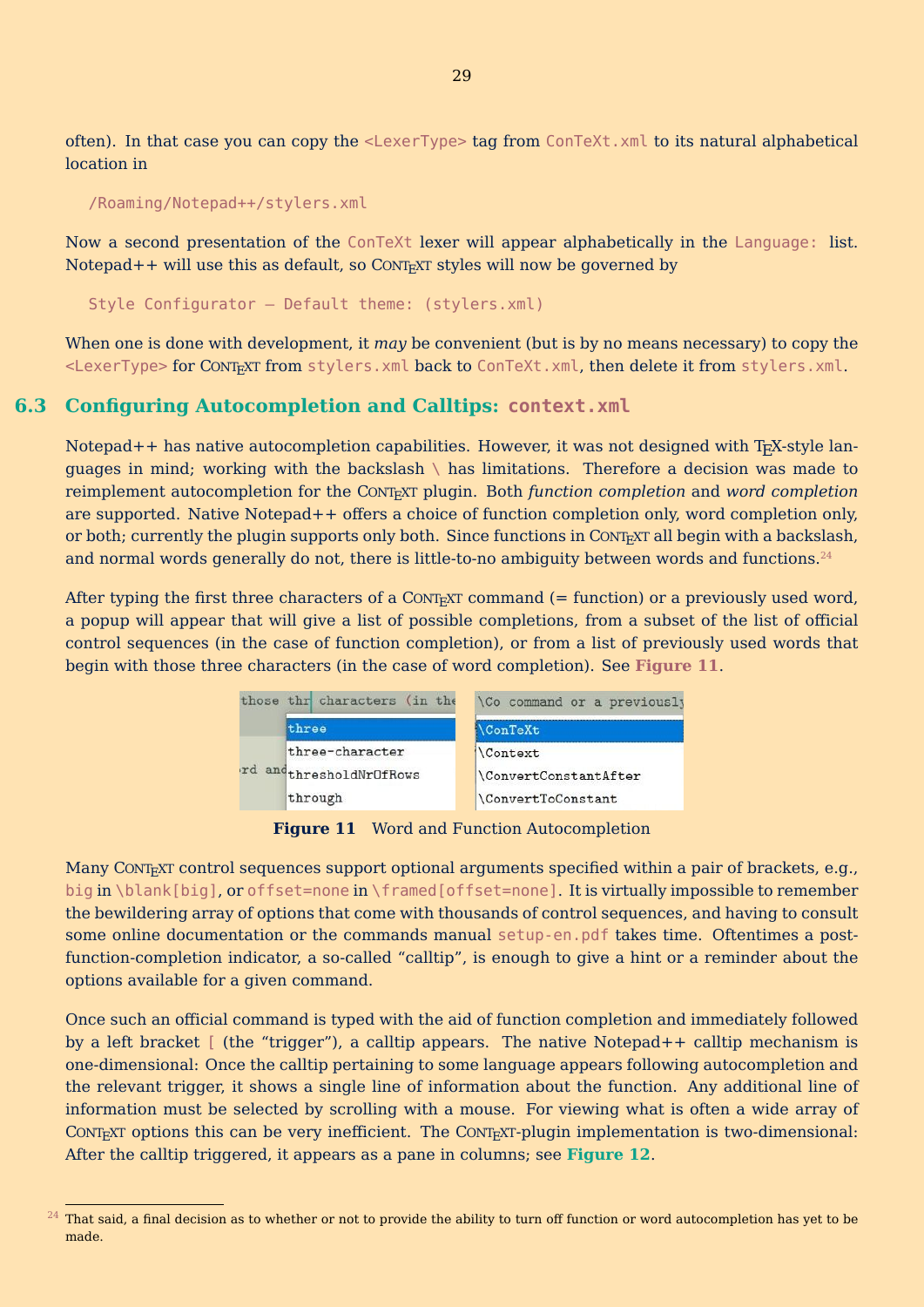<span id="page-30-0"></span>

|       | \blank[preference | halfline                  |
|-------|-------------------|---------------------------|
|       | samepage          | quarterline               |
| stops | max               | formula                   |
|       | force             | white                     |
| start | enable            | height                    |
|       | disable           | depth                     |
|       | nowhite           | standard                  |
|       | back              | NUMBER <sup>*</sup> small |
| stops | overlay           | NUMBER*medium             |
|       | always            | NUMBER*big                |
| start | weak              | NUMBER*line               |
|       | strong            | NUMBER*halfline           |
|       | default           | NUMBER*quarterline        |
|       | before            | NUMBER*formula            |
| stops | inbetween         | NUMBER*white              |
|       | after             | NUMBER*height             |
| start | fixed             | NUMBER*depth              |
|       | flexible          | category: NUMBER          |
|       | none              | order:NUMBER              |
|       | small             | penalty:NUMBER            |
| stops | medium            | <b>DIMENSION</b>          |
|       | big               | NAME ]                    |
| stari | line              |                           |

**Figure 12** Calltips

The list of official control sequences is found, and the calltip settings are configured, in the file

/Program Files (x86)/Notepad++/plugins/APIs/context.xml

The file context. xml is generated automatically from the latest CONTEXT sources via a Python script; see **[Section 3.1](#page-8-0)**, **[Heading 11](#page-11-0)**. One generally does not need to edit the autocompletion information. However the <Environment> tag at the beginning of the file does contain information that one may edit to configure the appearance of the calltips. Here are the default settings:

```
<Environment additionalWordChar="" calltipBackColor="0xF0F0F0"
calltipFontName="consolas" calltipFontSize="9" calltipForeColor="0x101010"
columns="2" ignoreCase="no" macroValueOnSingleLine="yes" maxLineLength="70"
sortMacroValues="no" startFunc="" startFunc1="[" startFunc2="{"
startFunc3="(" stopFunc="" stopFunc1="]" stopFunc2="}" stopFunc3=")"
thresholdNrOfRows="20" toplines="1" widthColumnSep="2"/>
```
The current selection of available information about any given command reflects the limitations of the sources: As detail is added to the CONT<sub>EXT</sub> sources for autocompletion, more calltip information will become available to the user in future versions of <code>context.xml. $^{25}$ </code>

#### **6.3.1 Function Completion for Residual and User-Defined Commands**

There is a significant residue of official commands not captured by the Python scripts, e.g.,  $\c{c}$  lf, \endgraf, \emph, \paperwidth, \start, and \stop. In addition, there are those commands which are locally defined by the user. To enable semantic highlighting support for commands not generated by the scripts, one has to add them via Style Configurator to the User-defined keywords field for one of the ConTeXt classes (see **[Section 6.2](#page-27-0)**, **[Heading 2](#page-27-0)**). However, since user-defined keywords and locally defined commands are not included in context.xml, there is still no function completion available for them. Furthermore, word completion supports only alphabetic and numeric strings. This leaves userdefined and local commands in something of a "no-man's land" with respect to autocompletion.

In order to obtain function-completion for a given user-defined keyword or local command, it must be included in context-user.xml; this file follows the syntax of APIs/context.xml. Here is an extract from context-user.xml (minus the <Environment> tag):

 $^{25}$  In a future version we intend to add the ability to select parameters for each supported command.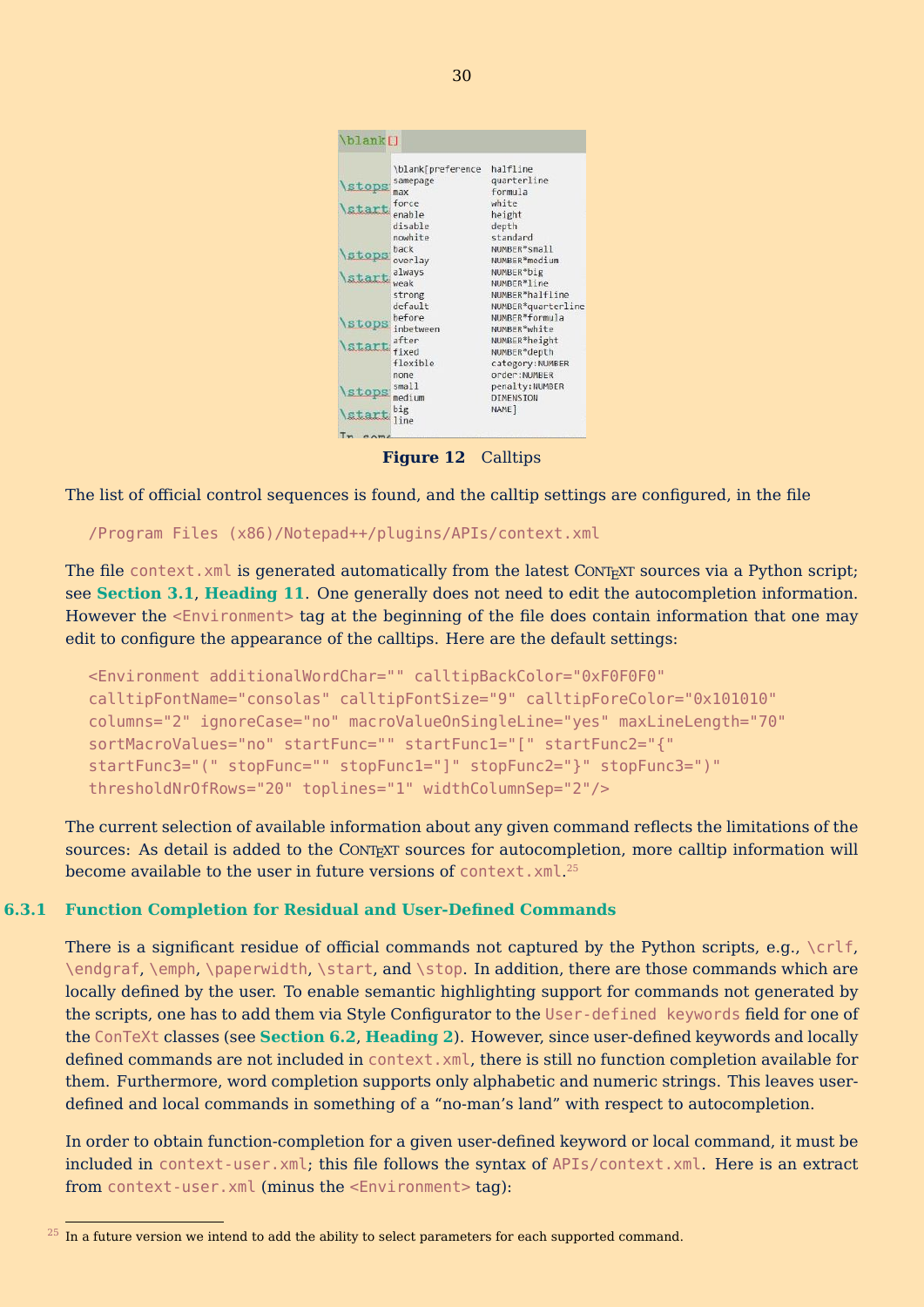```
<?xml version="1.0" encoding="Windows-1252"?>
<NotepadPlus>
    <AutoComplete language="ConTeXt">
        <KeyWord ctxname="\booktitle"/>
        <KeyWord ctxname="\crlf"/>
        <KeyWord ctxname="\emph"/>
        <KeyWord ctxname="\emphasis"/>
        <KeyWord ctxname="\endgraf"/>
        <KeyWord ctxname="\important"/>
        <KeyWord ctxname="\paperwidth"/>
        <KeyWord ctxname="\quran"/>
        <KeyWord ctxname="\SCITE"/>
        <KeyWord ctxname="\start"/>
        <KeyWord ctxname="\stop"/>
        <!-- <KeyWord ctxname=""/> -->
    </AutoComplete>
</NotepadPlus>
```
This sample includes an alphabetically-sorted<sup>26</sup> list of commands taken from the version of ConTeXt.  $x$ ml that ships with Notepad++ for CONT<sub>EXT</sub>: PRIVATE class keywords, set within the <Keywords name="6"> tag; and user-defined keywords, set within the <WordsStyle> tag (see **[Section 6.2](#page-27-0)**).

In context-user.xml, advanced users may also configure calltip information for private macros; just follow the syntax of APIs/context.xml. There is an extensive sample provided in the shipped file: See the attributes set within the tag <KeyWord ctxname="\PRIVATEMACROb">. This functionality will be useful for, e.g., writers of add-on modules for CONTEXT or other macros meant for distribution.

In order to obtain word completion for, e.g., very short-term or scratch private control sequences, or for when one is feeling too lazy to add one's definitions to context-user.xml, one may use the following workaround. For a previously defined or used \mycommand, type the first three letters of that command: myc. The word-completion drop-down menu will appear: Click on the desired string, then execute the shortcut for the recorder macro

Macro – Complete TeX Control Sequence (Ctrl+Shift+D)

This will prefix a backslash to mycommand and return the cursor to the end of the control sequence. See also **[Section 5.3](#page-25-0)**.

## **6.4 Configuring Markup Tags, Template Tags, and Keys: ConTeXt.ini**

As mentioned in **[Section 1.2](#page-3-0)**, the CONTEXT MkIV interface has developed considerably in the direction of a pure markup syntax, which demands the tagging of text with either two commands – these usually take the form of a pair of  $\start|\sigma$ of one command at a time for purposes of tagging is still tedious. The CONTEXT plugin features a userconfigurable markup, template, and key system to make the handling of markup more accessible and efficient.<sup>27</sup>

Configuration of markup tags, templates, and keys are setup in

 $^{26}$  Under TextFX – TextFX Tools the user will find some ready-made functions useful for sorting a selected set of lines.

 $27$  The authors again acknowledge the developer of WebEdit: His plugin was a major inspiration for the approach taken by the CONTEXT plugin; see **[Section 1.2](#page-3-0)**.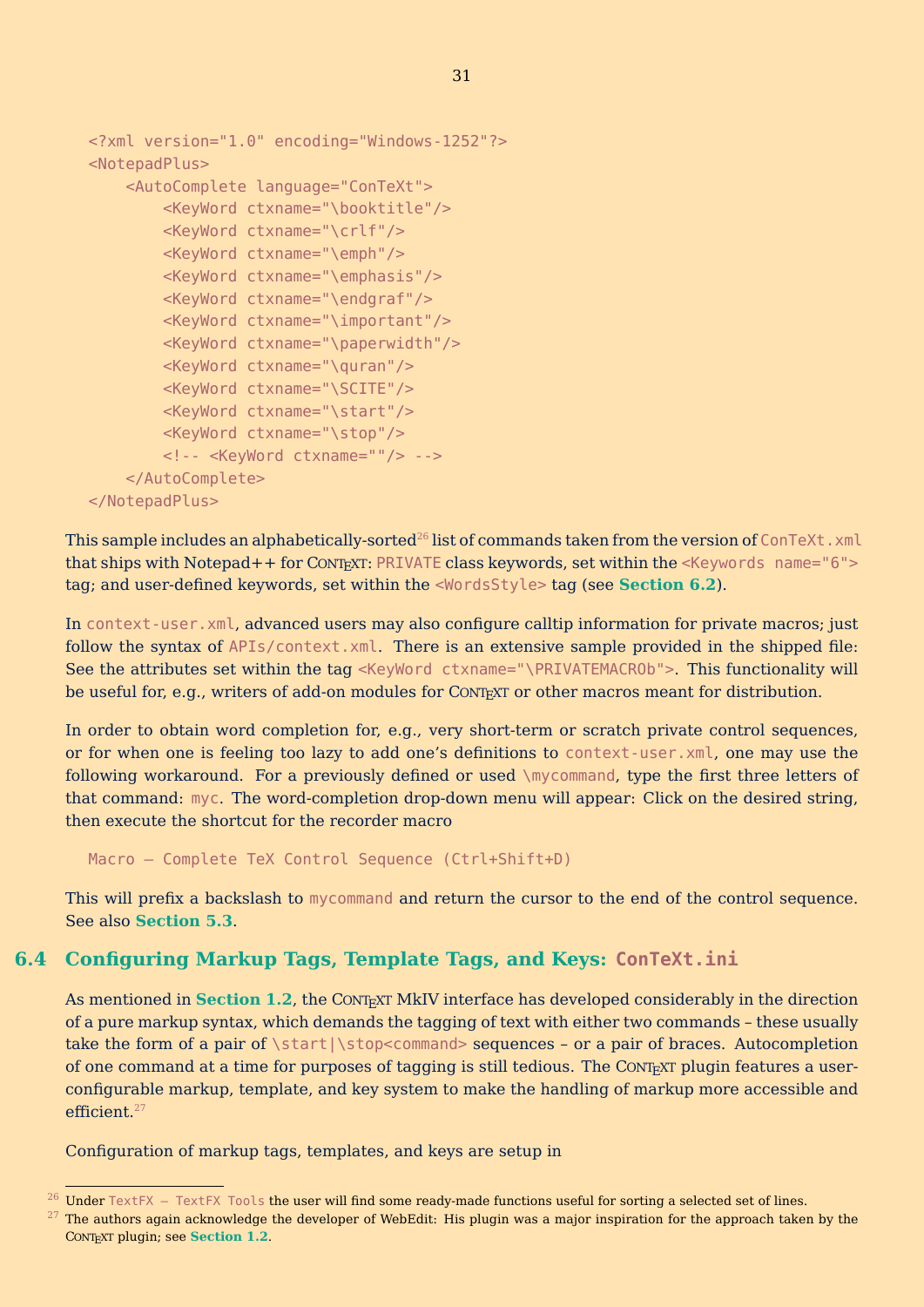```
Roaming/Notepad++/plugins/config/ConTeXt.ini
```
Let us now look at how each of these three subsystems is configured.

#### **6.4.1 Markup**

The CONT<sub>EXT</sub> plugin displays the organization of markup tags in ConTeXt. ini as a system of submenus with support for two levels before ConTeXt (Level 1). For example:

```
Plugins – ConTeXt – <Level 2 Name 1> – <Level 3 Name 1>
                 - <Level 2 Name 1> - <Level 3 Name 2>- <Level 2 Name 2> - <Level 3 Name 1>
                  – <Level 2 Name 2> – <Level 3 Name 2>
                 – <Level 2 Name 2> – <Level 3 Name 3>
```
In ConTeXt.ini we have the following default structure:

[Markup] [Project] [Document] [Style] [Highlights] [Private] [XML/HTML] [MarkupEnd]

This specifies six Level-2 menus (of course you can add, subtract, or reconfigure). The markup tags will be specified at Level-3. For example:

```
[Project]
Project=\startproject%n|%n\stopproject%n
Product=\startproduct%n|%n\stopproduct
Component=\startcomponent%n|%n\stopcomponent
Environment=\startenvironment%n|%n\stopenvironment
TeXpage=\startTEXpage%n|%n\stopTEXpage
Text=\starttext%n|%n\stoptext
```
The result is what you see in **Figure 13**.

| ConTeXt                                     | y.             | Project                    |               | Project                         |
|---------------------------------------------|----------------|----------------------------|---------------|---------------------------------|
| Explorer                                    | $\mathcal{P}$  | Document                   | $\rightarrow$ | Product                         |
| Gmod Lua Lexer                              | $\lambda$      | Style                      | $\mathcal{P}$ | Component                       |
| Compare                                     | y.             | <b>Highlights</b>          | ž             | Environment                     |
| Customize Toolbar                           | $\mathcal{P}$  | Private                    | $\geq$        | TeXpage                         |
| <b>DSpellCheck</b>                          | ×              | <b>XML/HTML</b>            | У             | Text                            |
| MarkdownViewer++                            | y              | Replace tags               | $Alt+1$       | <b>UIIC</b><br>appeara<br>$L =$ |
| NppExec                                     | $\geq$         | Insert ConTeXt macro       | $Ctrl + -$    |                                 |
| NppExport                                   | ö.             | Edit config                | $Alt+L$       |                                 |
| NppFTP                                      | X              | Load config                |               |                                 |
| Plugin Manager                              | X              |                            |               |                                 |
| <b>Snippets</b>                             | $\mathcal{P}$  | Update Context Menu        |               |                                 |
| <b>TopMost</b>                              | $\overline{ }$ | <b>Remove Context Menu</b> |               |                                 |
| <b>XBrackets Lite</b>                       | $\mathcal{P}$  | <b>Edit Context XML</b>    |               |                                 |
| <b>XML Tools</b>                            | $\lambda$      | Edit Env. attributes       |               |                                 |
| Considerable and Fair in the second control |                | About                      |               |                                 |

**Figure 13** Organization of Markup-Tag Submenus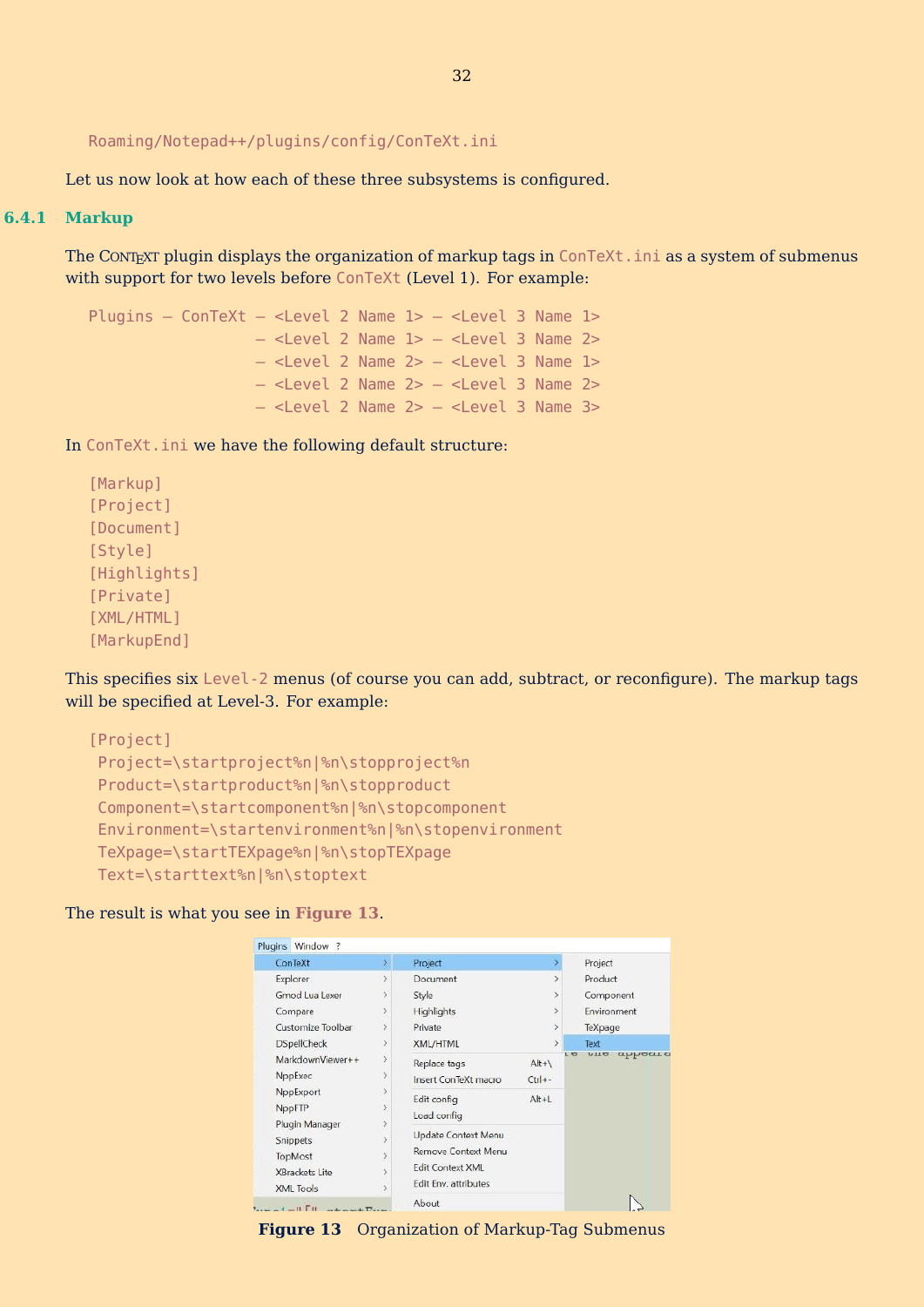Now type some text:

Here is some text.

Select the above text, then go to and click on

Plugins – ConTeXt – Project – Text

This results in the following:

```
\starttext
Here is some text.
\stoptext
```
The above example illustrates the basic principle governing the markup-tags subsystem. The syntax of the markup tags is as follows:

```
; Syntax: <Item name>=<Left text>|<Right text>
; %n insert new line % n insert %n
```
The vertical bar  $\mid$  marks the position of the content to be wrapped by the <Left text> and <Right text>. In our example:

```
Project=\startproject%n|%n\stopproject%n
```
To open the configuration file ConTeXt.ini for editing, go to

ConTeXt – Plugins – Edit config (Alt+Shift+L)

(Like most shortcuts, this one can be configured via Shortcut Mapper; see **[Section 5.4](#page-26-0)**.)

After editing, load the configuration file to update the plugin menus and invoked markup tags:

```
ConTeXt – Plugins – Load config (Alt+L)
```
For fine organization of markup tags, basic subdivision of Level-3 submenus is supported: Just place three dashes --- where you want a dividing line to appear in the menu, e.g.,

```
Single Quotes=\quote{|}
---
Align Middle=\startalignment[middle]%n|%n\stopalignment
```
See **Figure 14**. There are three dividing lines:

- one above Block Quote;
- one above Align Middle and below Single Quotes; and
- one above Text Braces and below Align Left.



**Figure 14** Dividing Lines in Submenus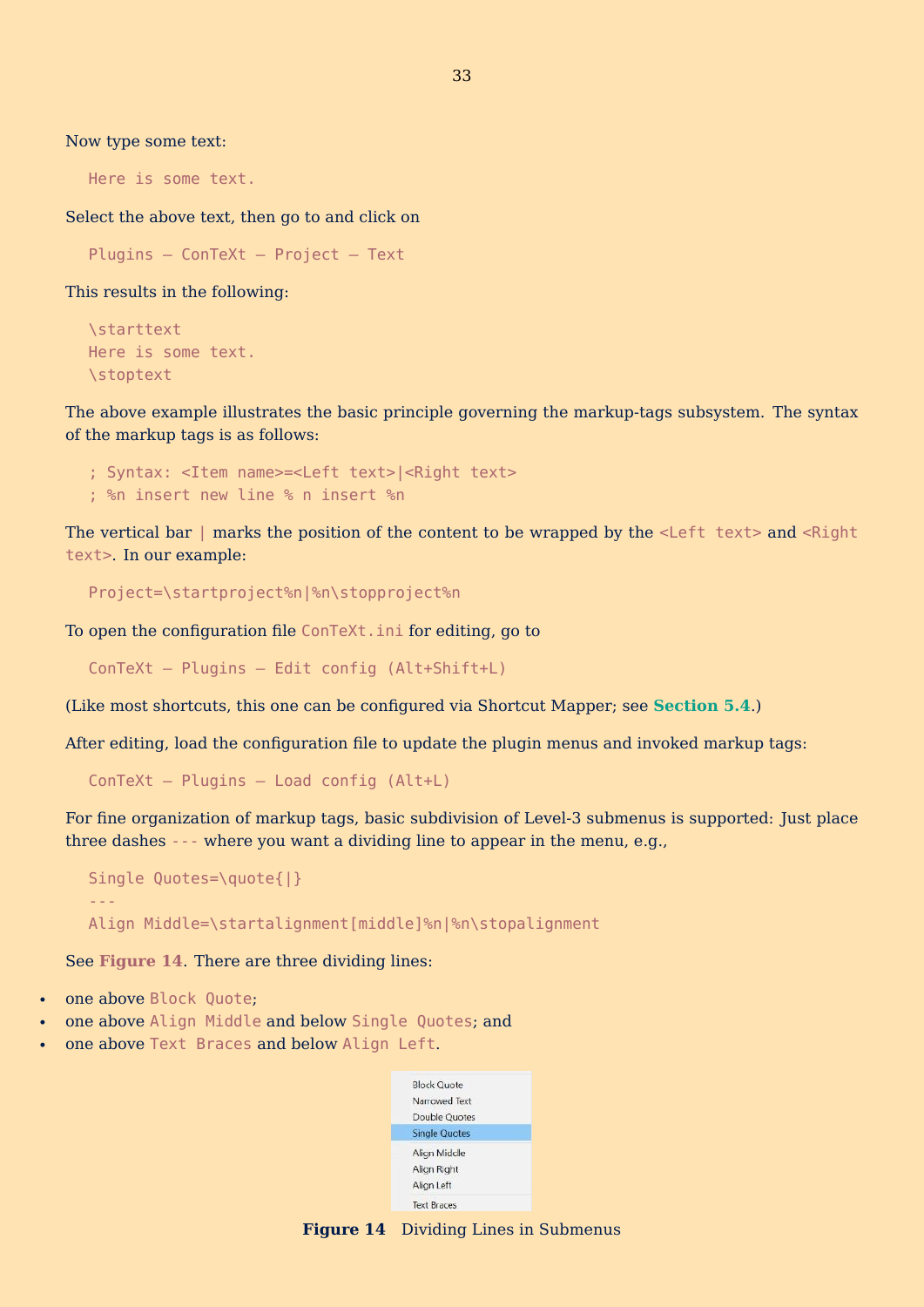<span id="page-34-0"></span>In the default ConTeXt.ini that ships with Notepad++ for CONT<sub>EXT</sub>, the commands listed under [Private] are private macros by the first author; the definitions for these are double commented. These macros are included for illustration purposes only; the user should replace them with one's own private commands.

#### **6.4.2 Configuring the Right-Click Menu**

Although one may go to Plugins – ConTeXt each time a markup tag is desired, it is often convenient to skip this step and to instead use the Notepad++ right-click menu mechanism. Settings for this mechanism are configured in a file entitled, unhappily for CONT<sub>EXT</sub> users, contextMenu.xml. In most cases a user will manually add the names of menu items to the configuration file, for example:<sup>28</sup>

```
<Item PluginEntryName="TextFX Characters"
      PluginCommandItemName="Proper Case"
      ItemNameAs="Proper Case" />
```
However, for the CONTEXT plugin things are not so simple; this is, in part, because the right-click mechanism wasn't designed for things like our Level-3 submenus. So the CONTEXT plugin has been designed to, upon request, populate contextMenu. xml using id codes internally generated to Notepad++, for example:

```
<Item FolderName="Project"
      id="23004"
      ItemNameAs="Text"
      User="" />
```
To copy the Level-2 and Level-3 submenus to the right-click menu, go to

Plugins – ConTeXt – Update right-click menu

Unlike the case with the loading of ConTeXt.ini after it is edited (Load config), one has to restart Notepad++ in order to complete update of the right-click menu. Once updated, the submenu subsystem will appear upon any right click (Shift+F10 is the usual system shortcut); see **Figure 15**.

| Project                       | ×             | Project     |
|-------------------------------|---------------|-------------|
| Document                      | $\mathcal{P}$ | Product     |
| Style                         | s             | Component   |
| Highlights                    | $\rightarrow$ | Environment |
| Private                       | $\geq$        | Text        |
| XML/HTML                      | $\rightarrow$ | TeXpage     |
| Cut                           |               |             |
| Copy                          |               |             |
| Paste                         |               |             |
| Delete                        |               |             |
| Select All                    |               |             |
| <b>UPPERCASE</b>              |               |             |
| lowercase                     |               |             |
| Proper Case                   |               |             |
| Join Lines (Ctrl+J)           |               |             |
| Split Lines (Ctrl+I)          |               |             |
| Text Direction RTL (F10)      |               |             |
| Text Direction LTR (F9)       |               |             |
| Rewrap Par (Ctrl+Alt+Shift+W) |               |             |

**Figure 15** The Right-Click Menu

 $^{28}$  For more information about the Notepad++ right-click menu mechanism and its configuration, see http://docs.notepad-plus-plus.org/index.php/Context\_Menu.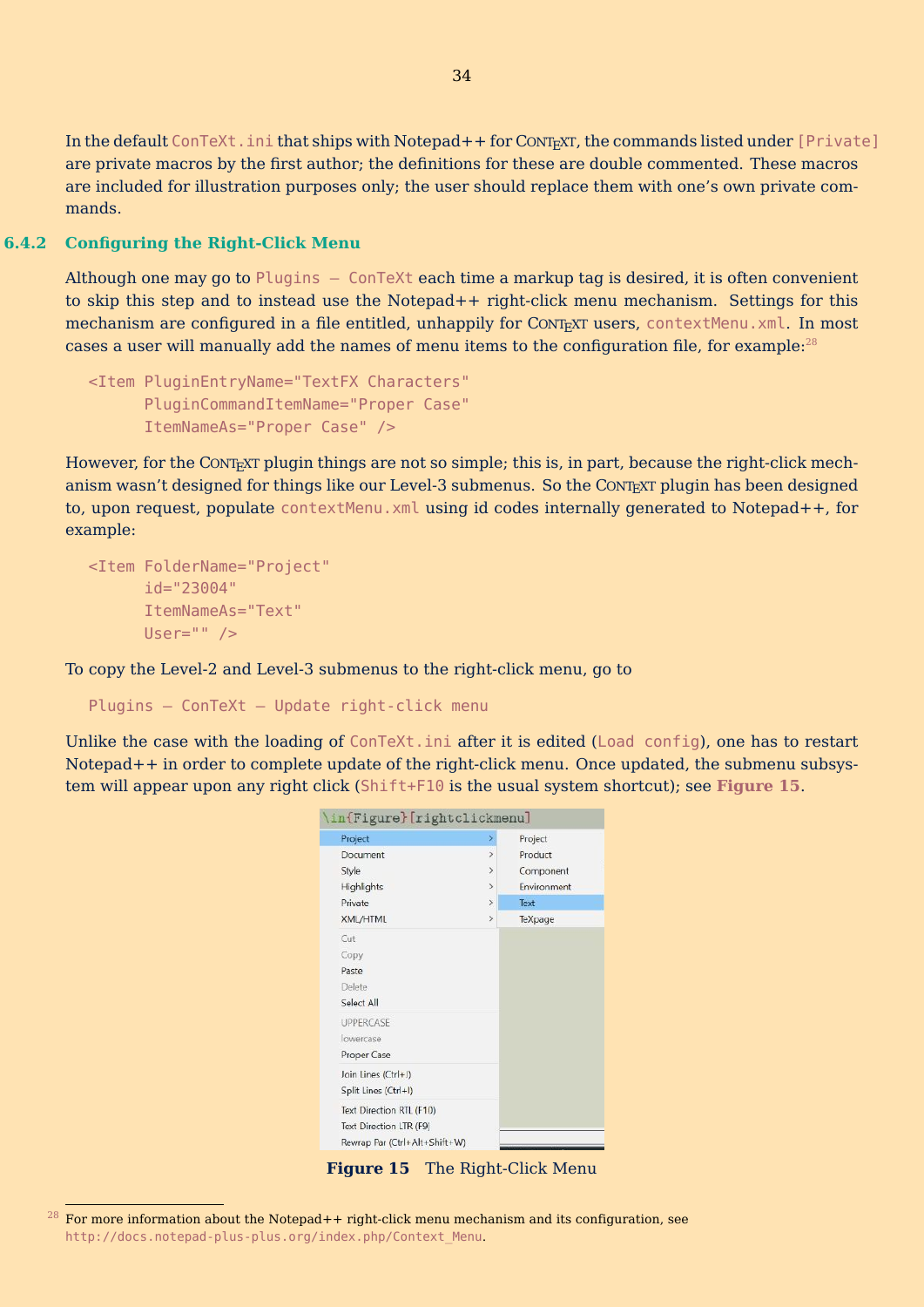<span id="page-35-0"></span>Once setup, select some text, right click, then choose the desired markup tag with which to wrap that text.

The User attribute (empty in the above snippet) allows the user to give any right-click item a name different from the default name featured by the Plugins menu. Hence there is the option to edit contextMenu.xml manually. But update through the plugin first! Then make your changes, save, and restart Notepad++.

#### **6.4.3 Keys**

The default submenu configuration that ships with Notepad++ for CONTEXT features over 80 markup tags, and the user is free to add many more. Some tags will be used frequently; it would be convenient to have shortcuts for them. Unfortunately, Shortcut Mapper is not designed to handle Level-3 submenus. Misfortune in this case gave way to the opportunity to do something better: Second author Luigi Scarso has implemented a *key-based* shortcut system for our CONT<sub>EXT</sub> plugin.<sup>29</sup>

In ConTeXt.ini one sets a one-, two-, or three-character key within a pair of parenthesis and immediately prior to the name of the markup tag of interest, for example:

```
[Style]
(em)Emphasize=\emph{|}
(ty)Type=\type{|}
```
To see the available keys, go to

```
Plugins – ConTeXt – Insert ConTeXt macro (Ctrl+-)
```
One will normally invoke this via the shortcut  $Ctrl +=$ . A popup window will appear with the full list of markup tags. A list of keys previously set in ConTeXt.ini is displayed in the left column; see **Figure 16**.

|     | User's Macrosin     | × |
|-----|---------------------|---|
| Key | User Macro          |   |
|     | Project             |   |
|     | Project             |   |
|     | Product             |   |
|     | Component           |   |
|     | Environment         |   |
|     | Text                |   |
|     | TeXpage             |   |
|     | Document            |   |
| m   | Makeup              |   |
| d0  | Part                |   |
|     | <b>All for the</b>  |   |
| d1  | Chapter             |   |
| d2  | Section             |   |
| d3  | Subsection          |   |
| d4  | Subsubsection       |   |
| d5  | Subsubsubsection    |   |
| d6  | Subsubsubsubsection |   |
|     | ---                 |   |
|     | Title               |   |
|     | Subject             |   |
|     | Subsubject          |   |
|     | Colombachter        |   |

**Figure 16** The User's Macros and Keys Popup

Opening the key window triggers a timer: To wrap some selected <text> in a markup tag, now quickly type the key that has been set for that macro, e.g., em for \emph{<text>}. The available settings for

 $29$  This is inspired, in part, by the "mnemonics" system used by Emacs.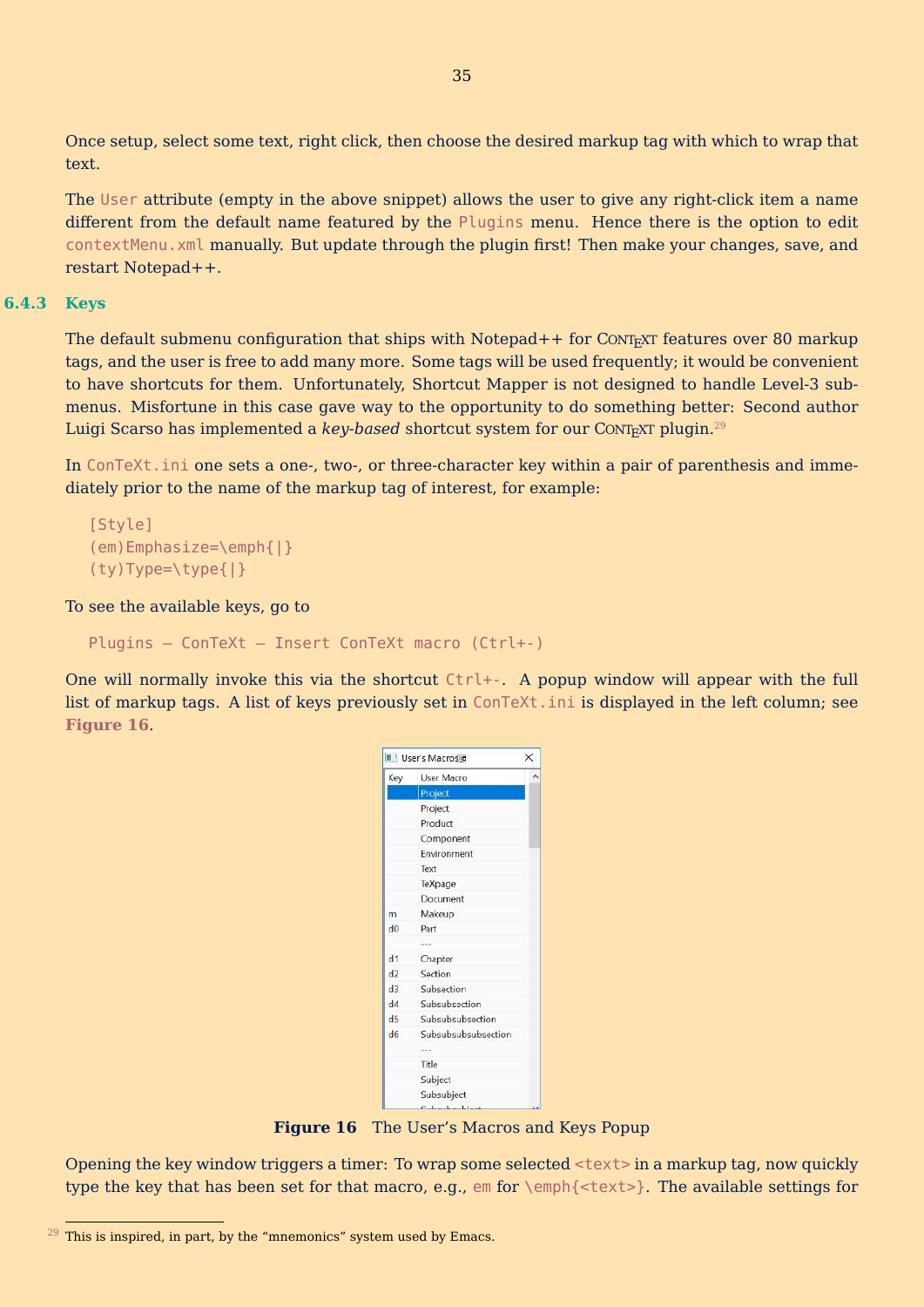<span id="page-36-0"></span>the timer and the popup window may be configured under [CommandsSetup], located at the first line of ConTeXt.ini:

```
[CommandsSetup]
usermacro:elapse=400
um:elapse_shift=500
um:display_rows=100
um:window_width=280
um:window_height=1400
```
The two elapse variables are in milliseconds. The second variable, um: elapse shift gives the time lapse for keys that require a Shift, e.g., capital letters. One can fine tune the values of the elapse variables until they are in sync with one's typing speed. The third variable controls the number of rows displayed in the popup: The current maximum value is 100.

Note that um:window height overrides um:display rows. If one prefers to work with um:display rows then the user should comment out the um: window height line.

The popup window may also be resized manually by dragging an edge or corner.

Finally, one can invoke a macro directly from the popup window: Just double click on any row that corresponds to a markup tag and it will wrap the selected text with that tag.

#### **6.4.4 Templates**

The CONTEXT plugin supports one more way to enter markup or other code: *templates*. In ConTeXt.ini these are configured after [Templates]. For example:

```
[Templates]
item2=\startitemize%n\startitem[]%n|%n\stopitem %n
      \startitem[]%n%n\stopitem %n\stopitemize
```
In one's document, go to a new line and type the keyword item2. Then choose

Plugins – ConTeXt – Replace tags  $(Alt+\)$ 

As usual, one normally just invokes the shortcut. This will result in

```
\startitemize
\startitem[]
\stopitem
\startitem[]
\stopitem
\stopitemize
```
with the cursor placed on the line between the first \startitem[]-\stopitem pair. Replacing the keyword item7 will produce seven \start|\stopitem tags.

The template system is perfect for things like tables. For example, if one types and replaces the keyword TABLE22 – See ConTeXt.ini – the result will be

\placetable{}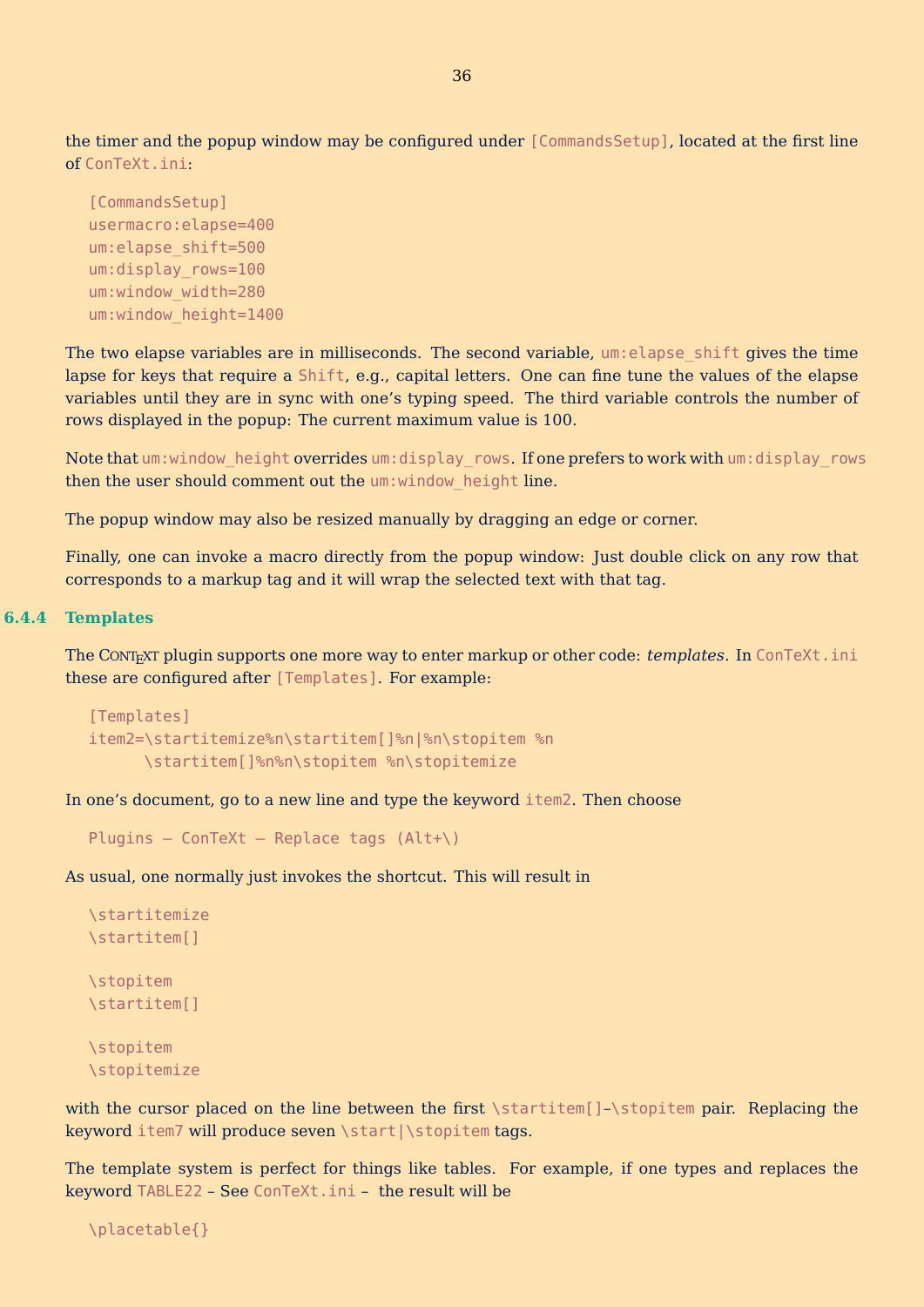```
{\bTABLE
\bTR \bTD \eTD \bTD \eTD \eTR
\bTR \bTD \eTD \bTD \eTD \eTR
\eTABLE}
```
with the cursor placed between the first \bTD-\eTD pair.

## **7 Note on Bidirectional Editing and Scintilla**

As mentioned in **[Section 2.2](#page-5-0)**, one of the distinguishing characteristics of Notepad++ in comparison with other Scintilla-based editors is its support of global bidirectional editing. This means that one can set the global direction of the editor from LTR to RTL and back; see

```
View – Text Direction RTL
View – Text Direction LTR
```
When RTL reading order is chosen, one can type and edit, e.g., Arabic and Hebrew text normally.<sup>30</sup> Note the following significant but non-critical limitations:

- Notepad++ support for global directionality applies to the entire editing area and to all editing tabs. When applied, every open document will appear as either global RTL or global LTR.
- For each tab, global directionality applies to the entire document, not line by line.<sup>31</sup> That is, every line or paragraph will obey the global direction.

Moving along: As long as one works with some script whose directionality matches the *global* direction, global RTL or LTR reading order ('order' for short) each behaves as expected. When one mixes *local* RTL and LTR text within the same line, however, then challenges arise. See **Figure 17**: Visually, the mixed-direction text in global LTR order, and the same text in global RTL order, look exactly as they would in any editor that fully supports bidi (such as MS Notepad). But looks are deceiving. In general: When in global LTR order, typed RTL text will look normal but one cannot visually edit it; when in global RTL order, typed LTR text will look normal but one cannot visually edit it. For example, if one visually selects, copies, and pastes some RTL text while in global LTR order, the pasted text will generally not look as one expects. If one starts typing in the middle of an RTL word while in global LTR order, what one types will generally not appear where one expects it to. See **[Figure 18](#page-38-0)**: If, from global LTR order, one double-clicks in the middle of the word ' وه ' to select it, one sees the selection background color doing something odd: What the editor actually selects is the word ' ناحتما '. The RTL text that appears on the screen does not match what the editor is doing because Scintilla can only process the text in one direction at a time. If one switches to global RTL and visually selects the same word, Scintilla behaves as expected.

```
19 This is a short test. مِنا هو امتحان قصير
                                               This is a short test 19. هذا هو امتحان قصير.
20 هذا هو امتحان قصير . This is a short test. . .This is a short test. هذا هو امتحان قصير 20
```
**Figure 17** Appearance of Bidi in the CONTEXT Lexer: Global LTR (left) Global RTL (right)

<sup>30</sup> By default (Shortcut Mapper, shortcuts.xml) we use Alt+X to switch to RTL, Alt+Z to switch to LTR. These direction options are also supported in the default right-click menu (contextMenu.xml). In Microsoft Notepad, what Notepad++ calls *Text Direction RTL* is called *Right to left Reading order*.

 $31$  Note that we are using 'line' in the editor sense. Thus a typeset paragraph may be represented as a single line in the editor, separated from other such lines by whitespace. See also **[Section 2.4.2](#page-7-0)**.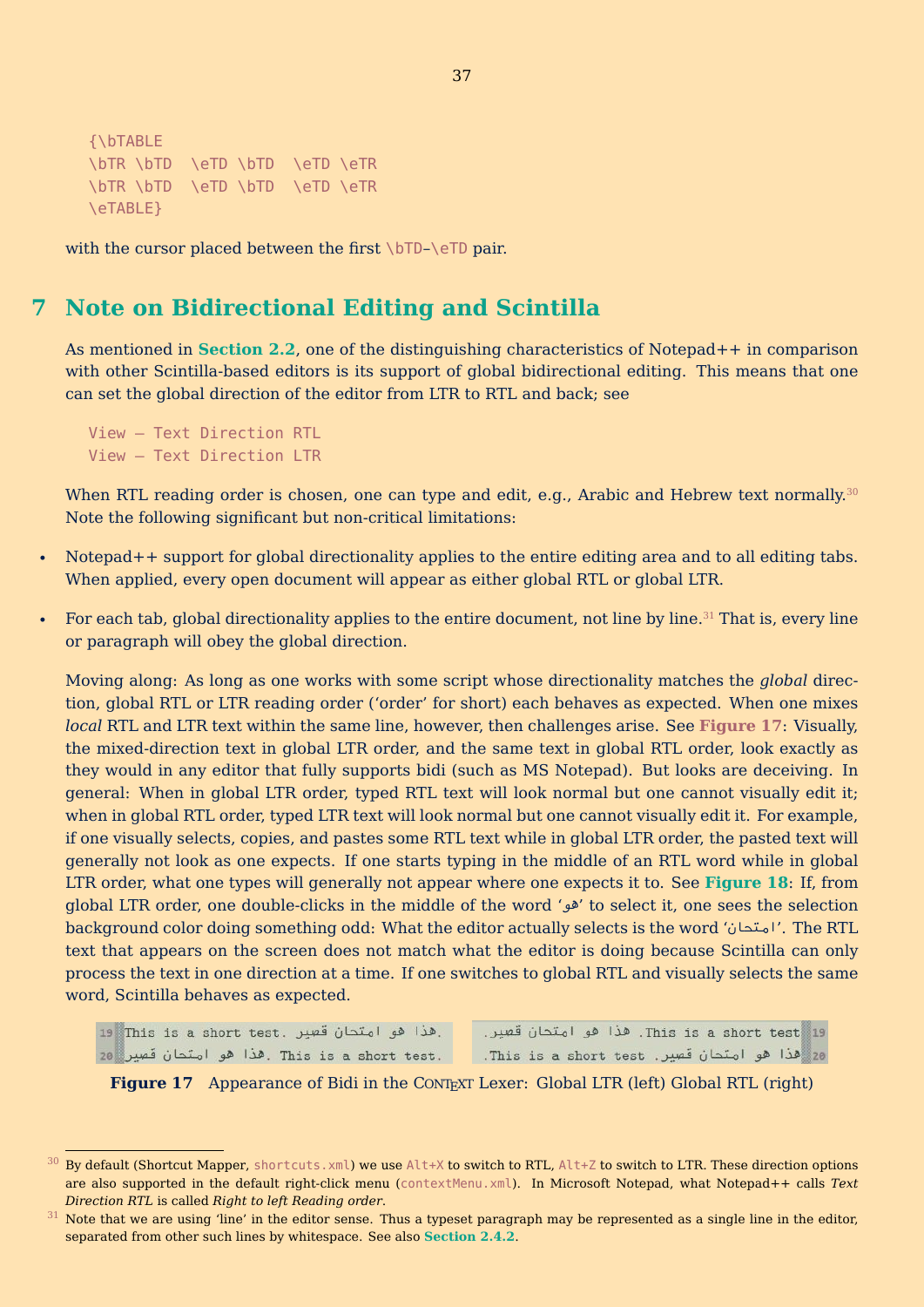<span id="page-38-0"></span>

| 19 This is a short test. هذا هو امتحان قصير. | 19 This is a short test. هذا هو امتحان قصير. |  |
|----------------------------------------------|----------------------------------------------|--|
| 20 .This is a short test. هذا هو امتحان قصير | 20 هذا هو امتحان قصير. This is a short test. |  |

**Figure 18** Selecting an RTL Word in the CONT<sub>EXT</sub> Lexer: Global LTR (left) Global RTL (right)

But this is not the whole story. An oddity that one finds, not only in Notepad++ but in SciTE as well, is that not all lexers behave exactly the same. There are actually two *modes* of Scintilla bidirectional behavior. The first (and apparently the most common among Notepad++ lexers) is the one described just above: Visually, mixed-direction text looks correct with either global RTL or LTR reading order activated, but the only text that can be edited naturally is that whose local directionality matches the global direction of Notepad++. But if one switches the language to, e.g., Lua, things look significantly different. See **Figure 19**: In global LTR, each individual continuous RTL string (such as a word) looks and reads RTL, but a concatenation of continuous RTL strings reads LTR. Similarly: In global RTL, each individual continuous LTR string looks and reads LTR, but a concatenation of continuous RTL strings reads RTL.

| .قصير امتحان هو هذا .This is a short test | test short a is This 19. هذا هو امتحان قصير. |
|-------------------------------------------|----------------------------------------------|
| 20 lis a short test. قصير امتحان هو هذا   | 20 هذا هو امتحان قصير. test short a is This. |

**Figure 19** Appearance of Bidi in the Lua Lexer: Global LTR (left) Global RTL (right)

This apparent oddity brings a significant benefit: Visual selection of any complete word or continuous text string by double-click now matches the editor selection! See **Figure 20**: A double-click to select the RTL string ' وه ' now works as expected in global LTR order. Similarly, a double-click to select an LTR string now works as expected in global RTL order; see **Figure 21**, which compares the behavior of the CONTEXT lexer (left) and that of the Lua lexer (right). Note that this does not affect bidirectionality *within* a word or continuous string: Within this mode of Scintilla, one can select an entire word regardless of whether it is RTL or LTR, but one cannot naturally select, type, or edit individual characters within that word.

| قصیر امتحان هو هذا .This is a short test   | test short a is This 19. هذا هو امتحان قصير. |
|--------------------------------------------|----------------------------------------------|
| 20 lis a short test. قصير امتحان هو هذا 20 | 20 هذا هو امتحان قصير. test short a is This. |

**Figure 20** Selecting an RTL Word in the Lua Lexer: Global LTR (left) Global RTL (right)

This is a short test 19. هذا هو امتحان قصير. test short a is This 19. هذا هو امتحان قصير. 20 هذا هو امتحان قصير. This is a short test. 20 هذا هو امتحان قصير. test short a is This.

**Figure 21** Selecting an LTR Word in CONTEXT (left) and Lua (right): Global RTL

Despite this persistent limitation: From the perspective of efficient editing, it is arguable that the second mode of Scintilla behavior – where a concatenation of continuous RTL (LTR) strings reads LTR (RTL) while each individual string apears RTL (LTR) – is more useful than the first mode – where a pure visual bidirectionality is maintained without the ability to select individual words whose directionality is opposite to the global reading order. At this stage, the authors have yet to identify the exact "trigger" which governs whether a lexer will adopt the first Scintilla mode or the second. Once that is identified, we may configure the lexer to adopt the second behavior, provide a choice to the user, or embark upon some other, creative, protocol.<sup>32</sup>

A related question is whether or not Notepad++ or the CONT<sub>EXT</sub> lexer can be extended via, e.g., a Lua extension, to fully support bidirectional editing in the proper manner. Of course, the best solution would be for the Scintilla development team to add bidirectional support to Scintilla directly.

 $32$  The original CONT<sub>EXT</sub> UDL – see [Section 1.2](#page-3-0) – uses the second mode, whereas our current lexer uses the first. In SciTE (LTR global text direction only), the TFX lexer also uses the second mode, whereas the MetaPost lexer uses the first.